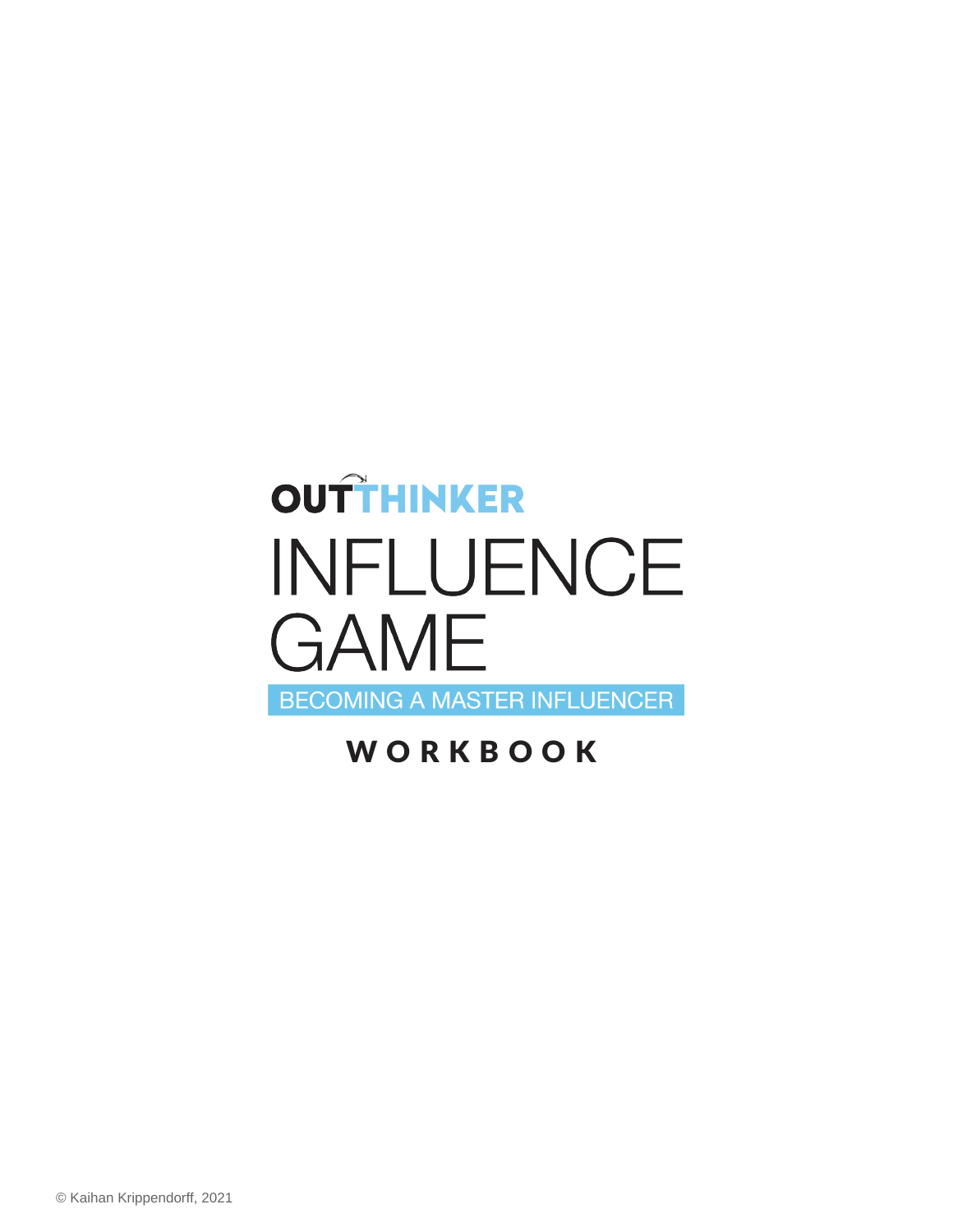| The Influence "GAME"                                       |    |  |  |  |  |
|------------------------------------------------------------|----|--|--|--|--|
| The "Big G" - Defining the Strategic Goal                  |    |  |  |  |  |
| The "Big A" - Defining the Strategic Audience              | 5  |  |  |  |  |
| The "Big M" - Defining the Strategic Message               | 10 |  |  |  |  |
| The "Big E" - Choosing the Strategic Expression            | 14 |  |  |  |  |
| The "little g" - Defining your interaction's purpose       | 15 |  |  |  |  |
| The "little a" - Understanding your audience<br>17         |    |  |  |  |  |
| <b>Build rapport</b>                                       | 17 |  |  |  |  |
| Study eye patterns                                         | 24 |  |  |  |  |
| Climbing the "values ladder"                               | 27 |  |  |  |  |
| "Read" their MBTI type                                     | 29 |  |  |  |  |
| The "little m" - Crafting your message                     |    |  |  |  |  |
| <b>Eight influencing tactics</b>                           | 33 |  |  |  |  |
| <b>Metaphors</b>                                           | 41 |  |  |  |  |
| Narratives/stories                                         | 45 |  |  |  |  |
| The "little e" - Expressing your message effectively<br>48 |    |  |  |  |  |
| <b>Body congruence</b>                                     | 48 |  |  |  |  |
| Tone and rhythm                                            | 52 |  |  |  |  |
| <b>Recommended Reading</b>                                 | 53 |  |  |  |  |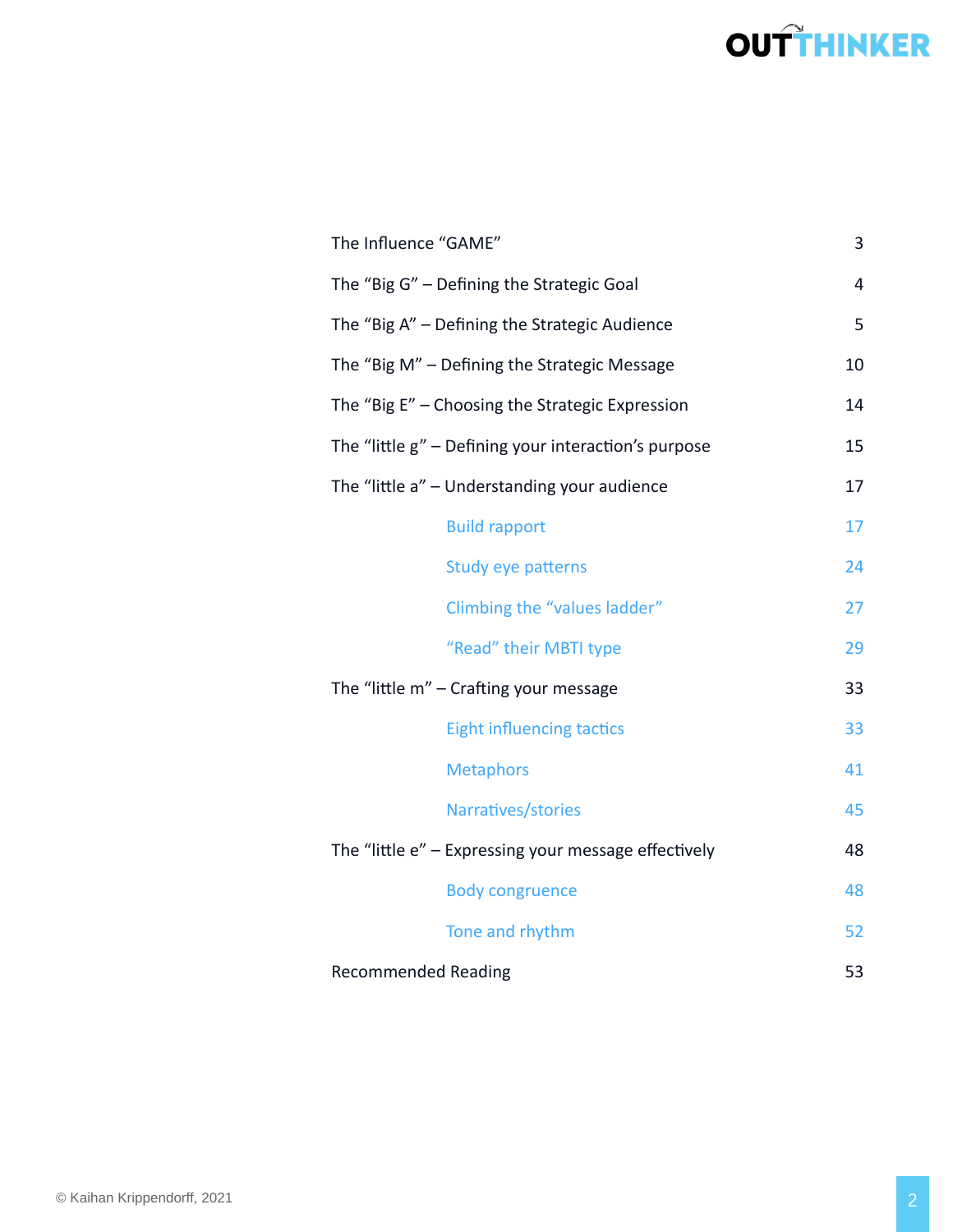

### THE INFLUENCE "GAME"

 $\blacktriangleright$ 

Influence is fundamental to our function. It is a skill we exercise every day to shape the environment in which our companies operate. When we communicate with investors, meet key clients, coordinate internal resources, or even plan with our colleagues, we are, consciously or not, exercising influence.

Increasing the effectiveness of our influence will, by definition, result in achieving better results in all of our interactions. It will ultimately result in a healthier environment for those who use our products, our communities, and our company.

One way to understand effective influence is to break it down into four components:

- **1. G**oal: What do you want to achieve?
- **2. A**udience: Whom do you need to influence or get input from?
- **3. M**essage: What do you want to say or learn?
- **4. E**xpression: How will you deliver the message?

*Note, this "GAME" framework was first developed by a group of communication experts at McKinsey & Co.* 

At any time, you are involved in two "games." At the high level, you are playing a part in the strategic GAME. This is the big picture or long-term mission that we are pursuing. Whether we achieve this mission is determined by the everyday moments of influence we encounter: meetings, calls, presentations, etc. The success of each is similarly determined by its own goal, audience, message, and expression (the tactical "game").

Just as a good chess player keeps in mind her long-term goal (e.g., to achieve checkmate) as she moves pieces across the board, it helps to hold in mind the strategy GAME while you are playing the tactical game.





#### **How to use this guide**

We suggest using this guide in one of two ways. You can walk through it in whatever order you prefer, picking topics that are of particular interest to you.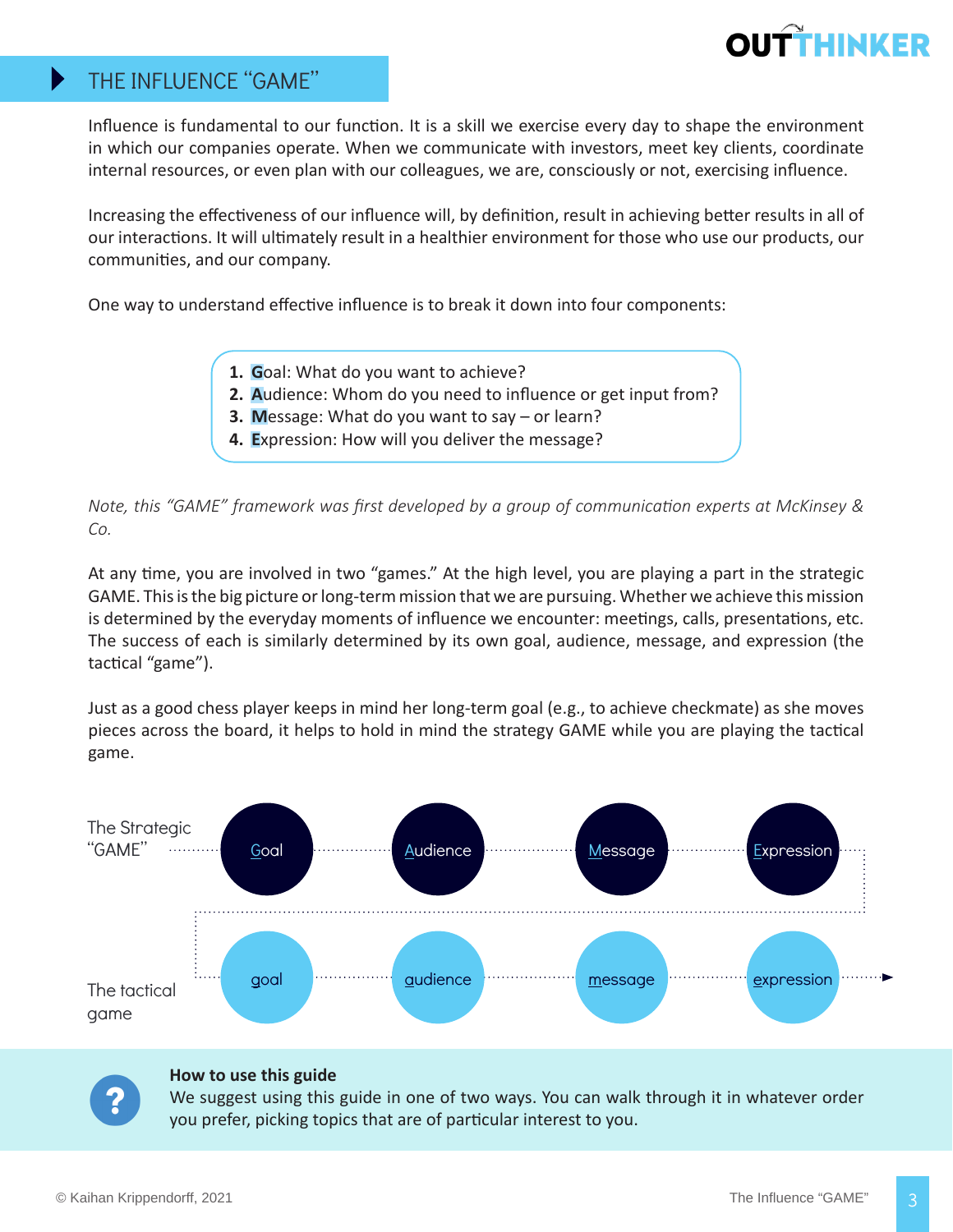#### THE "BIG G" – DEFINING THE STRATEGIC GOAL  $\blacktriangleright$



A successful influence strategy begins with a clear articulation of its goal. What specific action or decision do we want taken and by whom. This action or decision need not be definitive (e.g., to win a new client). Often we seek simply to create awareness of an issue. In general, consider three possible types of goals you may set:



**CREATE AWARENESS:** get their attention



**SHAPE ATTITUDE:** get them to care about something or get them to agree



**DRIVING ACTION:** get them to take the specific action you seek

A good place to start when defining the goal is with the end-user. Ultimately we and our stakeholders all pursue the same objective: to help the individual.

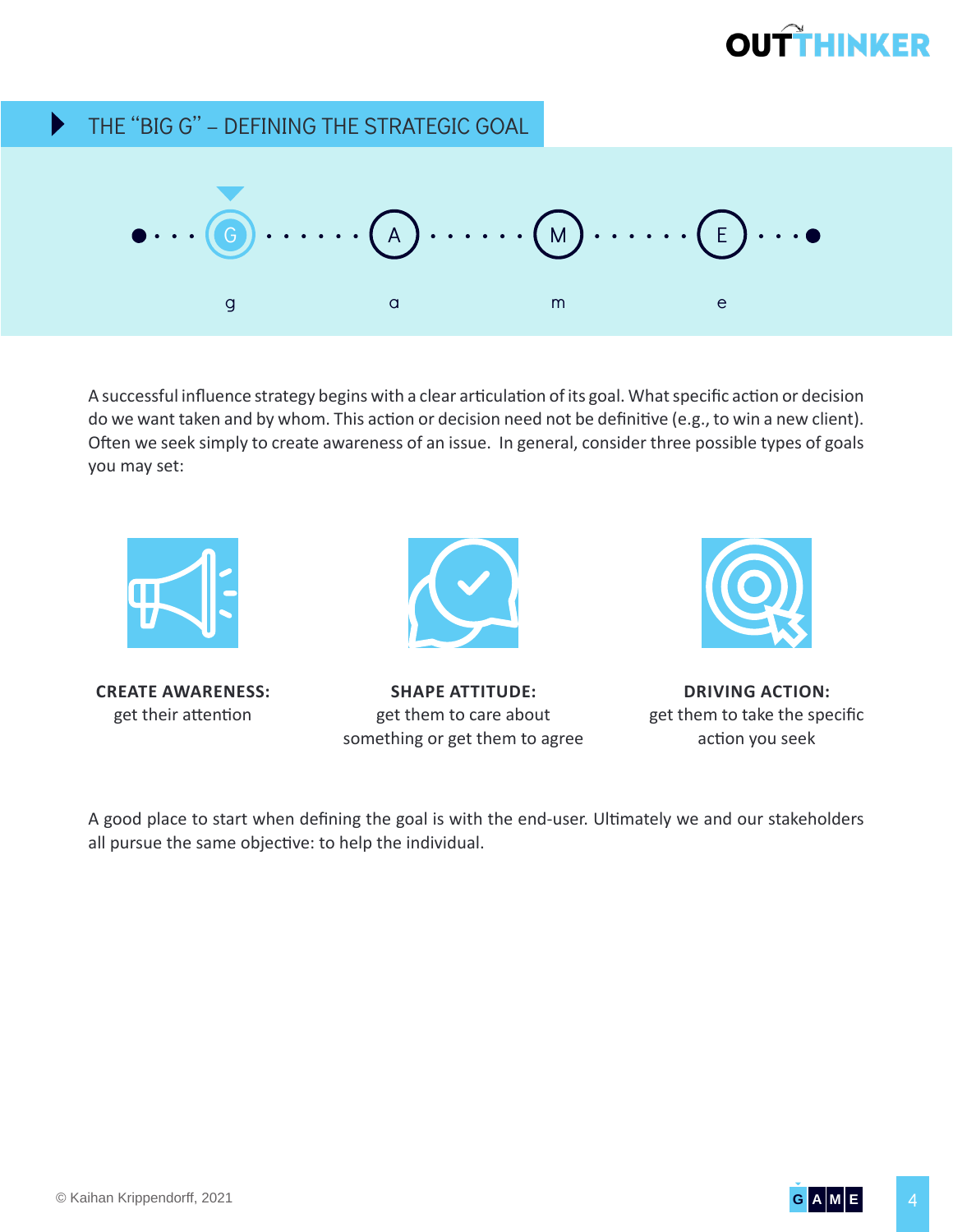#### THE "BIG A" – DEFINING THE STRATEGIC AUDIENCE  $\blacktriangleright$



Once you have defined your goal, you must decide whom to influence with your idea. This decision can be critical to your idea's fate. Many great, well-supported ideas have failed simply because they were communicated to the wrong stakeholder.

By understanding the interests and dynamics between key stakeholders– who might resist your idea versus who would support it – you can more effectively guide your idea toward realization. This requires analyzing both internal and external stakeholders. While many people seem born with a natural sensitivity to managing inside an organization, a few tools and habits can significantly enhance your ability in this critical area.

### **A TOOL FOR ANALYZING STAKEHOLDERS**

In 1968 Dr. Spence Silver, a scientist at 3M, was working on a project to develop a super-strong adhesive. He failed. His efforts resulted in adhesive with precisely the opposite properties he desired. He created super-weak adhesive.

But he believed this weak adhesive had some potential. It turned out, as we shall see, he was right. But his efforts, over the course of six years, fell on deaf ears. He shared his findings with anyone he could within 3M, but drew few supporters.

In 1974 another 3M manager, Art Fry, was in church when a scrap of paper he was using as a bookmark fell out of his book of Psalms. He had heard Dr. Silver's pitch, and he suddenly saw the potential that Dr. Silver could not quite articulate: sticky bookmarks that would not fall out of your book.

He believed passionately in this new application of Dr. Silver's adhesive and convinced 3M to study the market potential. But market analysis showed no promise. The official 3M process killed off his idea.

But Art Fry persisted against 3M's bureaucracy. By skillfully choosing whom to influence, he overcame resistance to his idea and won approval.

He had tried selling 3M's top management (the VPs) on his sticky bookmark idea, but they saw no need for it. They could not think of any problems that the idea would solve. So instead, Art Fry turned to people who met two important criteria. First, they were people who would see a need for his product. Second, they were people who held great influence (informally) within the company.

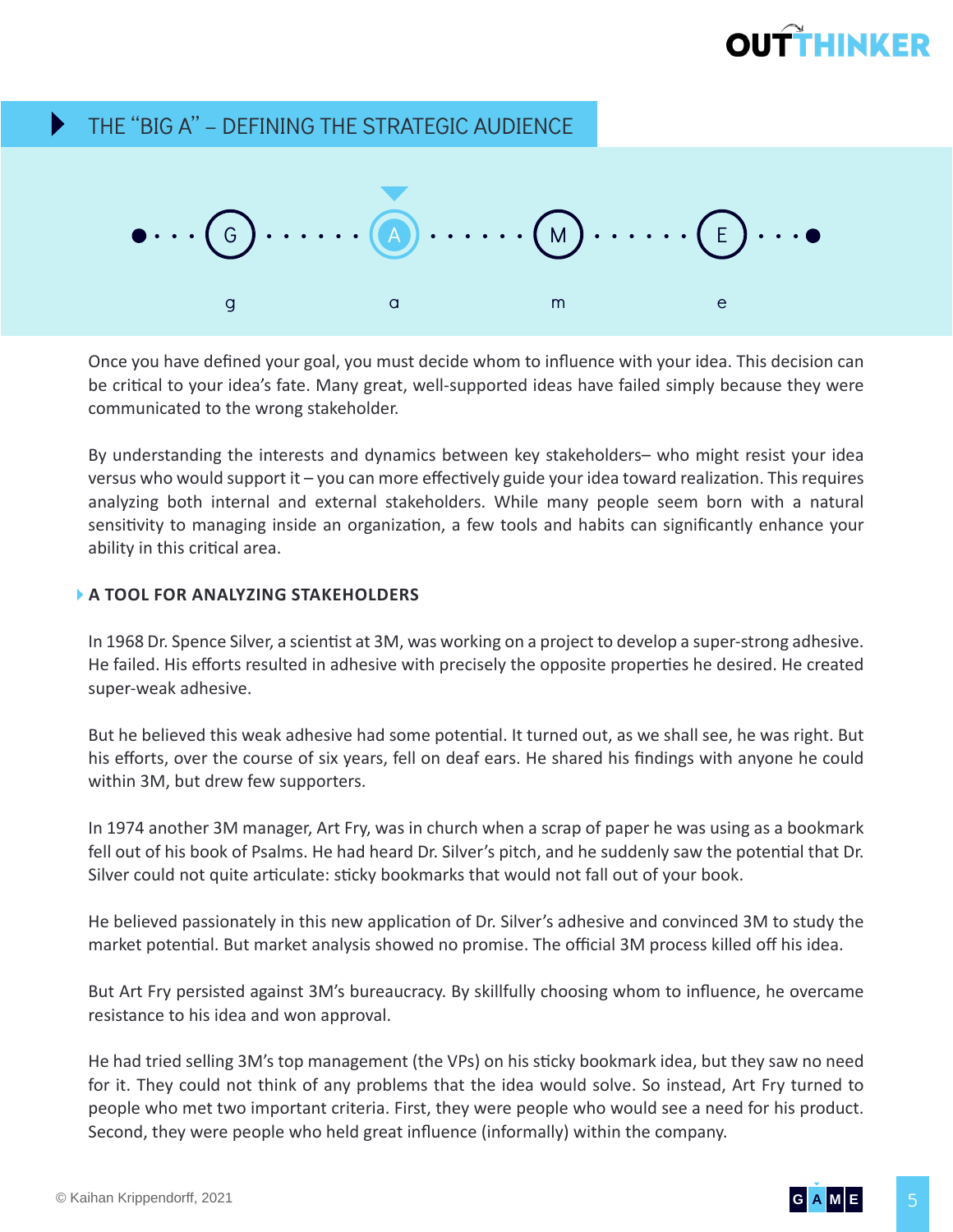#### **WHOM DO YOU THINK HE FOCUSED HIS ATTENTION ON?**

Art Fry had a small batch of his bookmarks manufactured and gave them to the secretaries of the 3M VPs from whom he needed support. He felt these secretaries would find the bookmarks useful (they had a need) and he knew they could influence their bosses.

The secretaries tried out Art Fry's bookmarks and liked them. In fact, they used them not just as bookmarks, but as note paper on which they wrote reminders, and then pasted them to various office papers and to their desks. When the secretaries adapted their work habits around the use of these sticky note sheets, they grew to depend on them. Next, Art Fry cut off their supply. When they asked for more notes, Art Fry told them he could not produce more without the approval of 3M's VPs.

Need met influence when the secretaries spoke to their bosses, convincing them there was a need for Art Fry's bookmarks. Because the secretaries carried greater influence than Art Fry did, the VPs were persuaded. They approved the launch of a new 3M product called "post-it notes."

3M launched their new product in 1980. By 1990 it had become one of the top five selling office products in America.



#### **PRACTICE DEVELOPING A CONTACT STRATEGY**



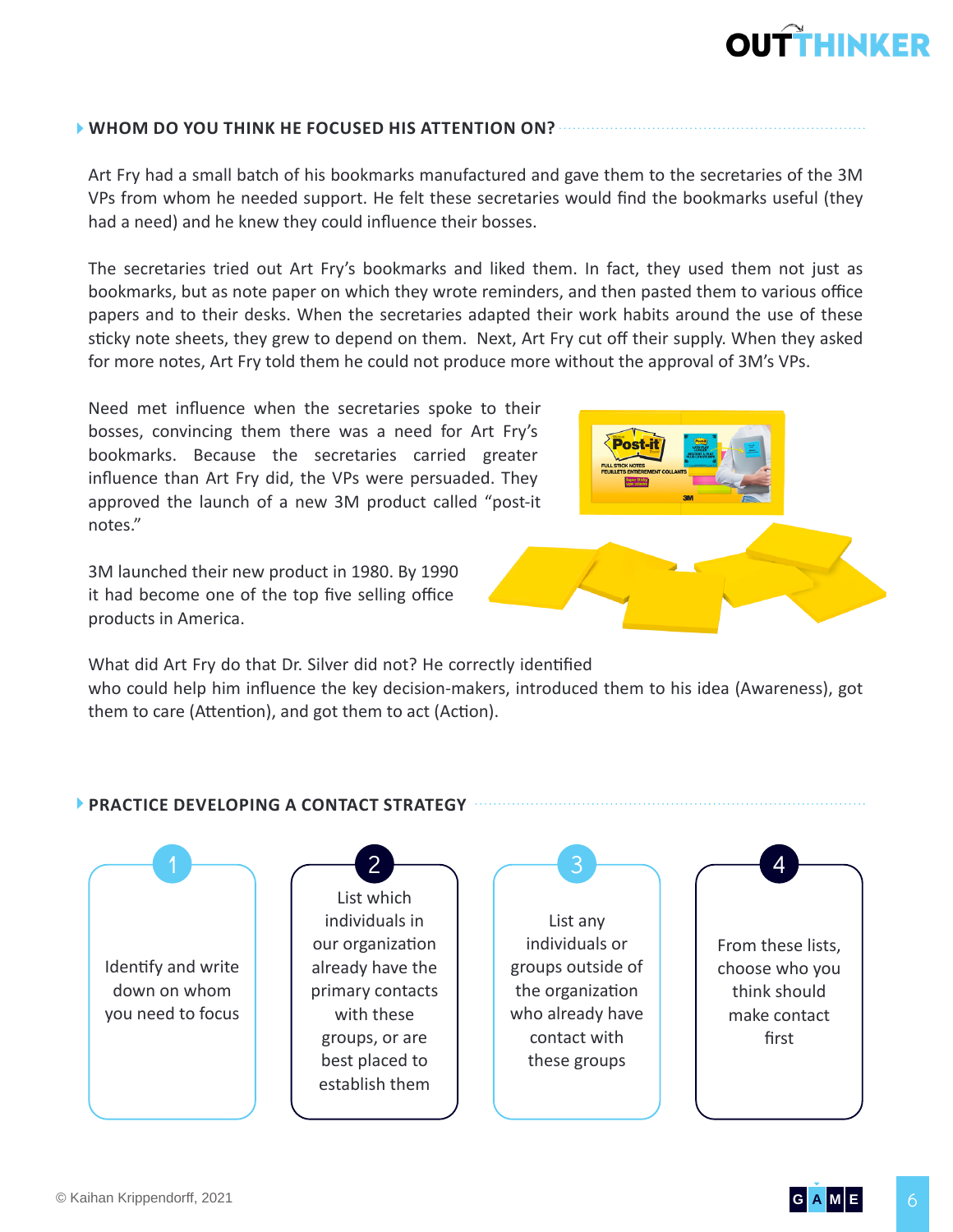#### **STAKEHOLDER MAPPING**

Stakeholder mapping is a systematic process by which key stakeholders are identified and assessed in terms of the influence they bring to bear and our ability to engage with them. Your goal in mapping stakeholders is to understand, categorize and, ultimately, engage the most appropriate stakeholders that have the greatest ability to influence the key decision makers or those who influence them. This involves qualitative and sometimes quantitative evaluation of how each stakeholder rates against key criteria relevant to the issue.

To analyze stakeholders, follow six steps:

| <b>STEP</b>                   | Identify organizations or individuals who are affected by the decision and<br>currently are, or have the potential to get, involved. Create a list using<br>brainstorming, desk research, and internal interviews. |                                                                                                                                                                                                                     |  |  |  |  |  |  |
|-------------------------------|--------------------------------------------------------------------------------------------------------------------------------------------------------------------------------------------------------------------|---------------------------------------------------------------------------------------------------------------------------------------------------------------------------------------------------------------------|--|--|--|--|--|--|
| <b>STEP</b><br>$\overline{2}$ | Categorize and summarize<br>key information on each<br>stakeholder/organization and<br>where it makes sense to dive<br>into more detail, map key<br>subgroups                                                      | Organizational units<br>Identity groups<br>Power groups                                                                                                                                                             |  |  |  |  |  |  |
| <b>STEP</b><br>3              | <b>Build influence networks</b><br>(lines of direct and indirect<br>influence)                                                                                                                                     | Who defers to whom<br><b>Opinion leaders</b><br>The level of influence between<br>each group/individual                                                                                                             |  |  |  |  |  |  |
| <b>STEP</b>                   | Assess their impact potential<br>using criteria relevant to the<br>issue at hand                                                                                                                                   | For example:<br>Scale of activities/activism<br>Reach into key audiences<br>$\bullet$<br>Visibility & media coverage<br>Credibility<br>$\bullet$<br>Organizational resources                                        |  |  |  |  |  |  |
| <b>STEP</b><br>5              | Identify our ability to engage                                                                                                                                                                                     | Openness to an approach by your<br>company for dialogue<br>Likelihood to collaborate or<br>$\bullet$<br>partner with your company on<br>areas of common interest<br>Prior experience, engagement by<br>your company |  |  |  |  |  |  |
| <b>STEP</b><br>6              | Assess their views and<br>dispositions                                                                                                                                                                             | For example:<br>Supporters<br>Opponents<br>Persuadables                                                                                                                                                             |  |  |  |  |  |  |

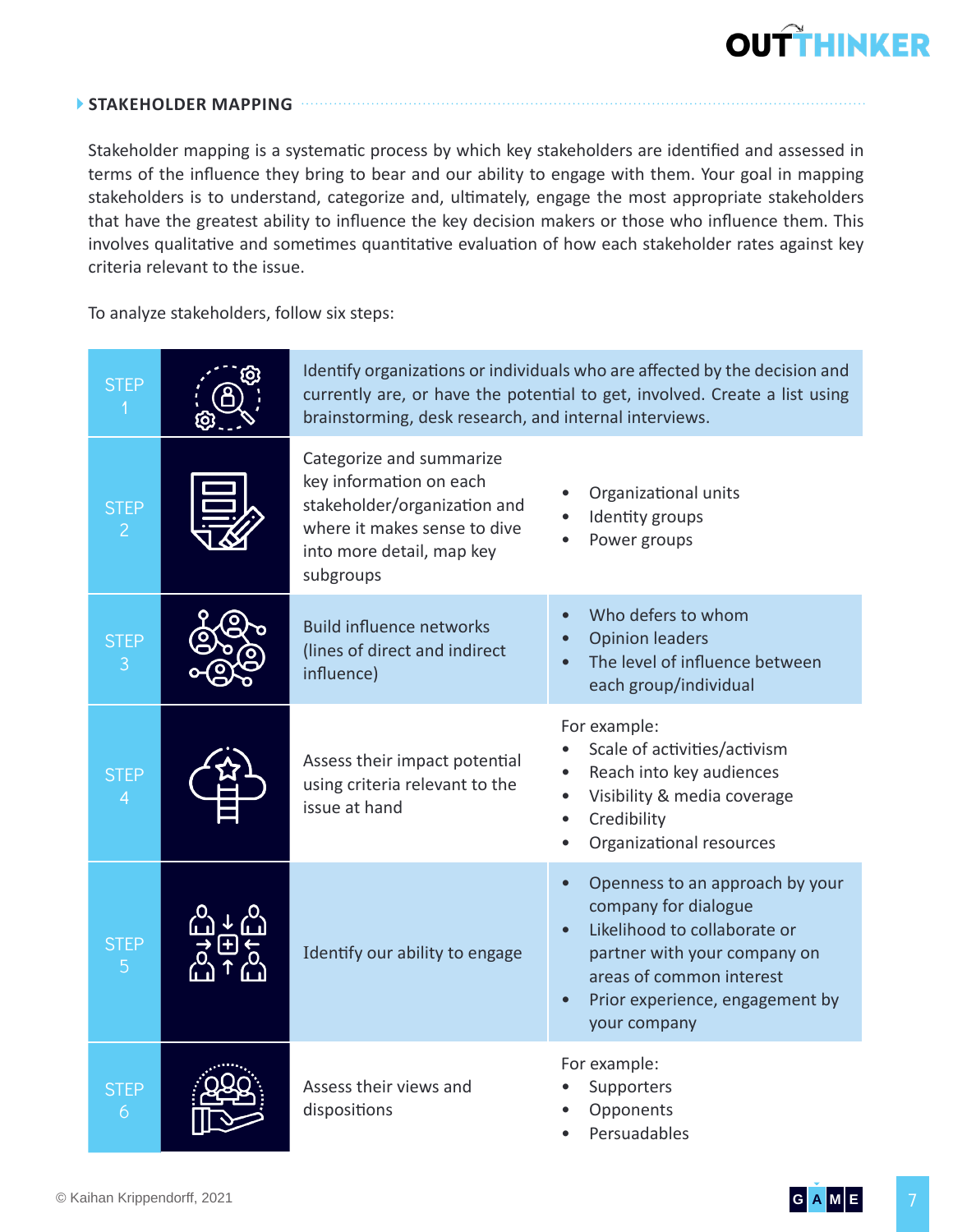

The process will result in a map like the one below and often reveals a creative path to achieve your goal with minimal resistance.



It will allow you to focus your efforts strategically on the most important influencers (those with the greatest impact and with whom we have the greatest potential to engage).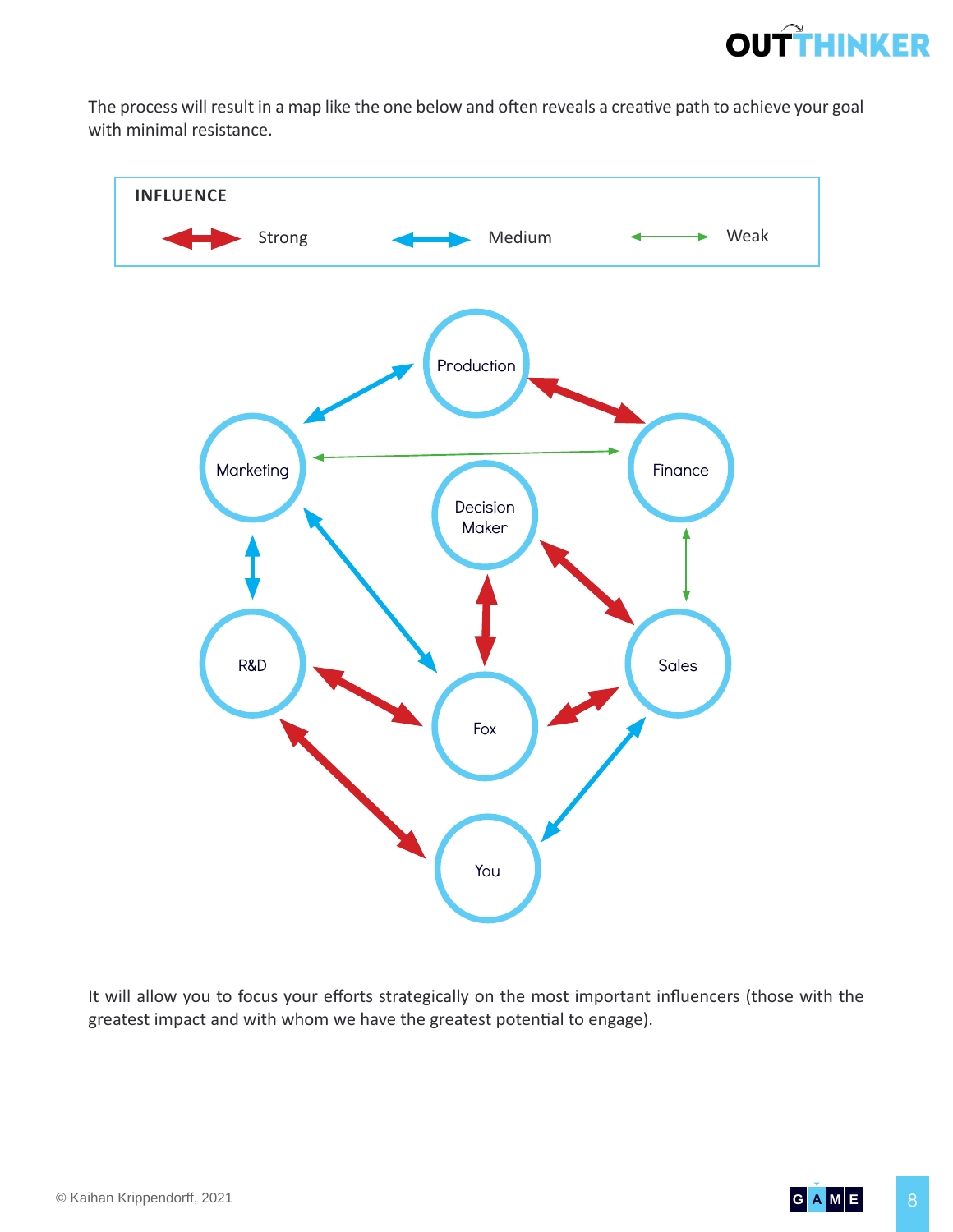



### IMPACT

Stakeholders' ability to influence issue

### ENGAGEMENT

Company's ability to engage stakeholders

High ability to influence & engage; Very informed

Strong ability to either influence or engage; Can be friend or foe

Ability to influence/engage dependent on informational outreach

It can also be helpful to map stakeholders according to how positively/negatively aligned they are.

**FURTHER READING:** *The First 90 Days* by Michael Watkins.



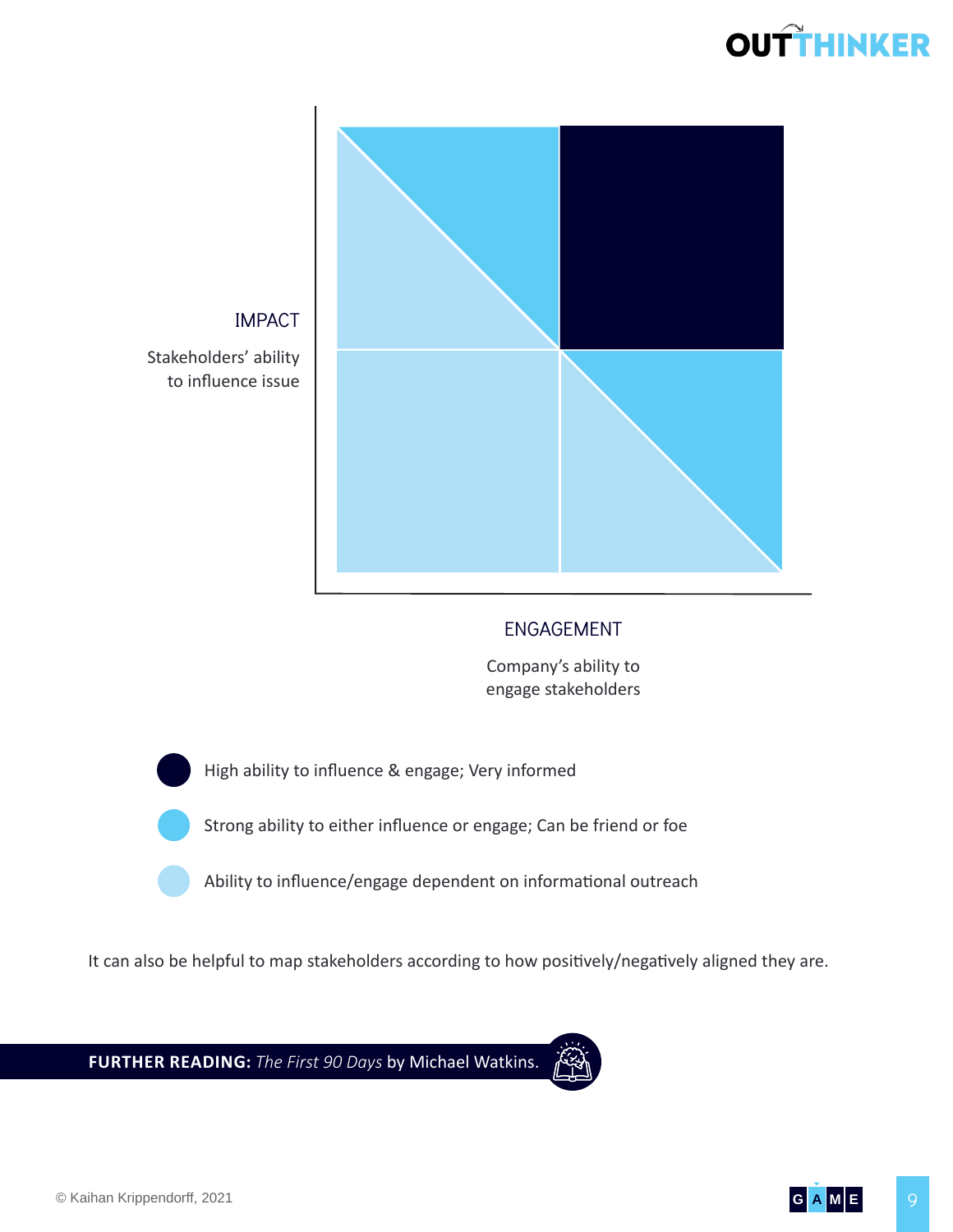#### $\blacktriangleright$ THE "BIG M" – DEFINING THE STRATEGIC MESSAGE



Once you have defined the key stakeholders, you will want to craft the right message or approach for each stakeholder. While it is important to keep the goal in mind and ensure consistency of messages, it is also important to tailor the message to different audiences. To do this, it helps to think through who they are, what positions they hold now, what we need from them, and what they need from us.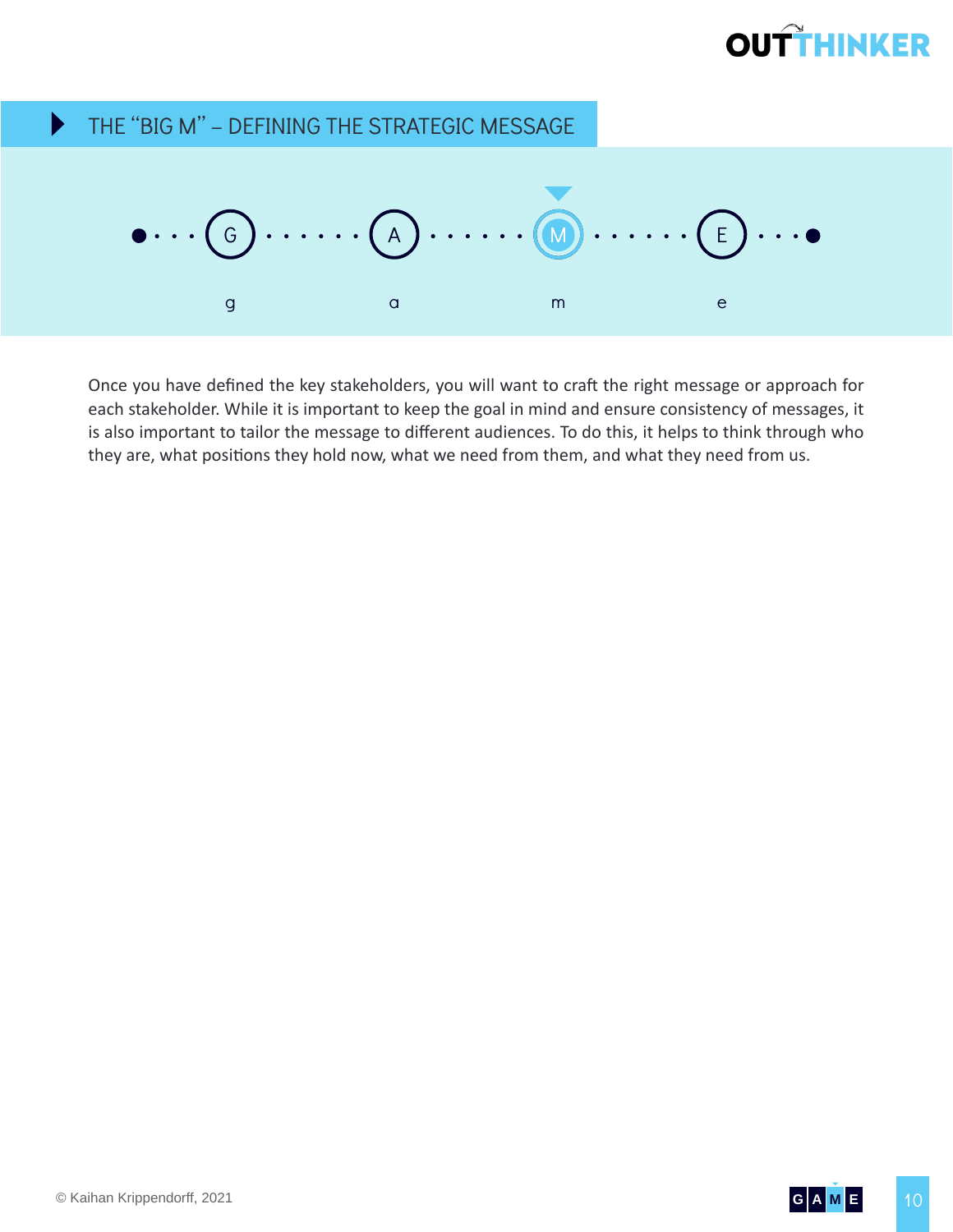

#### **IDENTIFY AND ANALYZE KEY STAKEHOLDERS**

| <b>STAKEHOLDER/</b>                                                                                                                                              | <b>WHAT WE NEED</b>                                                                                                                                      | <b>THEIR CURRENT</b>                                                                                                                                                                                                                                                                                                                                                                                                                      | <b>WHAT THEY NEED</b>                                                                                                                                                                                                                         | <b>MESSAGES/</b>                                                                                                                                                                                                                                                                                                     |
|------------------------------------------------------------------------------------------------------------------------------------------------------------------|----------------------------------------------------------------------------------------------------------------------------------------------------------|-------------------------------------------------------------------------------------------------------------------------------------------------------------------------------------------------------------------------------------------------------------------------------------------------------------------------------------------------------------------------------------------------------------------------------------------|-----------------------------------------------------------------------------------------------------------------------------------------------------------------------------------------------------------------------------------------------|----------------------------------------------------------------------------------------------------------------------------------------------------------------------------------------------------------------------------------------------------------------------------------------------------------------------|
| <b>GROUP</b>                                                                                                                                                     | <b>FROM THEM</b>                                                                                                                                         | <b>POSITION</b>                                                                                                                                                                                                                                                                                                                                                                                                                           | <b>FROM US</b>                                                                                                                                                                                                                                | <b>APPROACH</b>                                                                                                                                                                                                                                                                                                      |
| Which individuals/<br>groups do we need to<br>engage?<br>What internal &<br>external stakeholders<br>might also help us?<br>Whom do we need to<br>keep informed? | What do we want this<br>stakeholder to think<br>or do?<br>How could they<br>support our work?<br>What potentially<br>negative impact<br>might they have? | What is their view<br>of us? What is<br>their existing/past<br>relationship or<br>experience with us?<br>What is their attitude<br>to this area or topic:<br>What do they<br>$\bullet$<br>care about?<br>What do they<br>$\bullet$<br>feel most positive<br>about?<br>What are possible<br>$\bullet$<br>risks, concerns<br>or areas of<br>disagreement?<br>What do we<br>need to find out<br>to understand<br>this stakeholder<br>better? | What needs to<br>happen for this<br>stakeholder to<br>succeed/view our<br>desired outcome as<br>positive?<br>What could we do or<br>say to increase their<br>confidence in us,<br>create value for them<br>and help to resolve<br>any issues? | What are our key<br>messages for each<br>stakeholder?<br>What is their (likely)<br>MBTI type?<br>How do they like to<br>work/interact?<br>What influencing<br>strategies and<br>approach will we<br>use?<br>Frequency?<br>Timing?<br>Responsibility?<br>How will we follow<br>up/get feedback on a<br>regular basis? |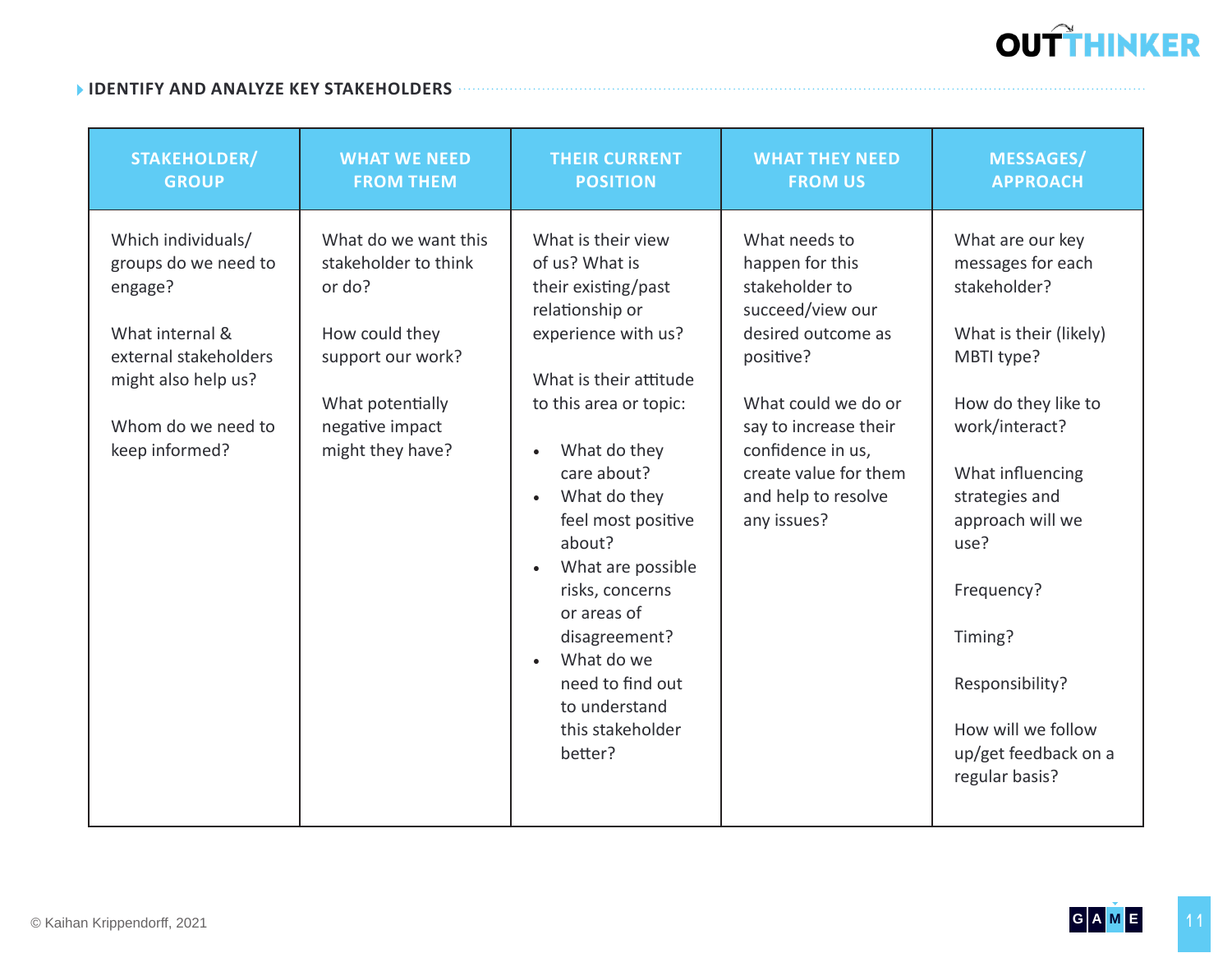

#### **STAKEHOLDER INFLUENCE WORKSHEET**

| STAKEHOLDER/<br><b>GROUP</b> | <b>WHAT WE NEED</b><br><b>FROM THEM</b> | <b>THEIR CURRENT</b><br><b>POSITION</b> | <b>WHAT THEY NEED</b><br><b>FROM US</b> | <b>MESSAGES/</b><br><b>APPROACH</b> |
|------------------------------|-----------------------------------------|-----------------------------------------|-----------------------------------------|-------------------------------------|
|                              |                                         |                                         |                                         |                                     |
|                              |                                         |                                         |                                         |                                     |
|                              |                                         |                                         |                                         |                                     |
|                              |                                         |                                         |                                         |                                     |
|                              |                                         |                                         |                                         |                                     |
|                              |                                         |                                         |                                         |                                     |
|                              |                                         |                                         |                                         |                                     |
|                              |                                         |                                         |                                         |                                     |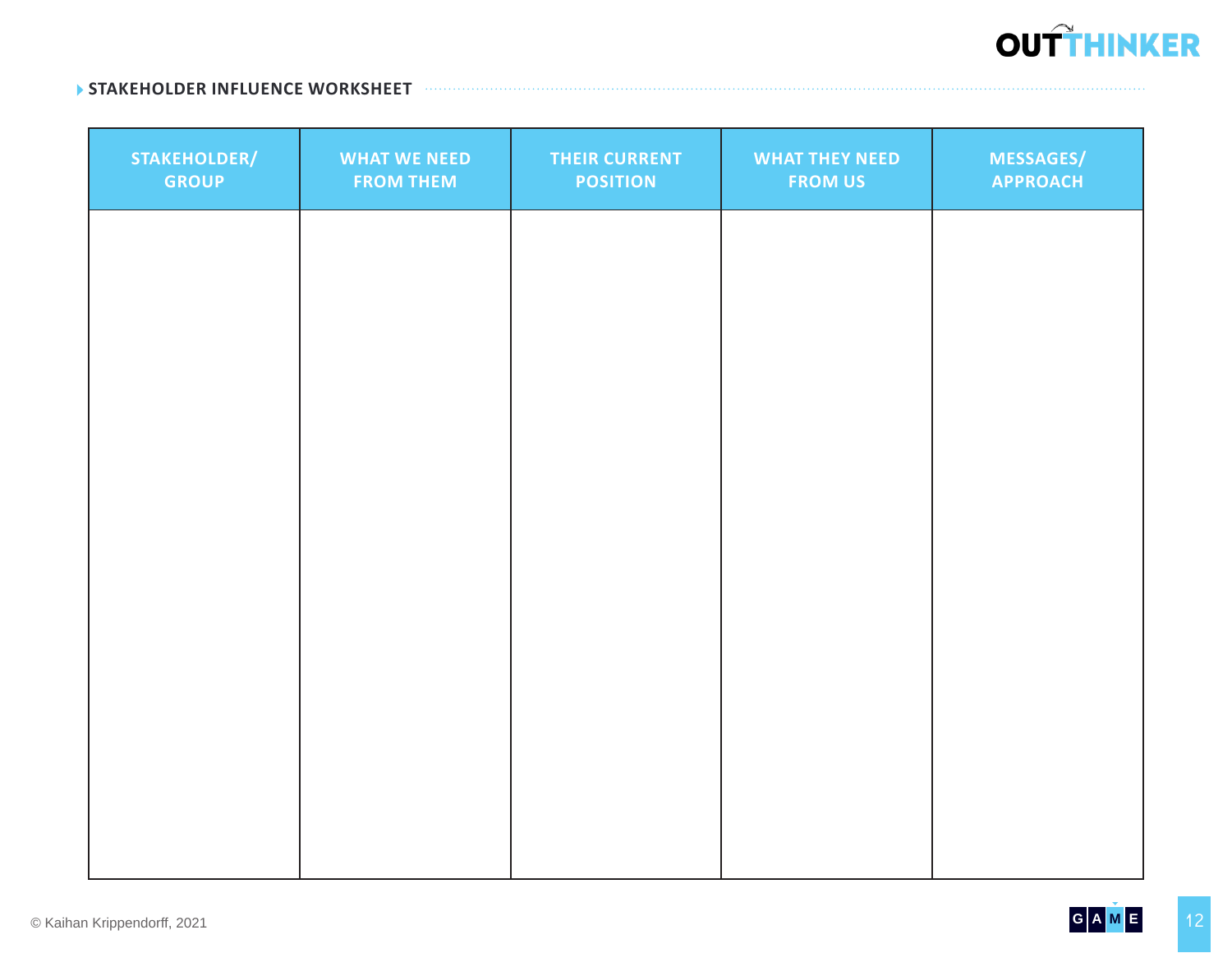

As you refine the message, remember that different stakeholders/groups will likely require different messages, and consider taking three steps:

- 1. Decide how you want to frame the debate. For example, one client of ours successfully framed a debate about regulating one of their products in a particular country into a debate about how that country regulated all of the companies in its sector.
- 2. Develop and test messages. Political communications experts, for example, often try out messages informally and formally on members of key stakeholders to assess what resonates most effectively.
- 3. Capture and create message proof points. By bolstering your message with facts you strengthen it.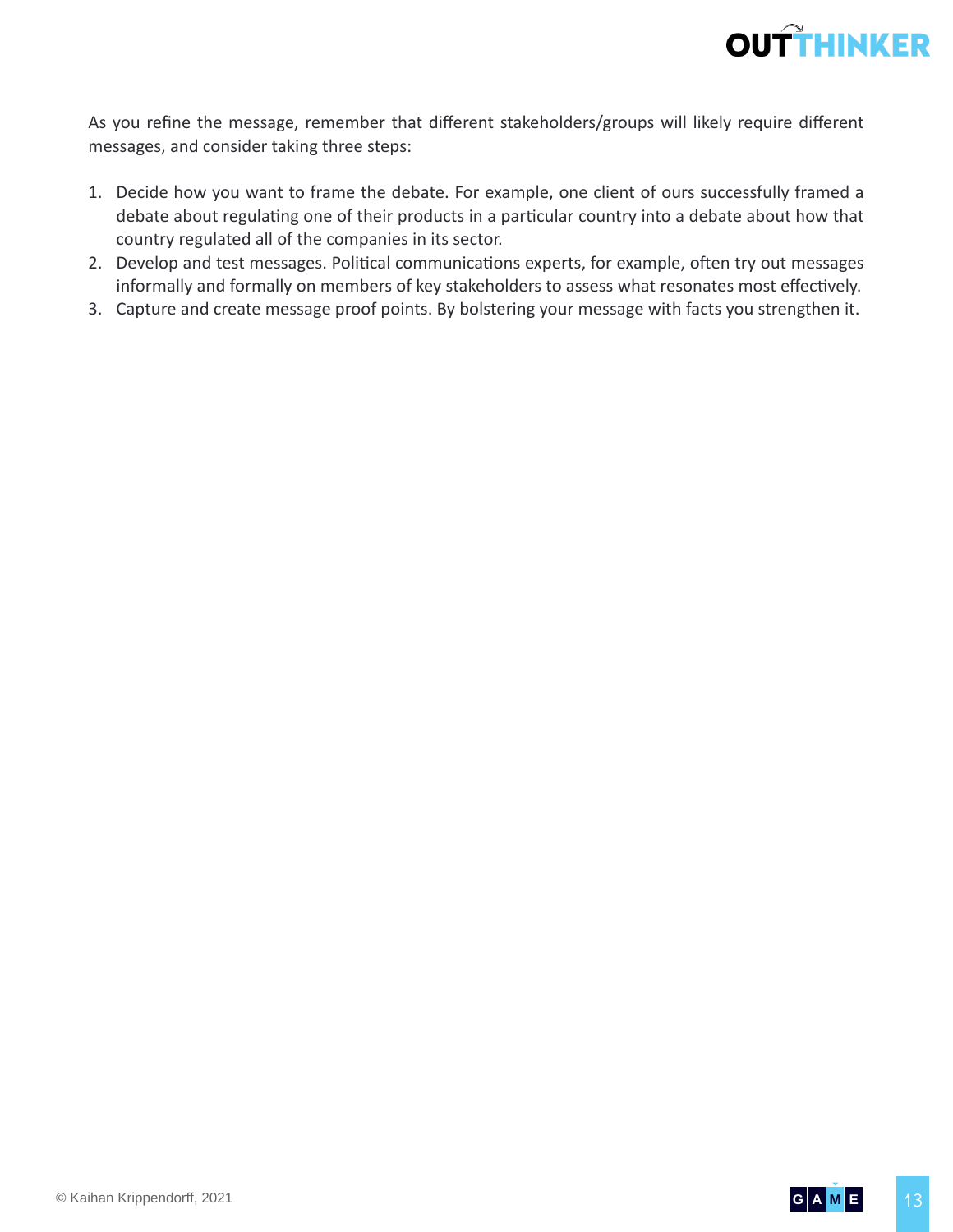#### THE "BIG E" – CHOOSING THE STRATEGIC EXPRESSION  $\blacktriangleright$



As you decide how to express your message, consider that you have numerous forms available. At the individual level, you may pick up the phone, have a one-on-one meeting, or have lunch, for example. At the group level you might engage with an existing coalition, form a new coalition, or establish an adhoc group. When you do this, it helps to ensure that one or more of the members is aligned with the initiative and can influence others. Finally, consider the mass-media level. For large-scale public affairs activities you want to create a tactical media plan.

For efforts that will depend less on media, you want to think through in what format you should deliver your message. Consider, for example:

- One-on-one meetings at the office
- One-on-one meetings over lunch
- Informal group meetings
- Formal presentations
- Large-scale presentations (e.g., at a conference)
- Telephone
- E-mail
- Post
- Creating or joining an interest group
- Etc.

Keep in mind that each audience may require a different form of expression. What you could accomplish by phone in the U.S., for example, may require an in-person lunch meeting in Latin America.

Also consider that the expression you choose will evolve over the course of the project. You may, for example, start with one-on-one meetings initially and, as trust builds, shift to less personal forms (e.g., email, telephone).



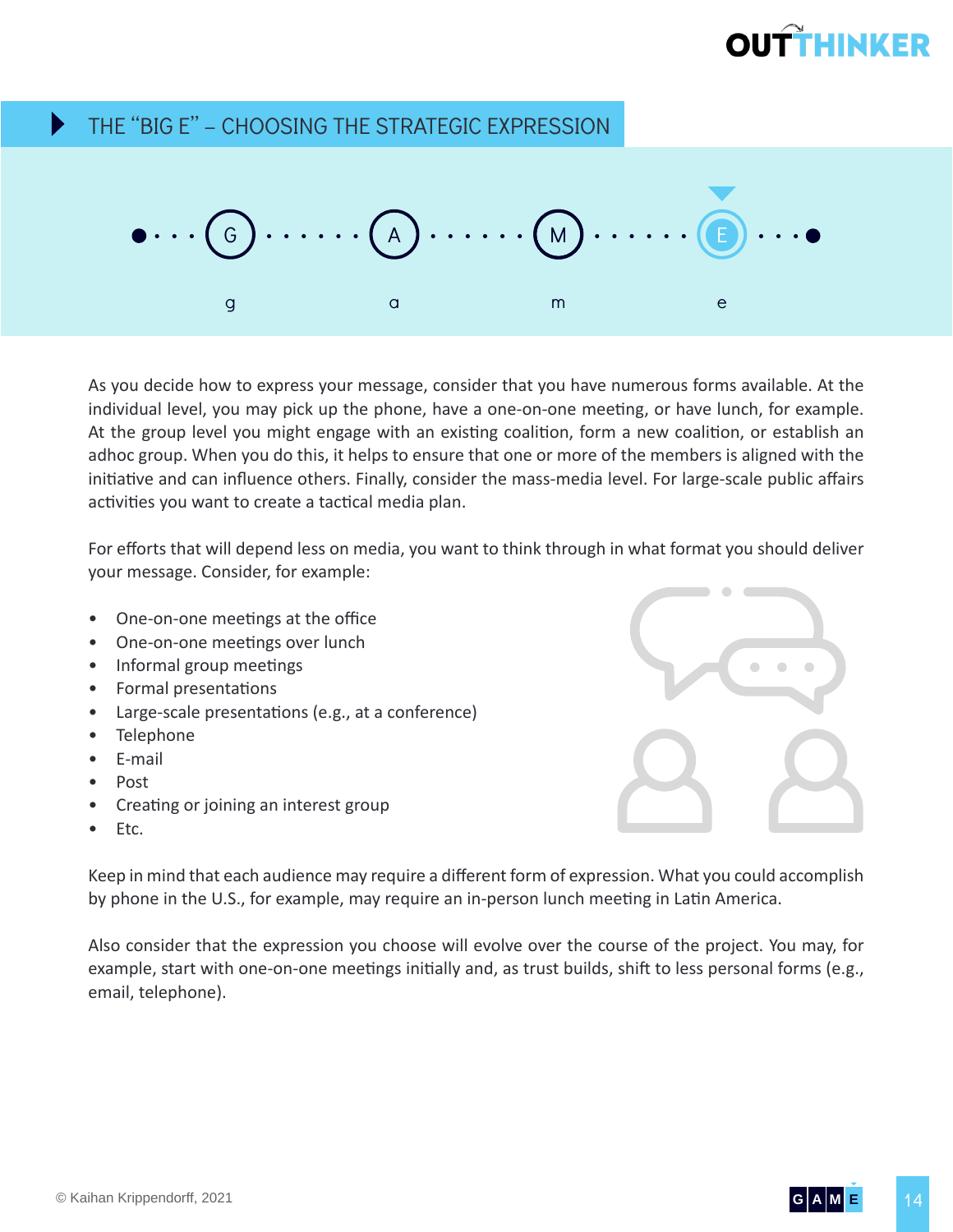#### THE "LITTLE G" – DEFINING YOUR INTERACTION'S PURPOSE  $\blacktriangleright$



Just as our big GAME starts with a clear understanding of the goal, your influence on effectiveness is enhanced by your holding a clear understanding of the outcome you want to achieve.

#### **COMMUNICATION IS THE OUTCOME YOU PRODUCE**

A common view of communication focuses on what we say (the words, tone, and body language we produce). A more challenging approach is to define your communication by what outcome you produce through what you say. This requires you to take ownership of a complex cognitive filter through which the person you are interacting with listens to your communication.

The process of communication, one can say, begins with what you want to communicate. This is then translated through a network of your beliefs, frames, and preferences into language (words, tone, and body language). This language then passes through a network of beliefs, frames, and preferences that others hold. It is through these filters that they will ultimately "hear" what you say. What they hear and what you say will be different. Their responses, and thereby the outcome of your communication, are a function of what they hear and value.

By defining your goal as the outcome it produces, you take ownership of the entire chain of events and increase your chances of success.

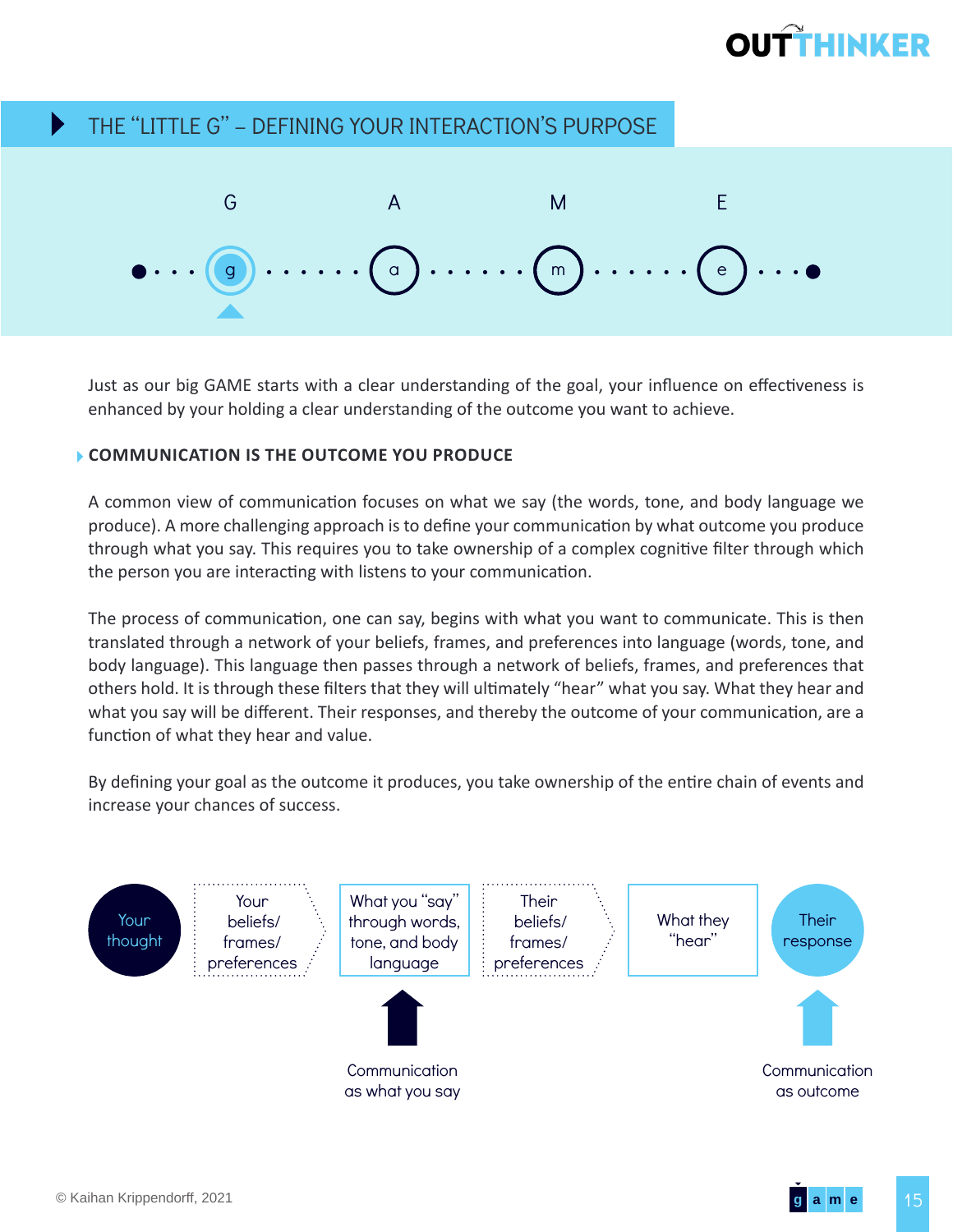

### **THREE TYPES OF OUTCOME**

There are generally three types of outcomes you might want to achieve through your communication:

- **• To understand:** You may not yet be sure what position someone holds or what role they play. So you are often seeking simply to better understand their view and role.
- **• To loosen:** When someone is in strong opposition and/or when you have multiple opportunities to engage with someone, you may only need to move them toward being open to another point of view. If you can get them to say "I'm willing to consider alternatives" or "OK, I'm willing to hear more" that may be all you need to produce agreement.
- **• To convince:** Alternatively, your goal may be to convince someone of something and have them take action on that conviction.

To clarify your goal, ask the following questions:

- 1. How does this interaction fit into the big picture?
- 2. What role does this person play in us ultimately achieving our "big G" goal?
- 3. What position do I think this person holds right now?
- 4. How many more interactions will we have with the person?
- 5. Is my goal to understand, loosen, or convince?
- 6. What specific outcome do I want to achieve? By when?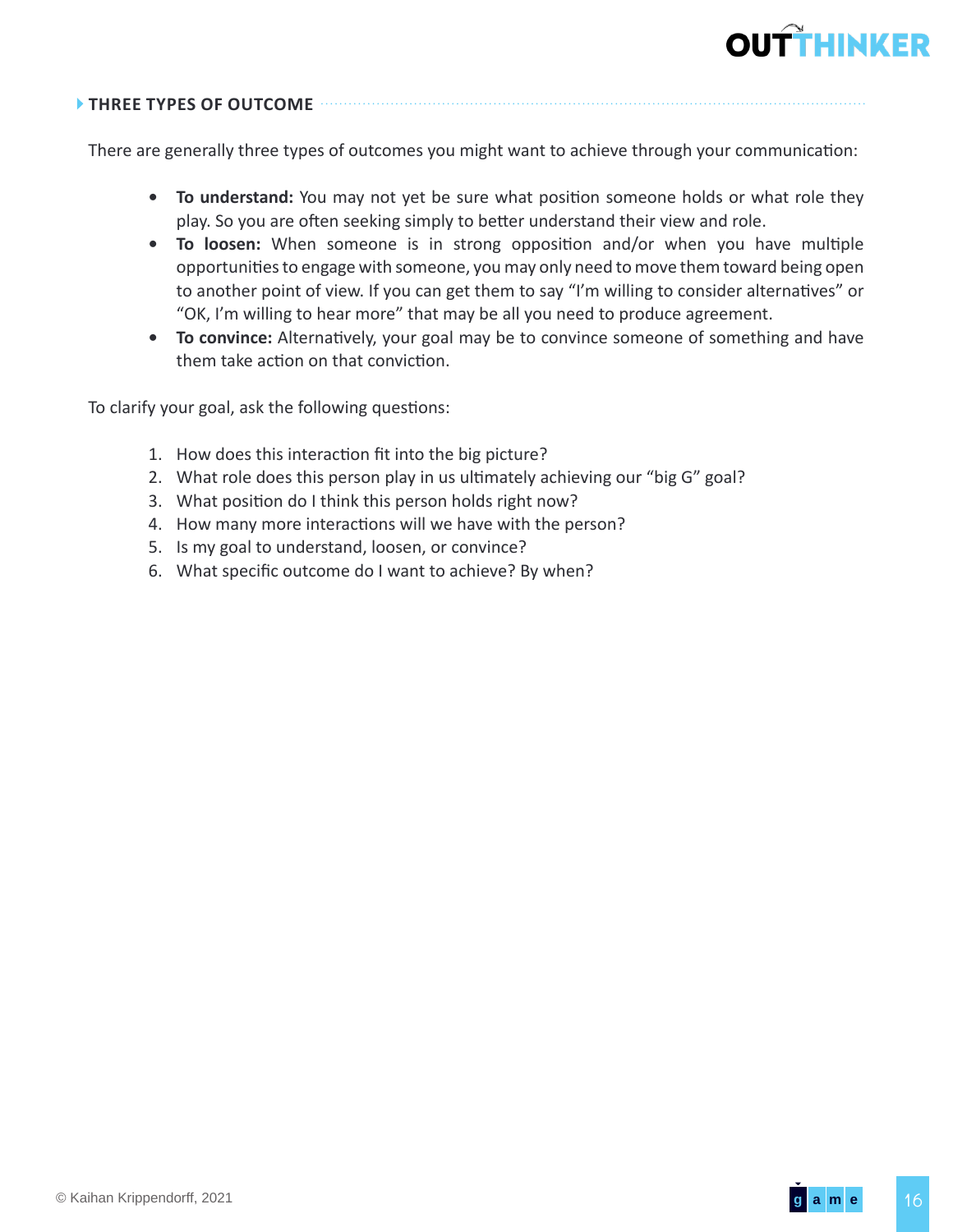#### THE "LITTLE A" – UNDERSTANDING YOUR AUDIENCE Þ



Having defined the goal, the next step is to engage the person you are seeking to influence and establish a sufficient understanding of them. To do this effectively, consider doing four things:

- Build rapport
- Study eye patterns
- Climb their "values ladder"
- "Read" their MBTI type

#### **BUILD RAPPORT**

*"We were sweeping up into the library, the librarian in tow, and now he had his big ears on. She was explaining her program and he was in heavy listening mode, the most aggressive listening the world has ever known: aerobic listening. It is an intense, disconcerting phenomenon–as if he were hearing quicker than you can get the words out, as if he were sucking the information out of you. When he gives full ear–a rare enough event; he's usually ingesting from two or three sources–his listening becomes the central fact of the conversation. He was doing this now, with the librarian, and she was staggering under it."*

- Excerpt from Primary Colors by Anonymous, a book reportedly about Bill Clinton's first presidential campaign

Listening is a powerful influencing tool. It seems easy enough, yet few of us can actually listen well. We can easily spot when someone appears to be listening but is not. They nod and repeat "mm-hmm" and "interesting" to us but their eyes betray that their minds have wandered.

Spotting when we ourselves are doing this is more difficult. We find ourselves looking into someone's eyes and suddenly realize we did not hear what they just said. We were thinking about a grocery list or remembering we needed to call someone. We are too embarrassed to admit we were not actually listening so we don't. And the speaker, anyway, appears not to have noticed. So we go on, smiling, nodding, and repeating "mm-hmm."

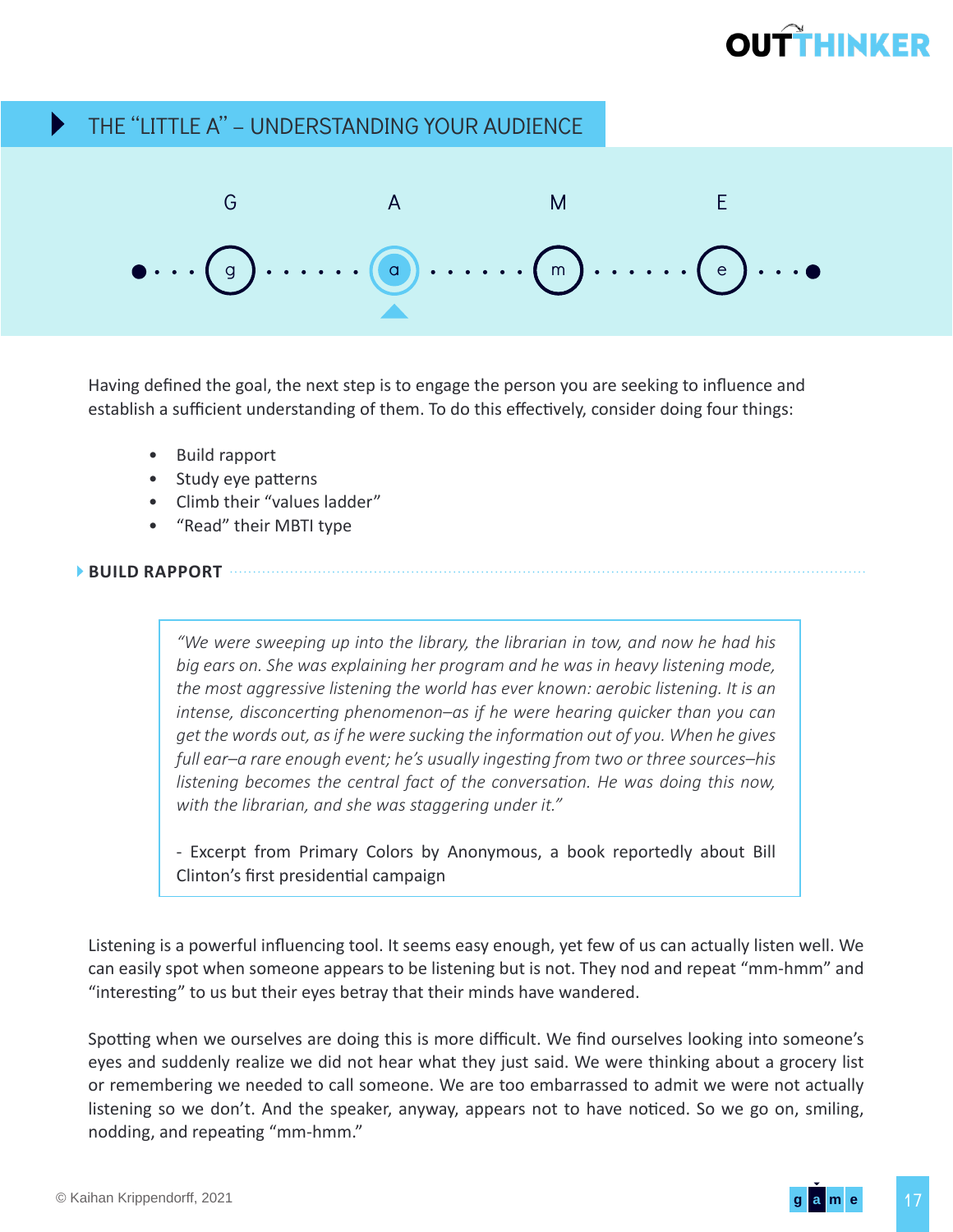

But if you have ever been with someone who knows how to listen, who is completely present when you are speaking, you have experienced the subtle power of such attention. You feel heard, and because the other person actually heard you, they are able to respond accurately to your interests and concerns. They become far more effective influencers.

#### **GREAT INFLUENCERS ARE GREAT LISTENERS**

A University of Maine researcher, Dr. Marisa Pickering, identified four characteristics of effective listeners:

- **1. Desire to be other-directed**, rather than to project one's own feelings and ideas onto the other.
- **2. Desire to be non-defensive**, rather than to protect the self. When the self is being protected, it is difficult to focus on another person.
- **3. Desire to imagine the roles, perspectives, or experiences of the other**, rather than assuming they are the same as one's own.
- **4. Desire to listen as a receiver, not as a critic, and desire to understand the other person** rather than to achieve either agreement or a change in that person.

Further, she identifies ten discrete skills to listening in a way that builds intimacy:

#### **10 SKILLS FOR LISTENING IN A WAY THAT BUILDS INTIMACY**

- **1. Attending, acknowledging:** Providing verbal or non-verbal awareness of the other, e.g., eye contact
- **2. Restating, paraphrasing:** Responding to the person's basic verbal message
- **3. Reflecting:** Reflecting feelings, experiences, or content that have been heard or perceived through cues
- **4. Interpreting:** Offering a tentative interpretation about the other's feelings, desires, or meanings
- **5. Summarizing, synthesizing:** Bringing together in some way feelings and experiences; providing a focus
- **6. Probing:** Questioning in a supportive way that requests more information or that attempts to clear up confusions
- **7. Giving feedback:** Sharing perceptions of the other's ideas or feelings; disclosing relevant personal information
- **8. Supporting:** Showing warmth and caring in one's own individual way
- **9. Checking perceptions:** Finding out if interpretations and perceptions are valid and accurate
- **10. Being quiet:** Giving the other time to think as well as to talk

Source: Pickering, Marisa, "Communication" in Explorations, a Journal of Research of the University of Maine, Vol. 3, No. 1, Fall 1986, pp 16-19

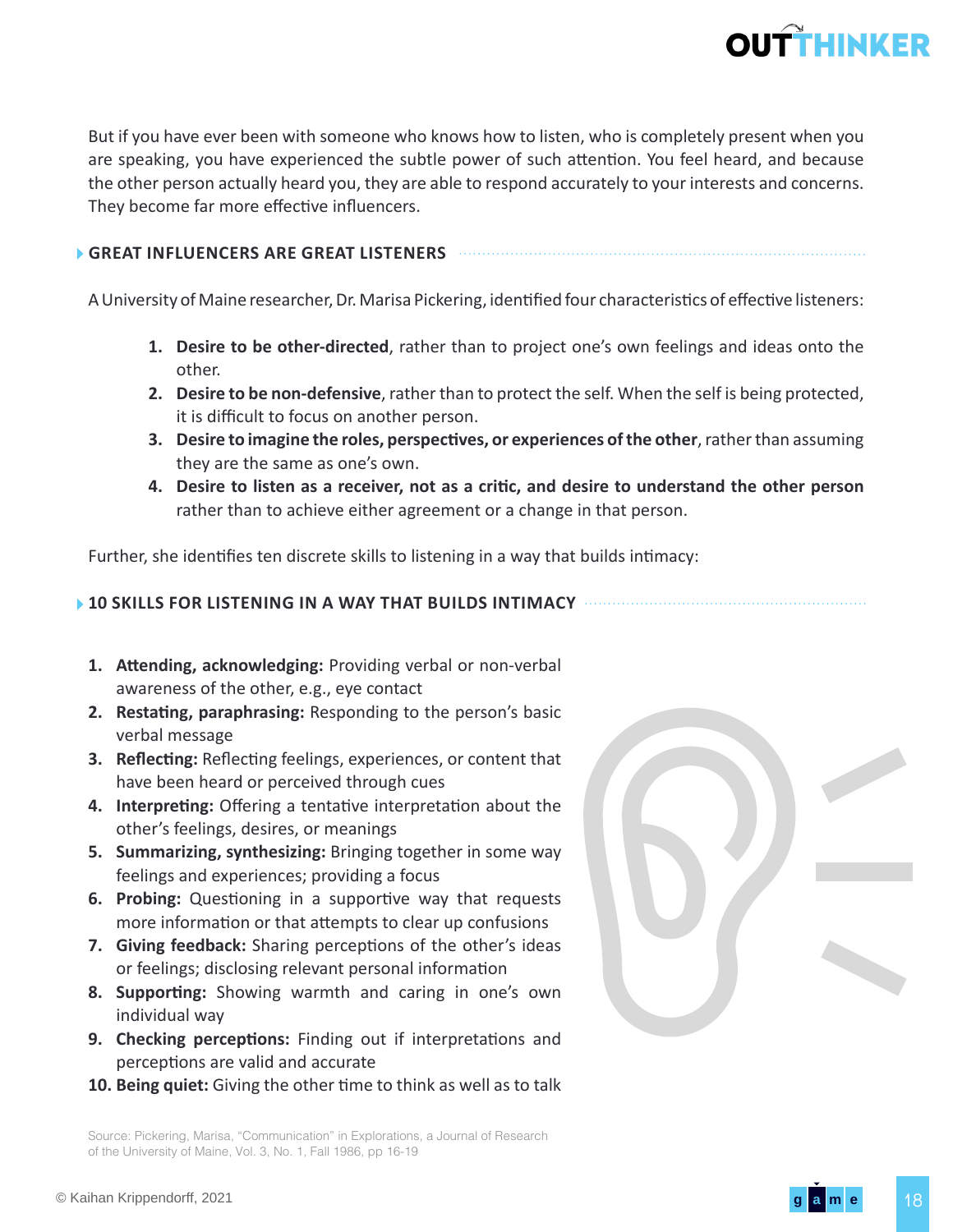

To develop yourself as a powerful listener, it helps to practice the following four sequences when listening:

# **STEP**

**01** First, **release your agenda**, setting aside at least temporarily your intention or goal for the conversation you are in. You converse patiently and with an open mind to whatever turns the conversation may take. or goal for the conversation you are in. You converse patiently and with an open mind to whatever turns the conversation may take.



Second, **focus on the speaker** with 100% of your mind, listening beyond<br>what is being said. Since your mind can think many times faster than anyone<br>can talk, your thoughts will start to wander if you listen just to the spe what is being said. Since your mind can think many times faster than anyone can talk, your thoughts will start to wander if you listen just to the speaker's words. It helps, we have found, to listen at three levels:

- 1. What the speaker is saying
- 2. The emotions that are behind what the speaker is saying. This is revealed by physical clues in the speaker's body and facial gestures as well as his/her intonation
- 3. The commitment that is behind the emotions. Try to get "into the speaker's world" and see what beliefs, convictions, or missions ground him/her.

# **STEP**

**03** Third, **reflect** back to the speaker what he or she is saying. You can simply repeat to show you understand. You can paraphrase to test your understanding. But as you do this, also reflect back non-verbally. Match his/her body movements and emotions.

**STEP**

Fourth, **amplify** what the speaker is communicating by asking him/her to clarify or repeat what he/she is saying. Dig deeper by asking questions that encourage the speaker to explain the reasons behind what he/she is sayin clarify or repeat what he/she is saying. Dig deeper by asking questions that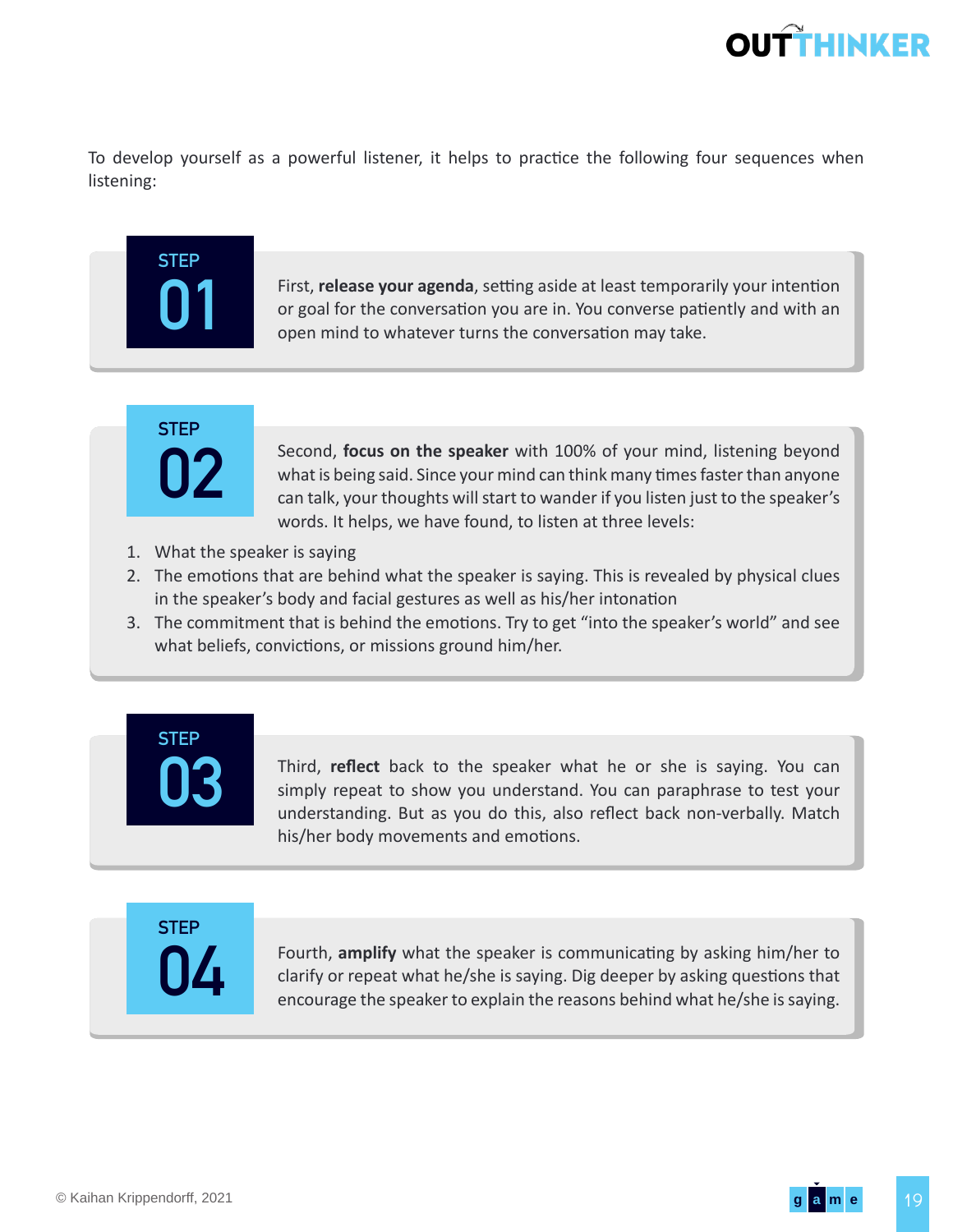

#### **FINDING A SHARED IDENTITY**

Powerful listeners are also able to quickly establish common ground with others. The key is to find some area of commonality. Technically what you are doing is finding some common "identity" with the other person that allows you two to belong to the same category.

Consider that you are composed of multiple identities. At work, you may introduce yourself as "marketer" if you are in marketing. But in other contexts you may introduce yourself as mother or a runner or a classic movie fan. You hold, in fact, many different identities.

The person you are communicating with also holds multiple identities. If you start your communication having identified a common identity, a powerful psychological shift occurs in your communication. You share a sense of belonging to a group. This triggers a deeply rooted human motivation to collaborate with those you "belong" with.

When starting a conversation with someone, try to identify common identities quickly. Look around for clues. If you are in the person's office, look at photographs and memorabilia. It will help to investigate three common sources of connection:



By subtly probing in these areas for common identities you can often make a personal connection quickly that sets a strong foundation of rapport/intimacy.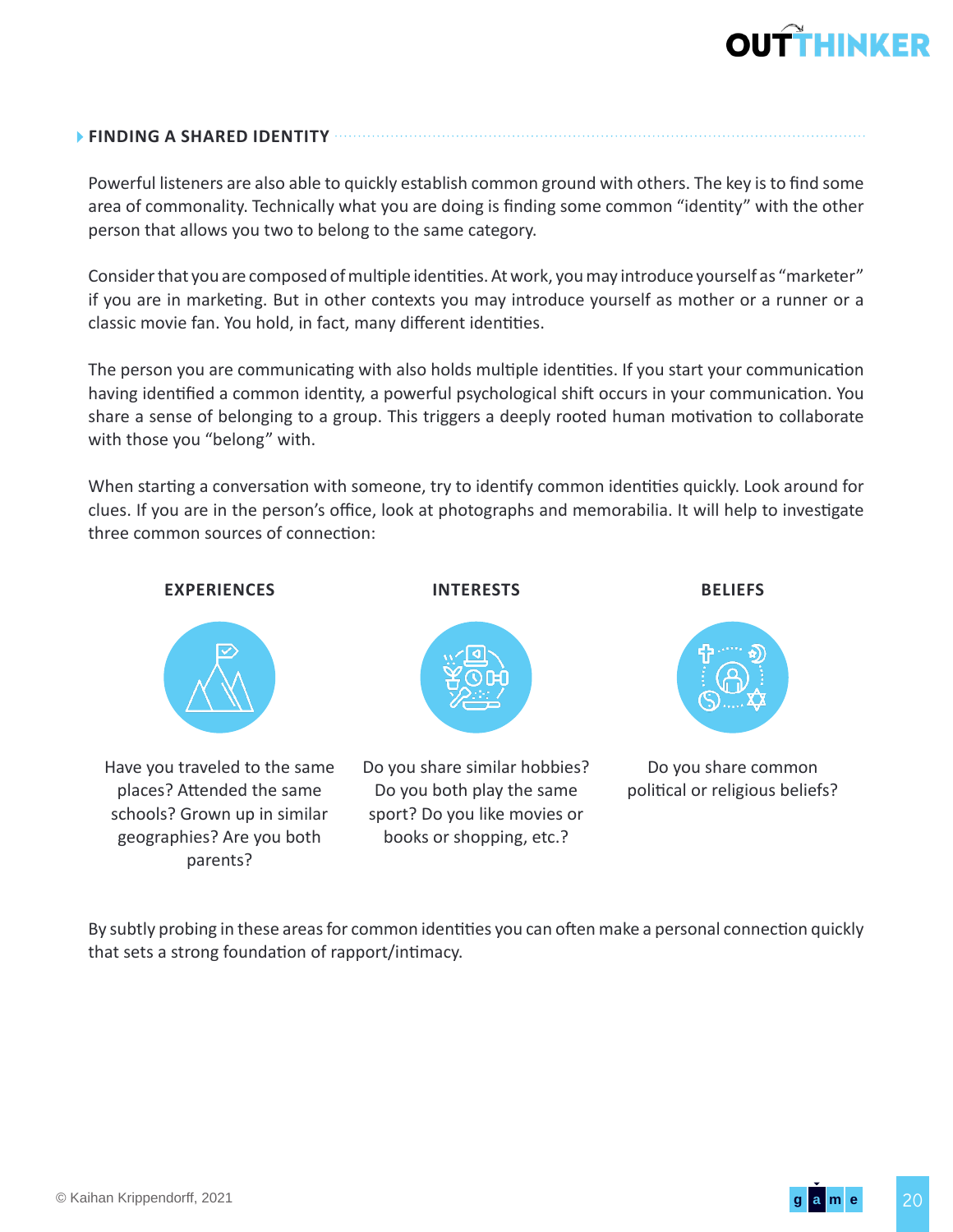### **RAPPORT/INTIMACY EXERCISE (1) 15 MINUTES**

#### **YOUR SCENARIO**

The rapport role play will give you the opportunity to practice your listening and intimacy-building skills. In preparation for the role play, please do the following:

- Identify a recent meeting or encounter where you wanted to build or strengthen a relationship. Ideally this should be a work situation, though you can use a personal example if you wish.
- Identify one key person with whom you particularly wanted to build rapport, and think about:
	- » The nature of your existing relationship (level of intimacy)
	- » What he/she was trying to communicate to you, both verbally and non-verbally
	- » How you responded: what worked well/less well
- Identify some key characteristics/behaviors of the other person so you can brief your role-play partner
- Think about the rapport-building techniques you would like to practice during the role play, e.g.:
	- » Building an initial connection (experiences, interests, beliefs)
	- » Suspending your own agenda
	- » Focusing totally on the other person
	- » Reflecting, summarizing and play-back
	- » Probing and amplifying

You will have 15 minutes for the role play. Spend two-three minutes briefing your role-play partners on the situation and the other individual. You should allow five minutes for the role play, and at least five minutes for feedback.

#### **OBSERVER GUIDE**

As Observer, you have a dual role: to note what happens and provide feedback, and to ensure the exercise is completed within time. You have 15 minutes in total:

- Ask the scenario owner to quickly explain (five minutes) the situation, her/his objective, current relationship and the other person to be played.
- Get the role play underway as quickly as possible and end it promptly, allowing a minimum of five minutes for feedback.

During the role play, look out for/make notes on the following: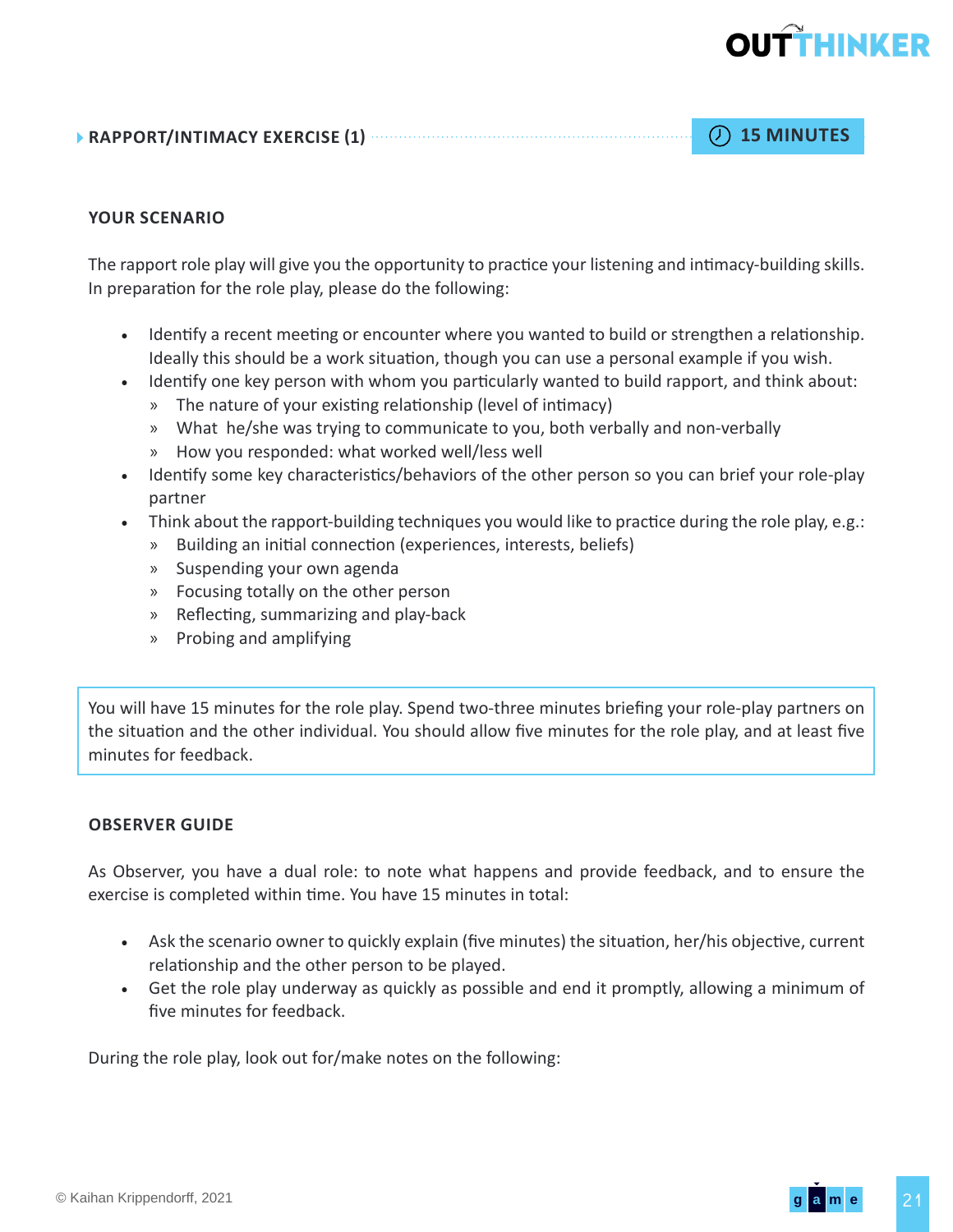

| <b>RAPPORT-BUILDING SKILLS</b>                                               | <b>OBSERVED?</b> | <b>COMMENT</b> |
|------------------------------------------------------------------------------|------------------|----------------|
| Builds an initial connection<br>(experience, interests, beliefs)             |                  |                |
| Suspends their own agenda,<br>listens with an open mind                      |                  |                |
| Focuses totally on the other<br>person                                       |                  |                |
| Reflects and summarizes to<br>show understanding, matches<br>body language   |                  |                |
| Helps the speaker amplify what<br>he/she is saying through gentle<br>probing |                  |                |

#### **FOR THE DEBRIEF**

- Ask the scenario owner whether she/he felt rapport was effectively built. Ask him/her to describe the techniques he/she consciously employed.
- Ask the other role player how she/he felt during the role play, and to give examples of what worked well/less well.
- Add any further comments from your checklist that could help your colleague enhance his/her rapport-building skills.

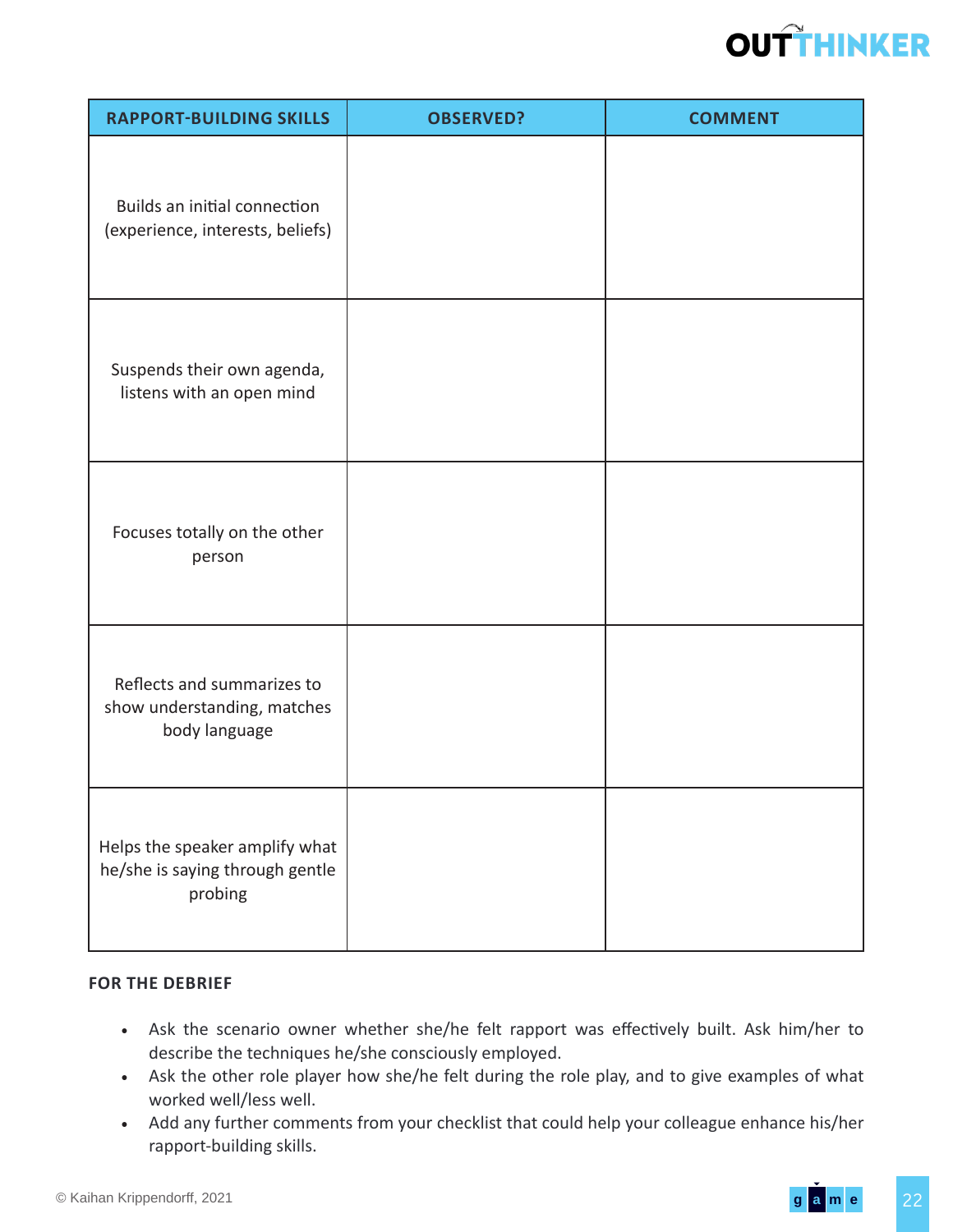### **RAPPORT EXERCISE (2)**

You are having a casual conversation with someone else in an informal setting. Perhaps you have bumped into them in the hallway or having lunch. You strike up a topic that you know enough about that you do not need to think too much about what you are saying or hearing.

As you launch into the dialogue, you should focus on the "space" between you. Great artists understand good composition not by looking just at the objects in the painting, but also by assessing the "negative space" between and around the objects. During your conversation you should focus primarily on this white space. Think about:

- What shape is the space between you taking?
- If you were both in a pool of water and that water froze instantly, what shape would the ice between you take?
- Would it be symmetrical or uneven?
- Would it be round or jagged and sharp?
- As you continue talking, how quickly is the shape changing?
- Are you moving closer or further away?

### **RAPPORT EXERCISE (3)**

Go to a public space and observe two people talking. Ignore who they are and how they look and focus instead on the space between them.

- How narrow or wide is the space?
- Is it symmetrical?
- How quickly is it changing?
- It what way does it change?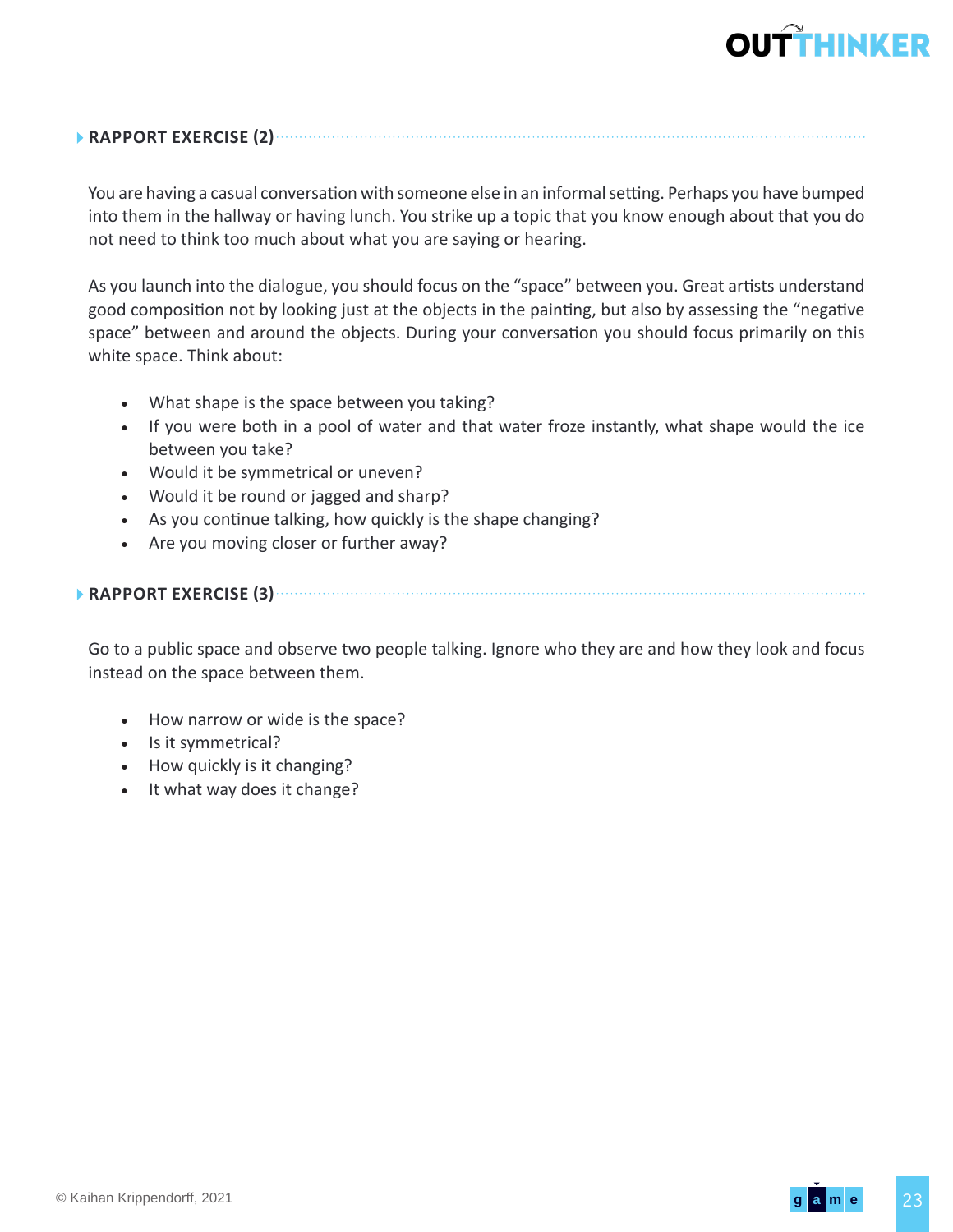#### THE "LITTLE A" – UNDERSTANDING YOUR AUDIENCE Þ



#### **STUDY EYE PATTERNS**

The Five Aggregates model posits that all influence begins at the "form" level with the direct input of our senses: what we see, hear, feel, smell, or taste. This insight is confirmed by modern cognitive science which shows that the human mind is layered. "Downstream" mental activities occur close to our spinal cord and are associated primarily with direct sensing of stimuli (what we see, hear, feel, smell, or taste). This information is selectively passed to "upstream" levels of the brain where more complex calculations and reactions are formulated. The field of Neuro Linguistic Programming (NLP) is based on the identical insight: that all influence originates with our direct senses.

So, to effectively influence others we naturally want to begin at the beginning, by understanding which senses are most appropriate to the person and situation. There are two effective ways to do this.

The first is to listen to the word choices of the person you are seeking to influence. Their choices serve as a fairly accurate indicator of what sense they prefer or what "channel" they prefer.

Each of us prefers one sense over another. Some of us are visual people who notice images before we hear sounds, who remember scenes of past experiences rather than their smells, and who can visualize a possible outcome more easily than we can imagine what that outcome might taste like. Other people notice sounds. When you say "train" they hear in their minds the sound of a locomotive before they imagine what color that locomotive might be. They remember the sound of the waves during their last vacation, but have difficulty recalling the color of the sand.

If you can match your approach to the other's influencing preference, you compound your effectiveness.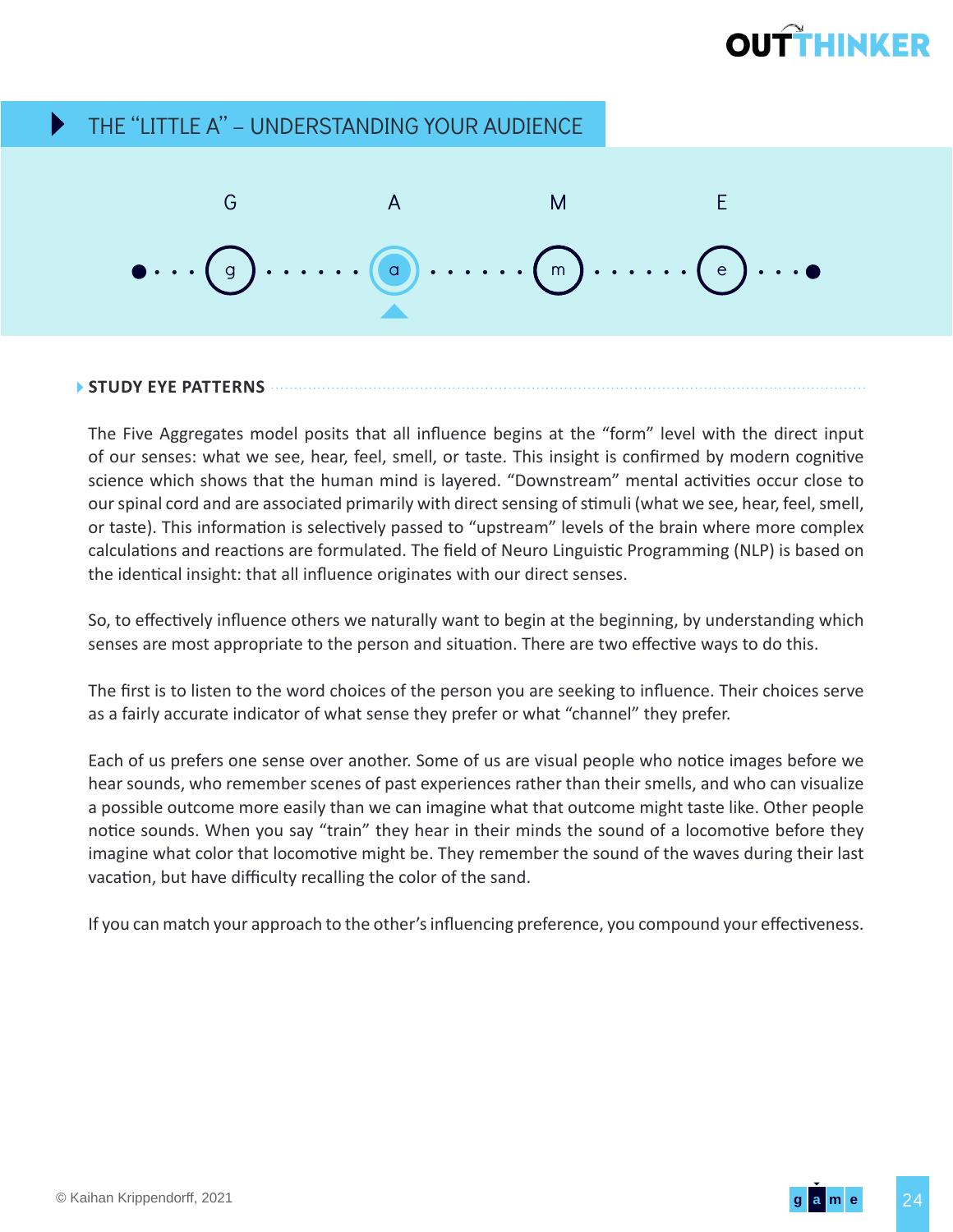

Here are some examples of word choices you might look for to help you identify if someone prefers visual, auditory, or kinesthetic inputs:

|                                                 | $\sqrt{1/x}$<br><b>VISUAL</b>                                          | <b>AUDITORY</b>                                                                           | <b>KINESTHETIC</b>                                           |
|-------------------------------------------------|------------------------------------------------------------------------|-------------------------------------------------------------------------------------------|--------------------------------------------------------------|
| How was your                                    | The beach had soft                                                     | The waves crashed                                                                         | The sand tickled                                             |
| vacation?                                       | sand                                                                   |                                                                                           | my feet                                                      |
| What was your first                             | A bright red sports                                                    | It was a loud                                                                             | You could feel the                                           |
| car?                                            | car                                                                    | machine, it roared                                                                        | engine roar                                                  |
| What is our<br>company's greatest<br>challenge? | We just don't see<br>that if we want to<br>expand we need to<br>invest | It's like nobody<br>is listening, the<br>message is loud a<br>clear, we need to<br>invest | If we want to grasp<br>the opportunity,<br>we need to invest |

The second way to assess other people's sense preferences is to observe their eye movements. If you have not tried this before you will likely be surprised at how little control we have over our eye movements and how much we can learn by tracking others'.

This graphic describes how one can translate eye movements into the senses people are accessing. If you ask a question about the past and observe that someone looks upward, this means they are likely visually oriented because they are accessing visual information. While if that person looks to the side, toward their ears, they are more likely to prefer auditory stimuli.

### **EYE MOVEMENT PATTERNS OF A TYPICAL RIGHT-HANDED PERSON**

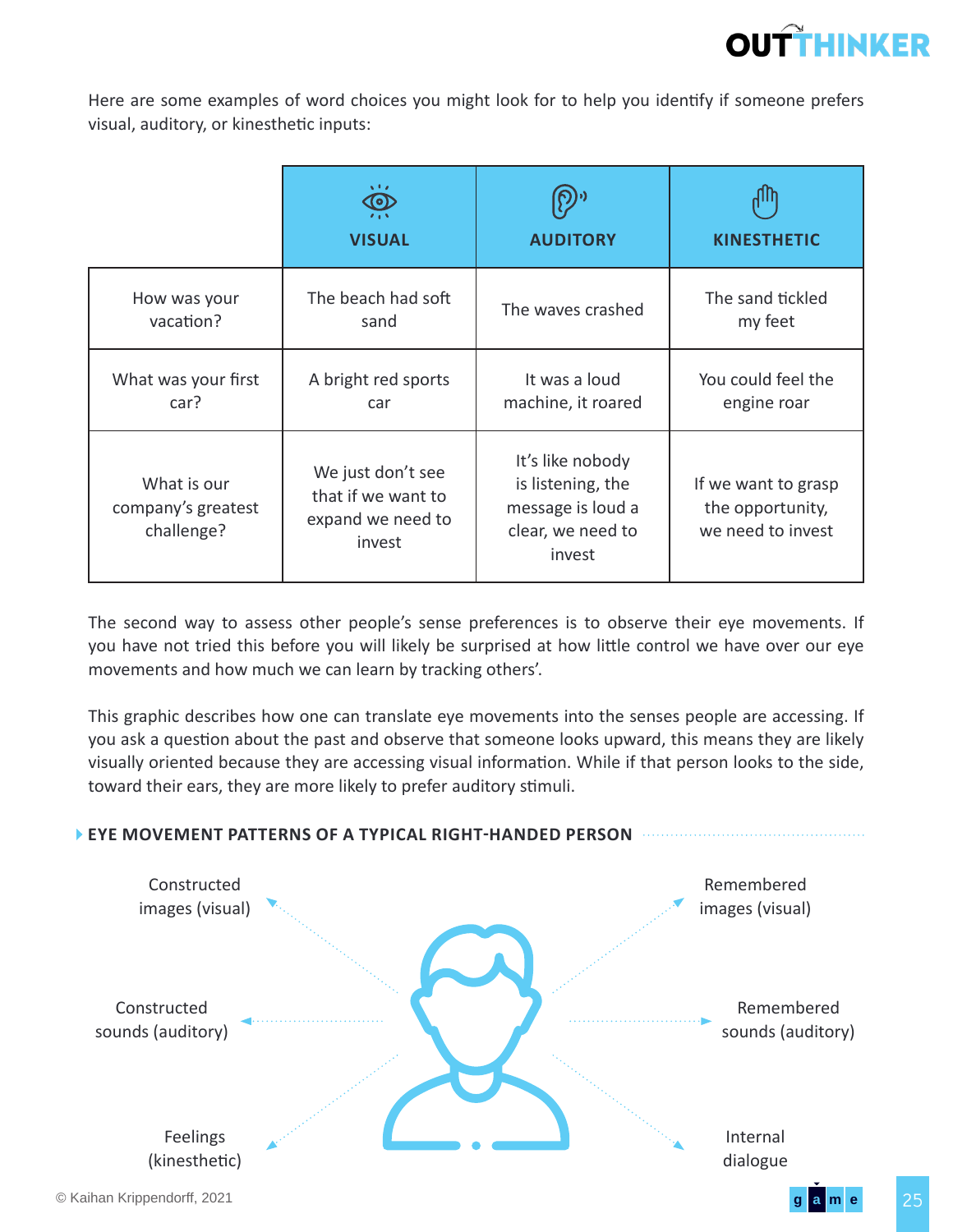#### **PERCENTAGE OF PEOPLE BY PRIMARY REPRESENTATIONAL SYSTEM**



#### **EYE PATTERNS EXERCISE**

This exercise is designed to help you familiarize yourself with recognizing eye patterns so that you begin to do this naturally and automatically.

- 1. Sit directly across from your partner.
- 2. Choose an "A" and a "B."
- 3. "A" should ask "B" questions that will make "B" access visual, kinesthetic, or auditory experiences. Do not worry yet about whether you are triggering conducted or remembered experiences. Sample questions might be: "What was the color of your last car?" or "What does it feel like to pet a web cat?" or "What does it sound like to scratch a blackboard?" Note to "B": The goal of this exercise is not for you to practice controlling your eye movements, but rather for "A" to practice noticing them, so act naturally. Do not try to restrict or misdirect your eye movements.
- 4. "A" should ask "B" questions that will make "B" alternatively access remembered and constructed experiences. Sample questions might be: "What was the color of your last car?" and then "What would your car look like if it were bright pink?"
- 5. Repeat steps 3 and 4 with "B" asking questions and "A" answering.

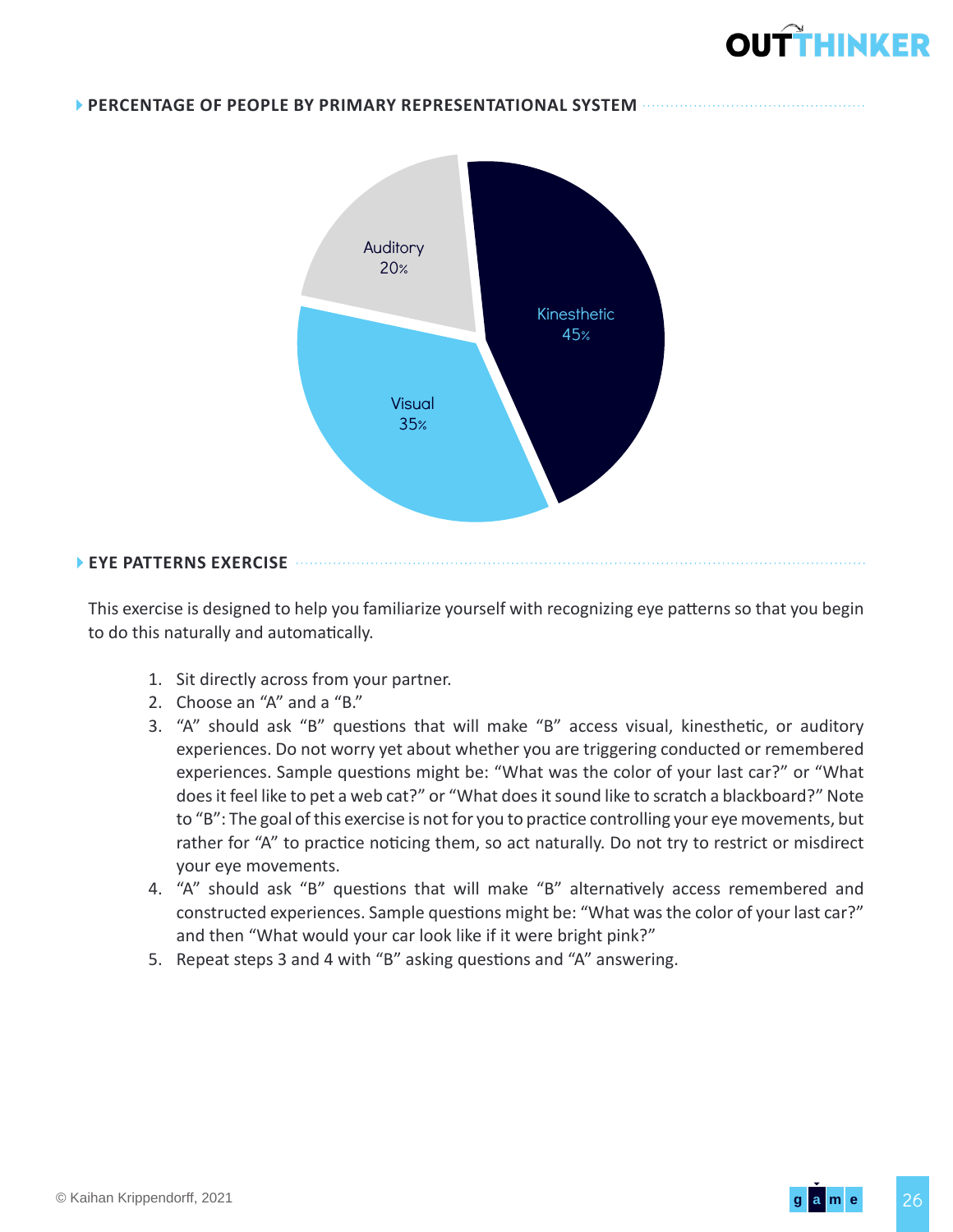#### THE "LITTLE A" – UNDERSTANDING YOUR AUDIENCE  $\blacktriangleright$



#### **CLIMBING THE "VALUES LADDER"**

Have you ever met someone who talks to you but does not seem to understand you? They chat about surface facts – the weather, TV – but never lead the chat into more personal territory?

Contrast that person now with someone who seems to "get" you, who understands and cares about what matters to you.

Whose advice are you more likely to follow? Whose request are you more likely to grant?

The ability to step into the minds of others and understand what motivates them is not only a way to strengthen your influence; it also can bring great value to the person you are seeking to understand. It helps you build influence because it gives you insight into the higher-order beliefs and values of others. This is important because it is a natural human drive to seek congruence of beliefs. If you try to introduce a new idea to someone, they will take it in only when it fits their existing network of beliefs and categories. If the idea conflicts with an existing belief or category, you are forcing the person to make a choice. They can either rewire their beliefs to fit the new idea or they can reject the idea. The latter choice causes less disruption, so they will naturally prefer it.

Understanding another person's hierarchy of beliefs enables you to craft your idea in a way that avoids conflicting with their hierarchy. You might, for example, realize that with a small change you turn your idea into a better one, one that preempts conflict. You may also find that you can better position your idea so as to link to what they care about and thereby help them see the idea's value.

Seeking to understand others' hierarchy of values also enriches others because they often do not know themselves what they value. In the process of understanding what really matters to them you help them discover this for themselves.

Understanding another's hierarchy of values requires simply asking a series of questions that lead them higher. For example:

- Why is that important to you?
- Tell me more about that?
- Interesting, why does that matter?

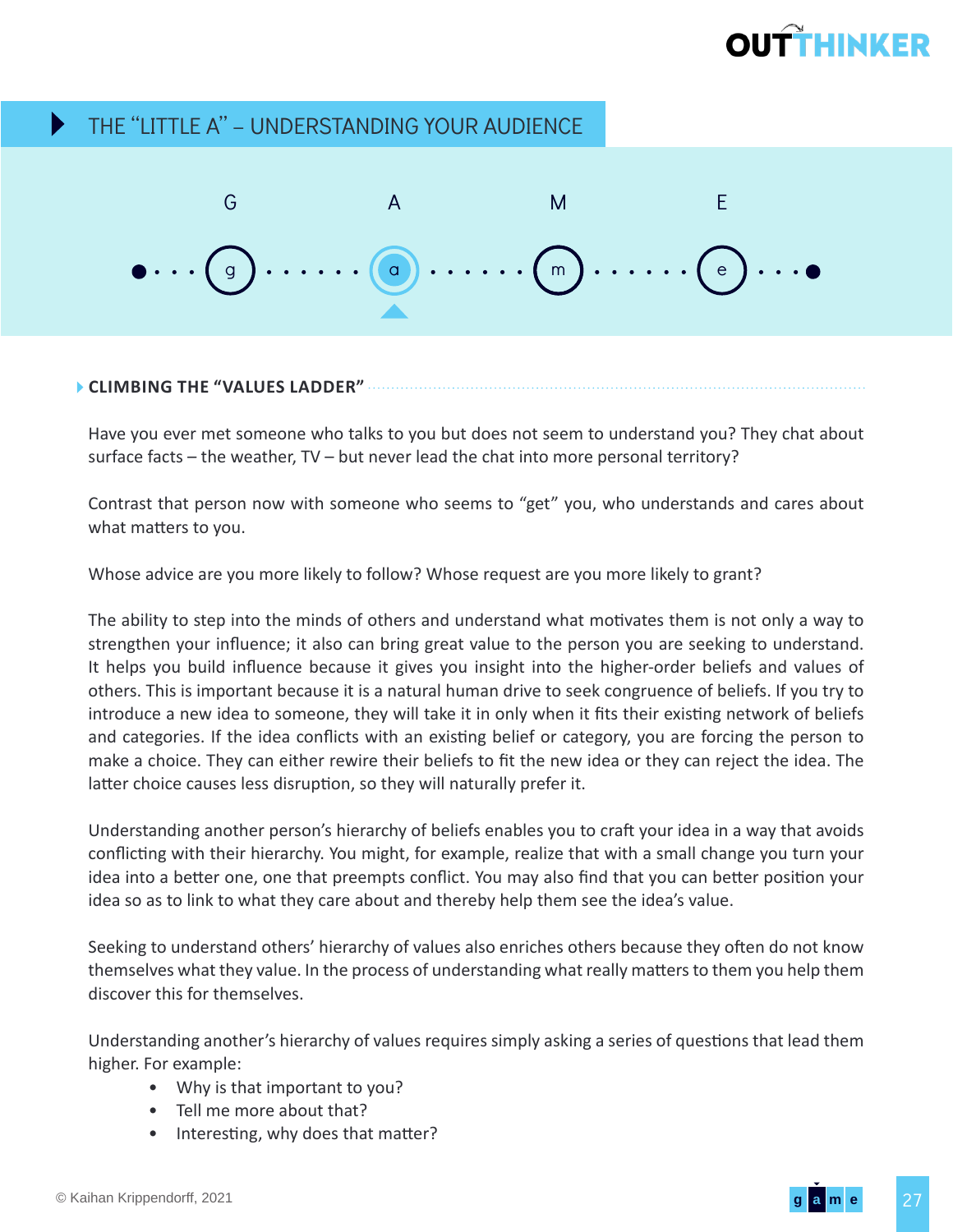

Such simple questioning may lead to surprisingly different ends. You may discover that the real reason someone holds a position is entirely different than what you anticipated. Take for example the simple case of two people who want to buy a big car.

Imagine you are a car salesman who asks a new potential customer "what are you looking for in a car?" The other person seems to be quite clear about their needs and states simply "I'm looking for a big car."

You have two choices now. You can either start showing them big cars or you can start climbing their values ladder to understand why they want a big car. If you climb their values ladder, asking questions like those mentioned above, you may find that one person is driven ultimately by the desire to be a good mother, while another person is driven by a love for nature.

This process is likely to be enlightening for them as well, for they perhaps are not clear just what it is they really care about. It also gives you invaluable insight into who they are, what motivates them, and what messages will resonate most strongly.

### **THE VALUES LADDER CAN LEAD TO SURPRISINGLY DIFFERENT HIGH-LEVEL VALUES: THE CASE OF TWO PEOPLE WHO WANT A BIG CAR**

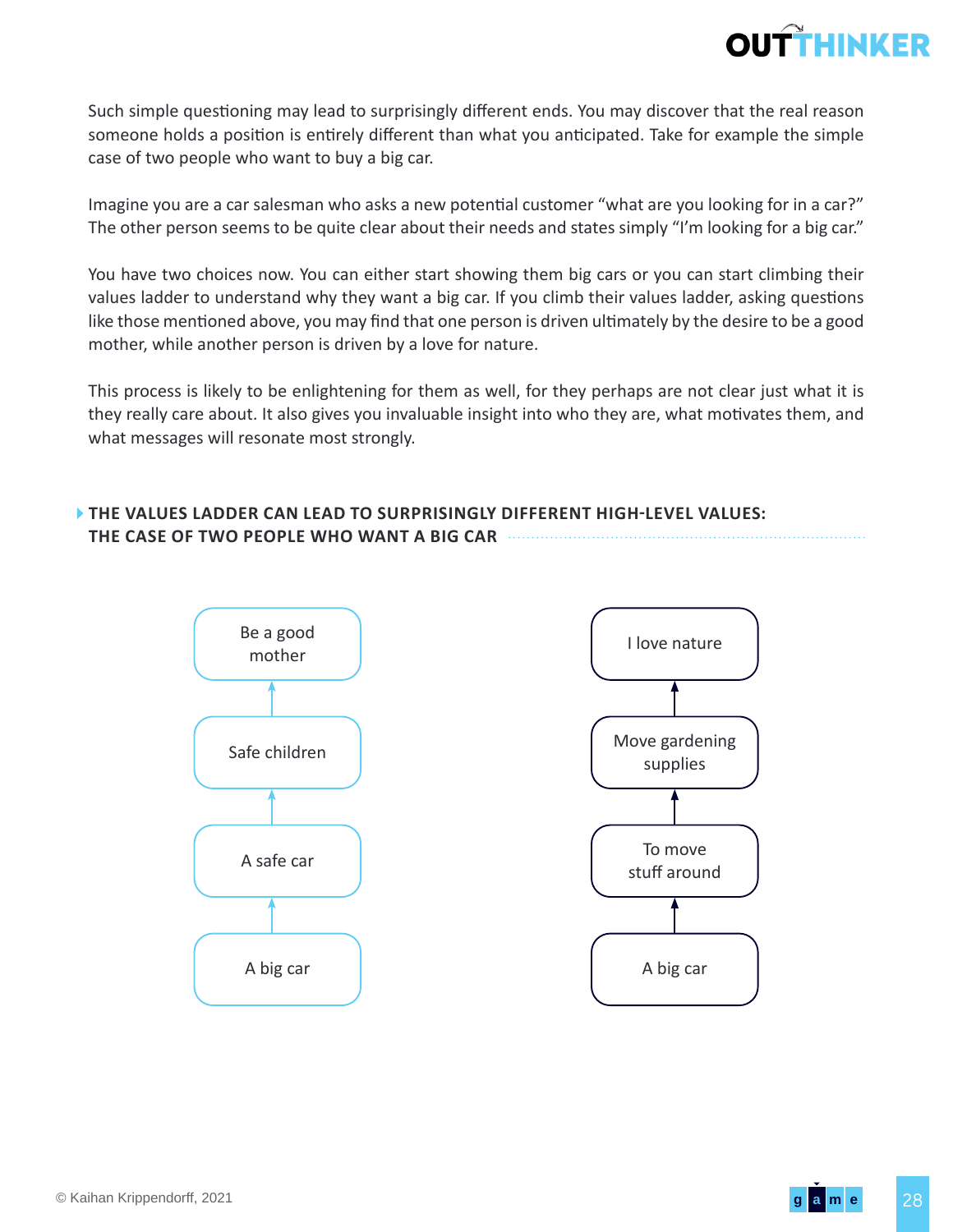#### THE "LITTLE A" – UNDERSTANDING YOUR AUDIENCE  $\blacktriangleright$



### **"READ" THEIR MBTI TYPE**

If you were able to build rapport/intimacy, you should now know quite a bit about the other person. This information will help you understand what type of person he/she is.

Specifically, it will help you to make an educated guess as to where he/she lies across four dimensions, as defined in the Myers Briggs Type Indicator (MBTI) model:

- **1. Introvert or Extrovert:** Does he/she get energy from being alone (introvert) or being with other people (extrovert)?
- **2. Sensor or Intuit:** Does he/she get information by focusing on facts and details (sensor) or by thinking about high-level implications or theories (intuit)?
- **3. Thinking or Feeler:** Does he/she make decisions based on cold logic (thinker) or how the decision will make others feel (feeler)?
- **4. Judger or Perceiver:** Does he/she drive to reach closure or a conclusion (judger) or is he/she comfortable with keeping things open (perceiver)? Judgers are generally highly structured while perceivers are more creative/free thinkers.

This framework is not definitive. Breaking down human behavior into four dimensions is obviously a simplification of something complex. But analyzing others through this framework can be very helpful in understanding what type of influencing style will work best.

The table below offers some characteristics that will help you guess others' MBTI types.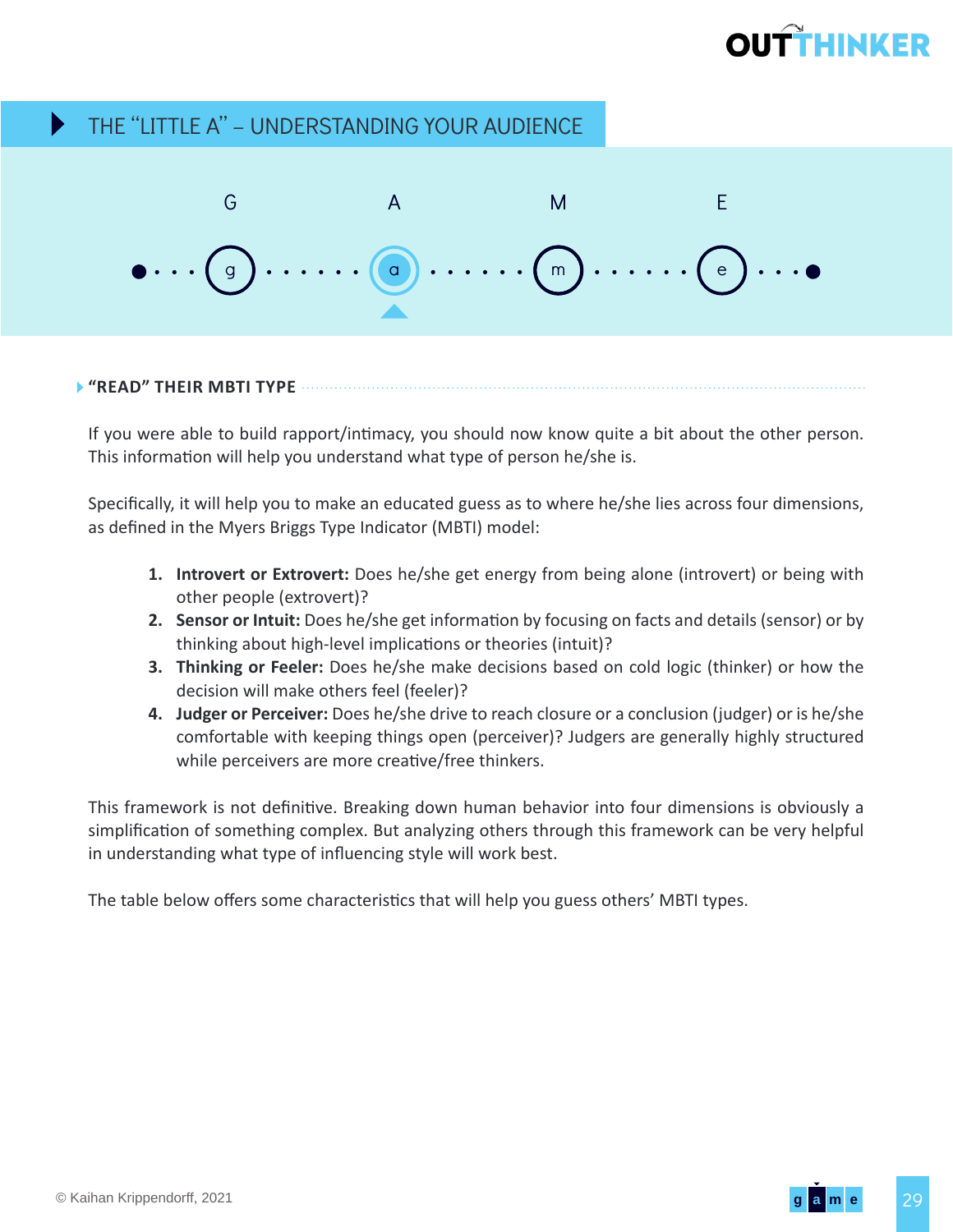#### **GUESSING OTHERS' MBTI TYPE**

| <b>QUESTIONS</b> |                                                                    | <b>ASSESSMENT</b>                                                                                                                                                                                                                                                                                                                                                                                                                                         |   |  |  |  |
|------------------|--------------------------------------------------------------------|-----------------------------------------------------------------------------------------------------------------------------------------------------------------------------------------------------------------------------------------------------------------------------------------------------------------------------------------------------------------------------------------------------------------------------------------------------------|---|--|--|--|
|                  | From where                                                         | <b>Extraverted Characteristics</b><br>Act first, think/reflect later<br>$\bullet$<br>Feel deprived when cutoff from interaction with the outside world<br>$\bullet$<br>Usually open to and motivated by outside world of people and<br>$\bullet$<br>things<br>Enjoy wide variety and change in people relationships                                                                                                                                       |   |  |  |  |
| $\mathbf{1}$     | does he/she<br>get energy?                                         | <b>Introverted Characteristics</b><br>Think/reflect first, then act<br>$\bullet$<br>Regularly require an amount of "private time" to recharge<br>$\bullet$<br>batteries<br>Motivated internally, mind is sometimes so active it is "closed" to<br>$\bullet$<br>outside world<br>Prefer one-to-one communication and relationships<br>$\bullet$                                                                                                            |   |  |  |  |
|                  | How does<br>he/she                                                 | <b>Sensing Characteristics</b><br>Mentally live in the Now, attending to present opportunities<br>٠<br>Using common sense and creating practical solutions is<br>٠<br>automatic-instinctual<br>Memory recall is rich in detail of facts and past events<br>٠<br>Best improvise from past experience<br>٠<br>Like clear and concrete information; dislike guessing when facts<br>are "fuzzy"                                                               | S |  |  |  |
| $\overline{2}$   | process<br>information?                                            | <b>Intuitive Characteristics</b><br>Mentally live in the Future, attending to future opportunities<br>$\bullet$<br>Using imagination and creating/inventing new possibilities is<br>$\bullet$<br>automatic-instinctual<br>Memory recall emphasizes patterns, contexts, and connections<br>$\bullet$<br>Best improvise from theoretical understanding<br>$\bullet$<br>Comfortable with ambiguous, fuzzy data and with guessing its<br>$\bullet$<br>meaning | N |  |  |  |
|                  | What is his/<br>her natural<br>approach<br>to making<br>decisions? | <b>Thinking Characteristics</b><br>Instinctively search for facts and logic in a decision situation<br>$\bullet$<br>Naturally notices tasks and work to be accomplished<br>$\bullet$<br>Easily able to provide an objective and critical analysis<br>٠<br>Accept conflict as a natural, normal part of relationships with<br>people                                                                                                                       | т |  |  |  |
|                  |                                                                    | <b>Feeling Characteristics</b><br>Instinctively employ personal feelings and impact on people in<br>decision situations<br>Naturally sensitive to people needs and reactions<br>$\bullet$<br>Naturally seek consensus and popular opinions<br>$\bullet$<br>Unsettled by conflict; have almost a toxic reaction to disharmony<br>$\bullet$                                                                                                                 | F |  |  |  |
|                  | What is                                                            | <b>Judging Characteristics</b><br>Plan many of the details in advance before moving into action<br>$\bullet$<br>Focus on task-related action; complete meaningful segments<br>$\bullet$<br>before moving on<br>Work best and avoid stress when keep ahead of deadlines<br>$\bullet$<br>Naturally use targets, dates and standard routines to manage life<br>٠                                                                                             | J |  |  |  |
| 4                | their action<br>orientation?                                       | <b>Perceiving Characteristics</b><br>Comfortable moving into action without a plan; plan on-the-go<br>$\bullet$<br>Like to multitask, have variety, mix work and play<br>$\bullet$<br>Naturally tolerant of time pressure; work best close to the<br>$\bullet$<br>deadlines<br>Instinctively avoid commitments which interfere with flexibility,<br>٠<br>freedom and variety                                                                              | P |  |  |  |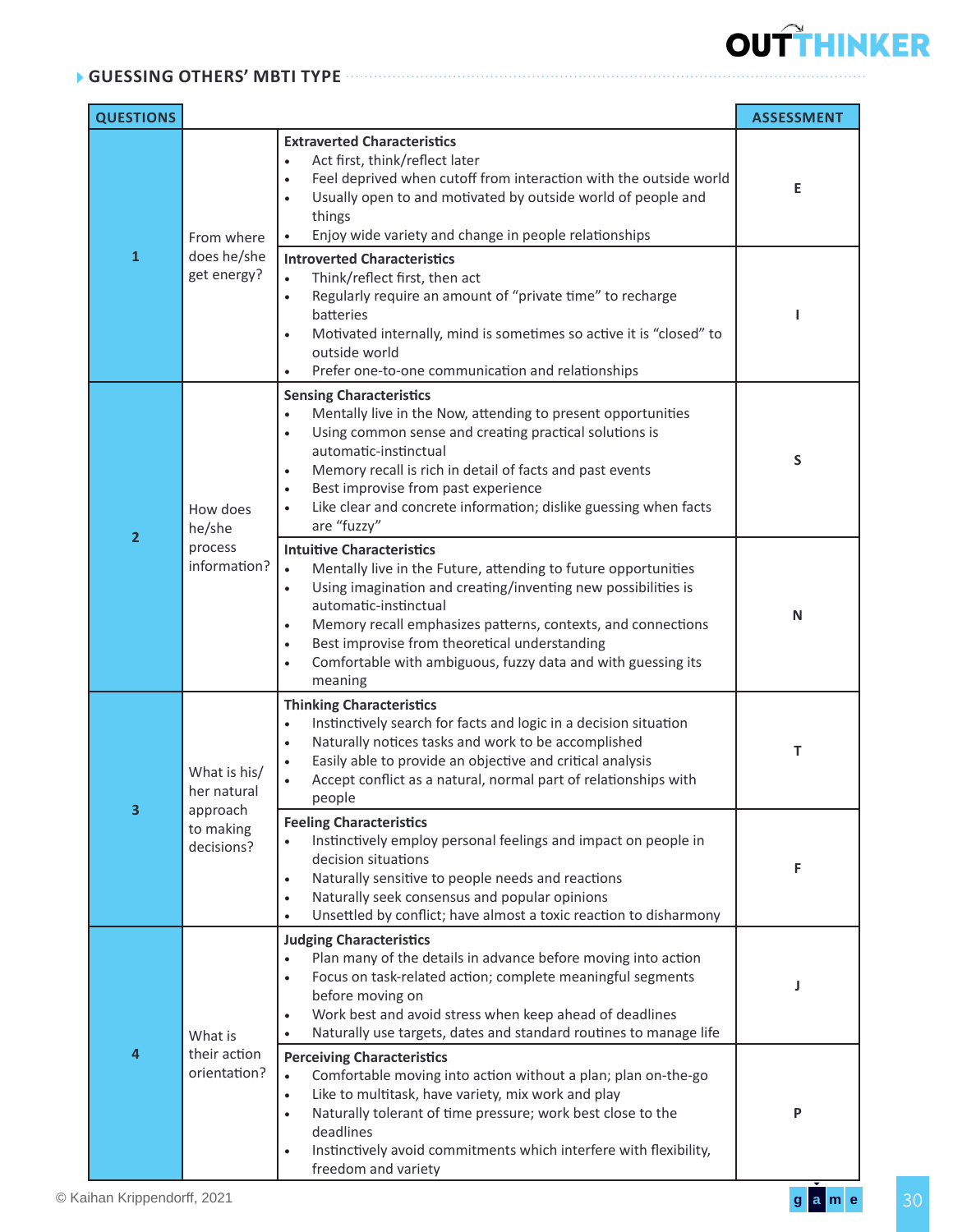### **DESCRIPTIONS OF THE 16 MBTI TYPES**  $....$

### **ISTJ**

Practical, hard-working, logical in thought and action. Realists. Quiet, thoughtful and responsible. Diligent in their work, they have the ability to focus intently on the task at hand, regardless of distractions. When they climb the ladder of success it is through careful planning, excellent organizational skills, and an orderly, sensible approach to their work and career.

#### **ISFJ**

Quiet and responsible, also friendly and concerned with others' feelings. Thoughtful, loyal and courteous; desire harmonious relationships and environment. Meticulous and organized, crave order at work and at home. Thorough in every task they take on, great attention to detail.

#### **INFJ**

Insightful and perceptive. Value relationships and are loyal to those they care about and to their own carefully honed values. Want to make the world a better place and have clear ideas about how to do this. Work in a logical and organized fashion.

#### **INTJ**

Value intellect and reason. Motivated and ambitious in achieving their goals. Have high standards for themselves and others. Need to have work they believe in and if they find this they are hard workers, adept at organization and with an ability to focus. Independent, can be critical where they find fault.

### **ISTP**

Flexible and adaptable. Quiet and introspective, but when called for they are quick to action, thinking logically and swiftly to analyze and correct the problem at hand. Tolerant and quietly observant of others.

### **ISFP**

Able to live in the moment, enjoying the world around them. Quiet but sociable, kind, sensitive. Loyal to people important to them, and to their own values. Dislike confrontation and arguments; desire harmony with others. Prefer to work alone and on their own clock; dislike rushing. Respect others' opinions and ideas.

#### **INFP**

Although introverted, they are also 'people' people who are perceptive and tuned in to others. They work well with others and are helpful. Very loyal to people who are important to them. Flexible, adaptable, but with definite and fixed values, which, when threatened, make the usually laid-back INFPs take action. Idealistic; require the world around them to be consistent with their values.

#### **INTP**

Value intellect and reason over feelings and social interactions with people. They are idea people, but with an analytical approach to implementing the ideas. Quiet and abstract, sometimes critical and skeptical but also flexible and adaptable. Able to focus intently on tasks and projects that interest them.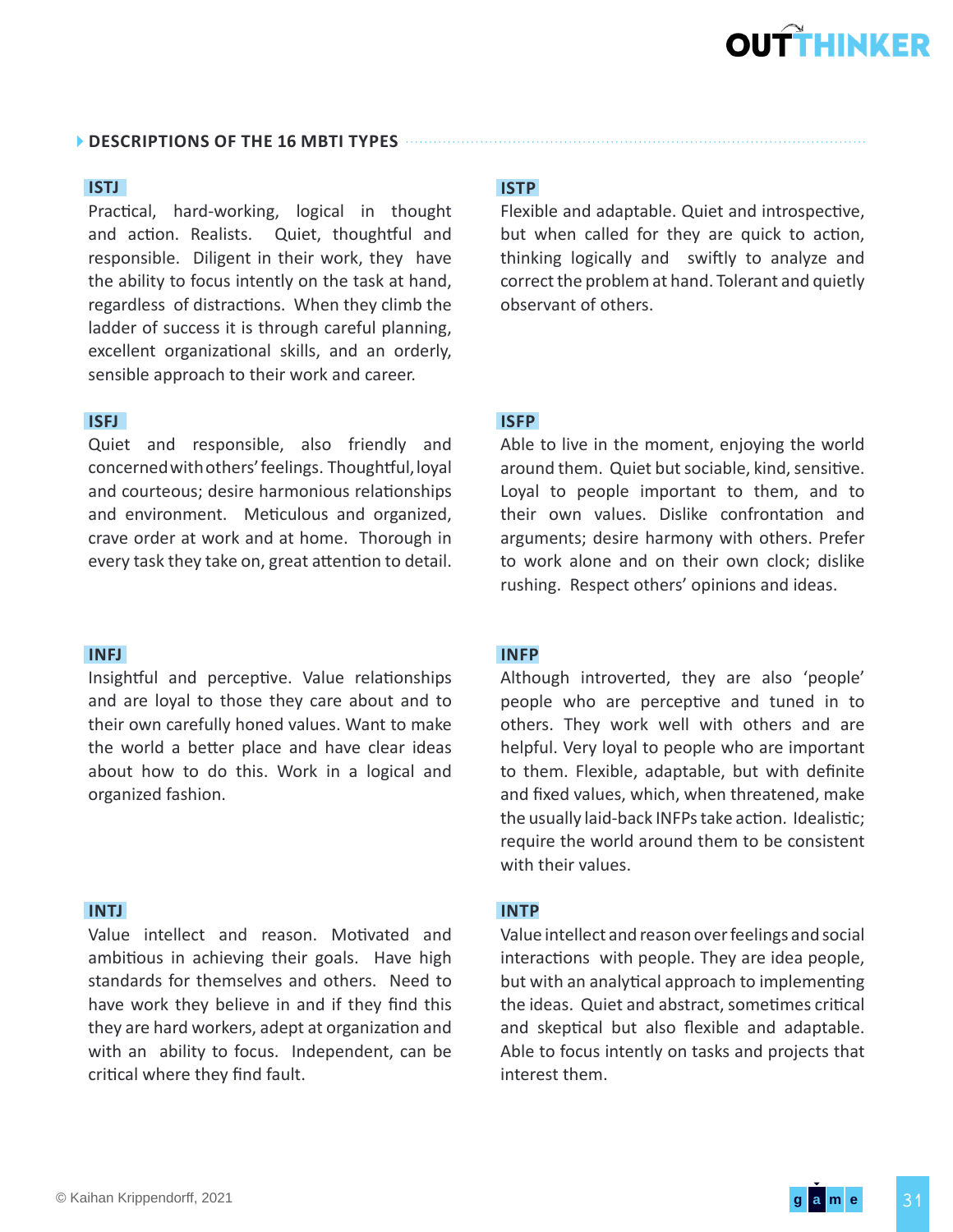#### **ESTP**

Prefer to live life in the moment. Enjoy social interactions and people in general and are accepting of others. Enjoy luxury and material possessions. Practical approach to problem solving; impatient with ideas and concepts. Flexible and spontaneous, energetic, lovers of life and all its possibilities – optimistic. Prefer hands-on training and learning.

#### **ESFP**

Fun-loving, enthusiastic, enjoy social interactions and people in general. Enjoy luxury and material possessions. Practical, common-sense approach to problem solving; realistic  $-$  see what is here and now. Flexible and spontaneous, energetic, lovers of life and all its possibilities. Make friends wherever they are. Prefer to train and learn alongside other people.

#### **ENFP**

Optimistic, believe life has much to offer. Flexible and spontaneous, energetic, lovers of life and all its possibilities. Fun-loving, enthusiastic, enjoy social interactions and people in general. Intuitive with advanced verbal skills and quick intellect – rapidly make connections and see patterns. Generous with their support and encouragement, they also look to others for their own affirmation.

#### **ENTP**

Spontaneous, at times impulsive, adventurous. Intelligent, clever, alert, not afraid to state opinions or beliefs. Exciting to be with. Perceptive of others, adept at problem-solving. Idea people who can also analyze concepts. Many interests, often passing.

#### **ESTJ**

Practical, logical. Take-charge personalities, organized and efficient. Detail oriented. Very decisive, firm. Managers of projects, and of the people needed to get the job done. Set high standards for themselves and others.

**OUTTHINKER** 

#### **ESFJ**

Kind and caring, get along well with others and desire harmony in all situations; are willing to work for it. Helpful; anticipate others' needs and give all they can. On the job, prefer to work with others, and are cooperative. Take pride in doing their work correctly and meeting deadlines. Like to have approval of others for their work and actions.

#### **ENFJ**

Perceptive and tuned in to others' feelings. Motivators, like to help others, see the good in all people. Kind and compassionate. Excellent leaders. Sensitive and responsive to others' opinions of them, good and bad. Enjoy socializing with others.

#### **ENTJ**

Prefer order and efficiency in organizations. Quick to analyze problems; enjoy leadership as an opportunity to reform inefficiency and outdated policies and procedures. Matter-offact, direct, and decisive. Good problem solvers and planners. Adept at creating new systems or procedures when needed. Can be assertive in convincing others to take on their ideas.

#### **MBTI EXERCISE**

Engage in an informal conversation with your partner. Ask questions about them that will help you make an informed guess as to what their preference is along each of the four MBTI dimensions. After you feel you have gathered enough information, guess their MBTI type. If they already know their type, see how close you were. If they do not know their type, then read to them a description of the MBTI type you guessed them to be and ask them to tell you if it sounds right.

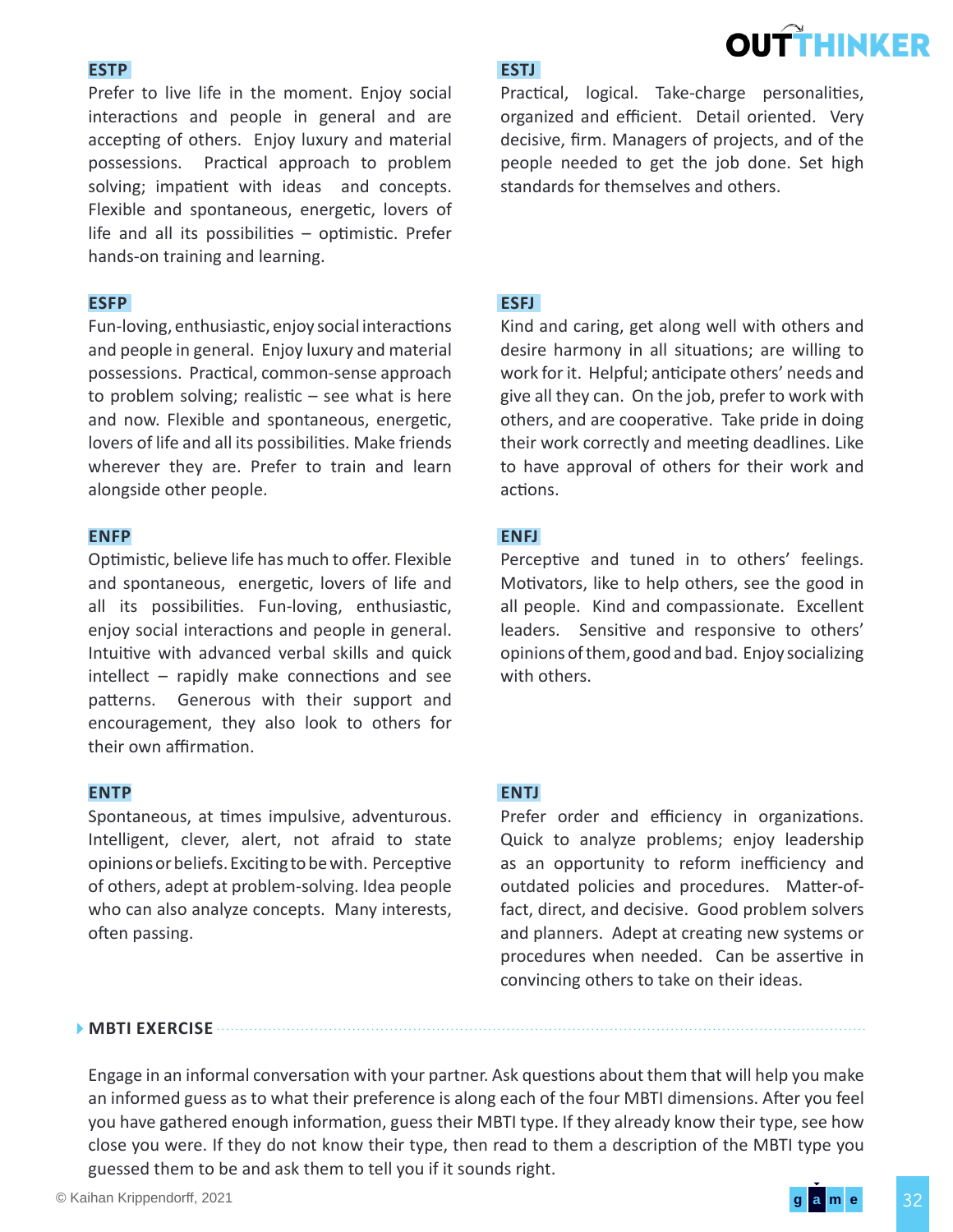#### THE "LITTLE M" – CRAFTING YOUR MESSAGE  $\blacktriangleright$



Having understood your audience, you must now decide what type of message will most likely achieve your desired outcome. The tools in this section were chosen to help you enhance your ability to package your communication in an effective message. It specifically covers three things:

- Select from eight influencing tactics
- Choose your metaphor
- Compose your story

#### **EIGHT INFLUENCING TACTICS**

One characteristic of highly influential people is that they are versatile; they draw from a broad repertoire of influencing tactics. Here you will find a useful "playbook" of eight influencing approaches with which you can expand your own influencing repertoire.

Having completed the "little a" – having understood sufficiently the person you are seeking to influence – your challenge is now to take what you know about the person and situation and apply the right influencing approach. One might say that all the work you have invested thus far to "read" the other person was in order to succeed in what happens next. You want to select the influencing tactic that will most likely resonate.

#### **EXPANDING YOUR REPERTOIRE**

One of the key distinctions between good and poor chess players is the number of moves each has in their repertoire. Master chess players, for example, have been shown to have twice as many moves stored in their memory as expert chess players. Grand masters have in their memory bank five times as many patterns as master players do. To become a master requires adding new patterns or moves to your playbook.

Most of us, however, stop adding new plays to our playbooks once our playbook seems sufficiently robust. We learn a few approaches to influencing others and then stop learning new ones.

There have been significant amounts of research studying how people can influence others. In 1967, for example, two scholars published a study which identified sixteen differing influencing tactics ranging from promises and threats to debt and moral appeal. Two other influential studies have classified

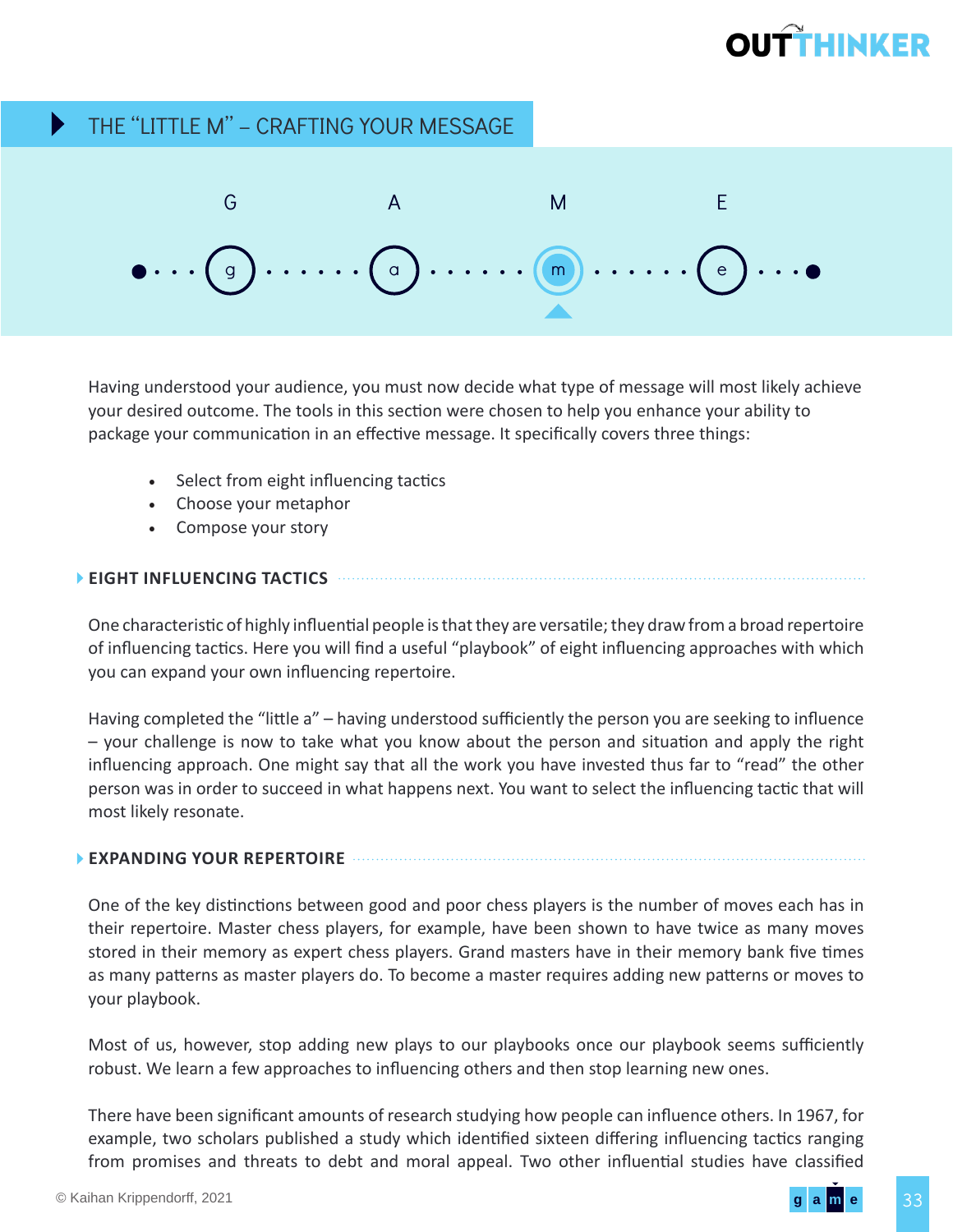

such influencing tactics into eight groups including assertiveness, rationality, and coalitions. We have identified the commonalities from three such studies and derived a taxonomy consisting of eight influencing tactics (see next page).

Looking at these eight influencing tactics, ask yourself:

- 1. What tactics do I use most often?
- 2. What tactics do I rarely use?
- 3. What tactics do I rarely use because I feel uncomfortable using them?
- 4. What tactics do I rarely use because they simply do not occur to me?
- 5. Which tactics do I want to "add to my repertoire" by practicing them consciously until I use them naturally?

Sources: G. Marwell and D.R. Schidt, "Dimensions of Compliance-gaining Behavior: An Empirical Analysis," Sociometry, Vol. 30 (1967), pp. 350-364; "G. Yulke and C.M. Falbe "Influence Tactics and Objectives in Upward, Downward, and Lateral Influence Attempts," Journal of Applied Psychology, Vol. 75 (1990), pp. 132-140

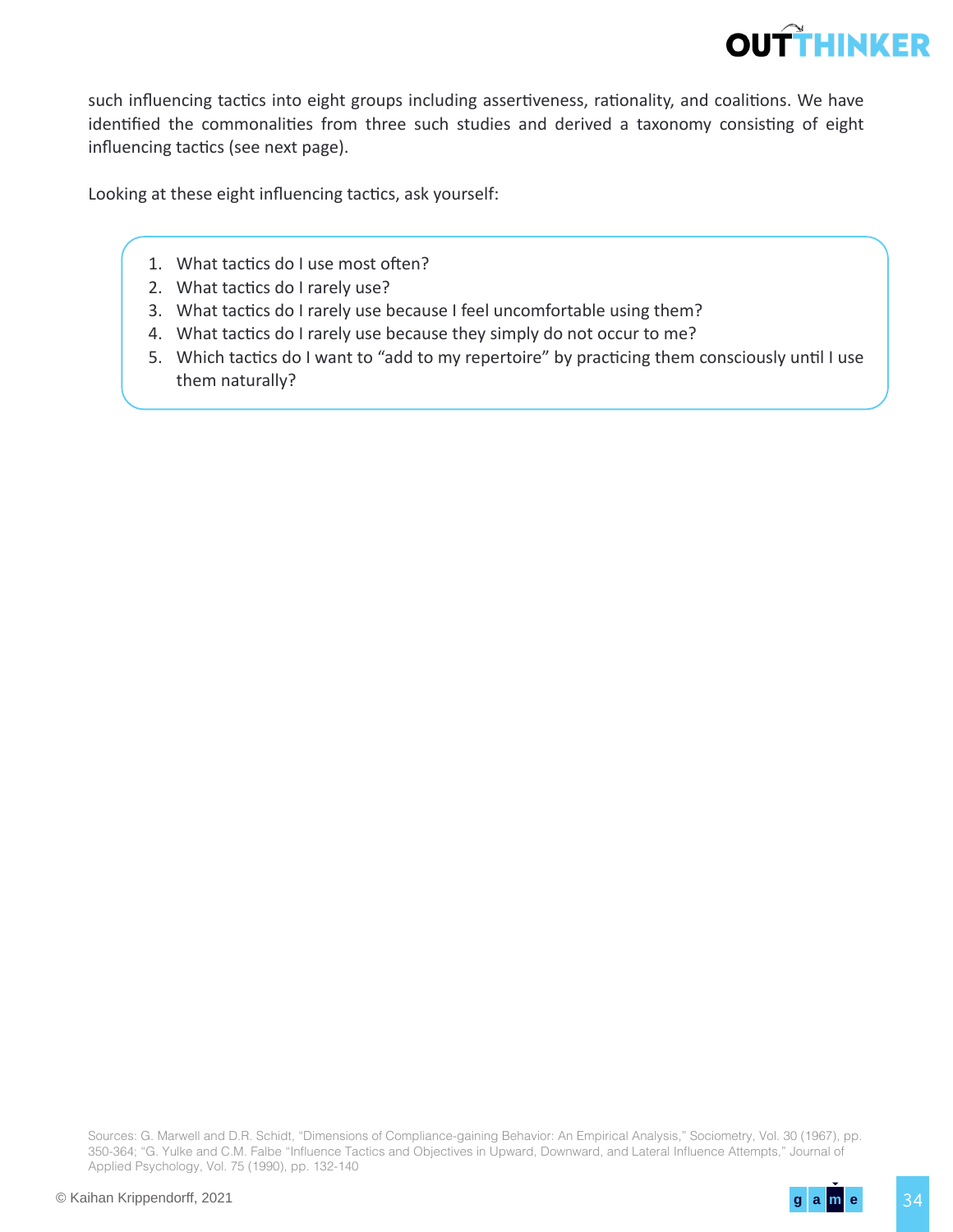#### **THE EIGHT INFLUENCING TACTICS**

| 1              | <b>AUTHORITY</b>  | This is simply citing a higher authority in order to persuade someone<br>to do something. When you try to get someone from another group<br>or even from your team to give you data you need and you say "the<br>boss wants this done," you are citing a higher authority to legitimize<br>your demand. This can be a very effective tactic in hierarchical<br>situations. It makes people feel safe or obligated to comply because<br>they are "following the rules," but it will not necessarily gain their<br>personal commitment.                                                                                                                                                                                                                                                                           |
|----------------|-------------------|-----------------------------------------------------------------------------------------------------------------------------------------------------------------------------------------------------------------------------------------------------------------------------------------------------------------------------------------------------------------------------------------------------------------------------------------------------------------------------------------------------------------------------------------------------------------------------------------------------------------------------------------------------------------------------------------------------------------------------------------------------------------------------------------------------------------|
| $\overline{2}$ | <b>LOGIC</b>      | This is when you string together a set of facts to reach an inevitable<br>conclusion. While we rely on this tactic often to convince others of<br>our views, it has drawbacks. First, it takes time to research the facts<br>and build a logical argument. Second, studies have shown logic is a<br>relatively ineffective approach to changing minds. Rather, people use<br>non-logical approaches to make up their minds and only thereafter<br>use logic to support their decision. You must therefore use something<br>other than logic to convince someone of your position and then use<br>logic to lock in their new conviction.                                                                                                                                                                         |
| 3              | <b>FRIENDSHIP</b> | This is asking a friend for a favor. We find it hard to say 'No' when a<br>friend asks for a favor, which makes this a powerful influencing tactic.<br>If you regularly have lunch with someone in another department or<br>attend industry events to regularly bump into potential clients or<br>partners, you build your relationship with that person. You can do<br>this also by sharing interesting new articles and simply picking up<br>the phone periodically to chat. You can then appeal to this friendship<br>when you ask her/him for information or support.                                                                                                                                                                                                                                       |
| 4              | <b>CONSULTING</b> | This is when you invite people to give their input to help you solve<br>a problem or make a decision. When an expert holds a belief our<br>research shows is probably incorrect, you may ask, "That makes<br>sense. What we are having trouble reconciling, however, why do<br>you think we might be seeing that?" Or "If we act as people are<br>suggesting, that could have a significant negative impact on people<br>who depend on this medicine. What do you think we might do to<br>avoid such an impact?" This is often effective at getting people<br>to collaboratively seek solutions or to build buy-in for your idea,<br>provided your questions and interest in their answers are genuine.<br>People quickly become cynical if you ask their opinion and never pay<br>attention to their response. |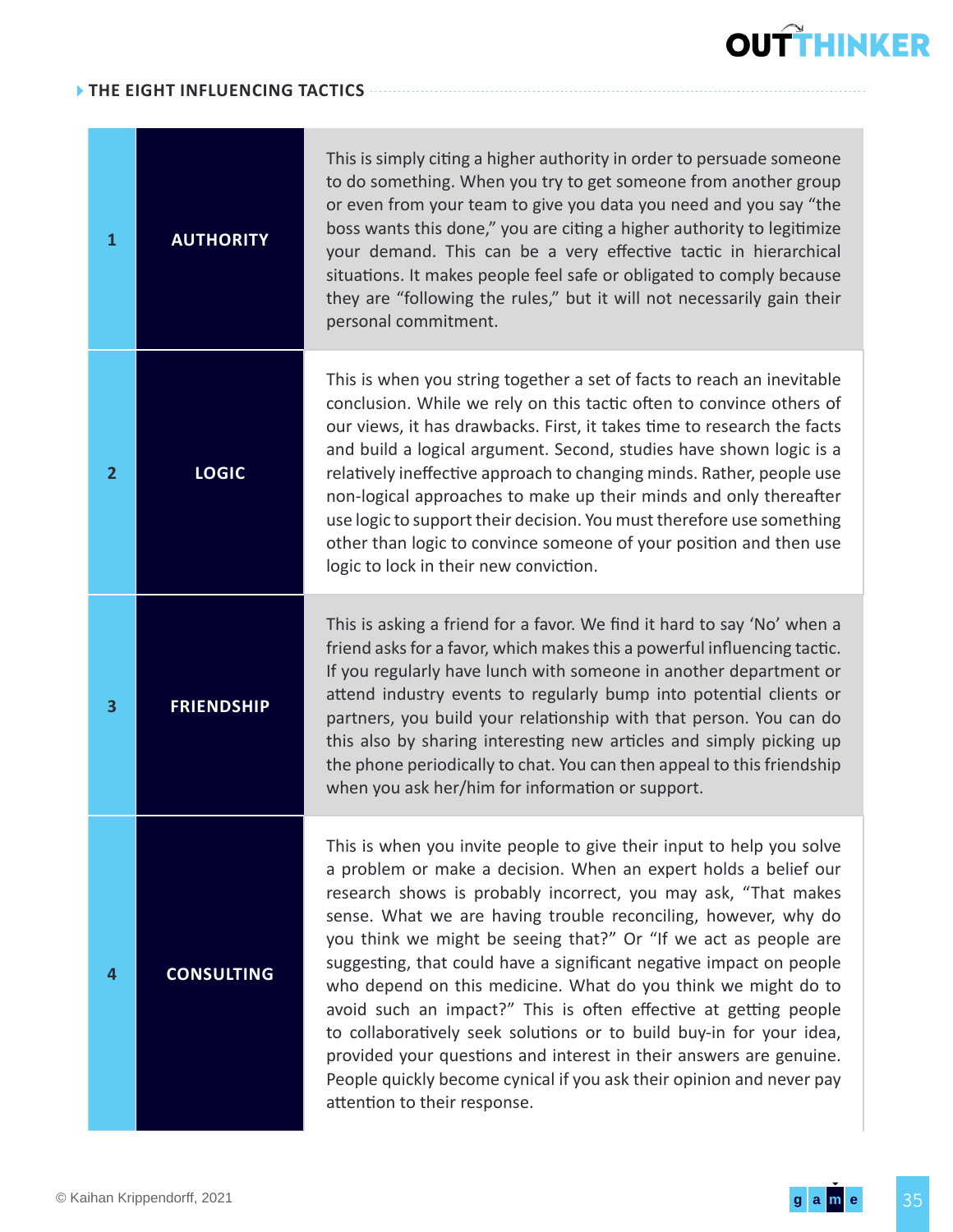| 5              | <b>ASSERTING</b>                       | This is simply saying what you want. You may be surprised how<br>effective this tactic is. Rather than engaging someone from another<br>department in the logic of "why" you need data, you simply say "I<br>need XYZ, please send it to me by the end of the day." When you<br>offer too long a preamble to a request, you may frustrate the person<br>you are talking to or even build resistance that would not have been<br>there if you had simply gotten to the point.                                                                                                                                                                                         |
|----------------|----------------------------------------|----------------------------------------------------------------------------------------------------------------------------------------------------------------------------------------------------------------------------------------------------------------------------------------------------------------------------------------------------------------------------------------------------------------------------------------------------------------------------------------------------------------------------------------------------------------------------------------------------------------------------------------------------------------------|
| 6              | <b>VISION AND</b><br><b>VALUES</b>     | What is it that would inspire this person? If you understand his/<br>her values, you can appeal to them when trying to change the<br>person's mind. If you were effective at building rapport, you should<br>be able to identify one or more commitments or values the person<br>you are influencing holds. By linking your request to one of these<br>commitments or values you can win enthusiastic support.                                                                                                                                                                                                                                                       |
| $\overline{7}$ | <b>EXCHANGING/</b><br><b>INTERESTS</b> | This is about giving something and getting something in return. When<br>we try to influence people, there is often an element of exchange<br>along with whatever influencing tactic we try to use. We share global<br>research insights, for example, in exchange for having a voice in how<br>policies are shaped. By continually making helpful "deposits" with<br>others in the form of help and data, we may find getting cooperation<br>later to be easier. The important thing about exchanging is that your<br>currency of exchange - what you offer - must be of value to the other<br>party. This requires that you understand the other party's interests. |
| 8              | <b>COALITION</b><br><b>BUILDING</b>    | This involves building networks and groups that decide to make<br>something happen. The pull of consensus is strong. When you use<br>this fact to convince others to get on board, by listing, for example,<br>other individuals or groups that are already on board, you are using<br>coalition building.                                                                                                                                                                                                                                                                                                                                                           |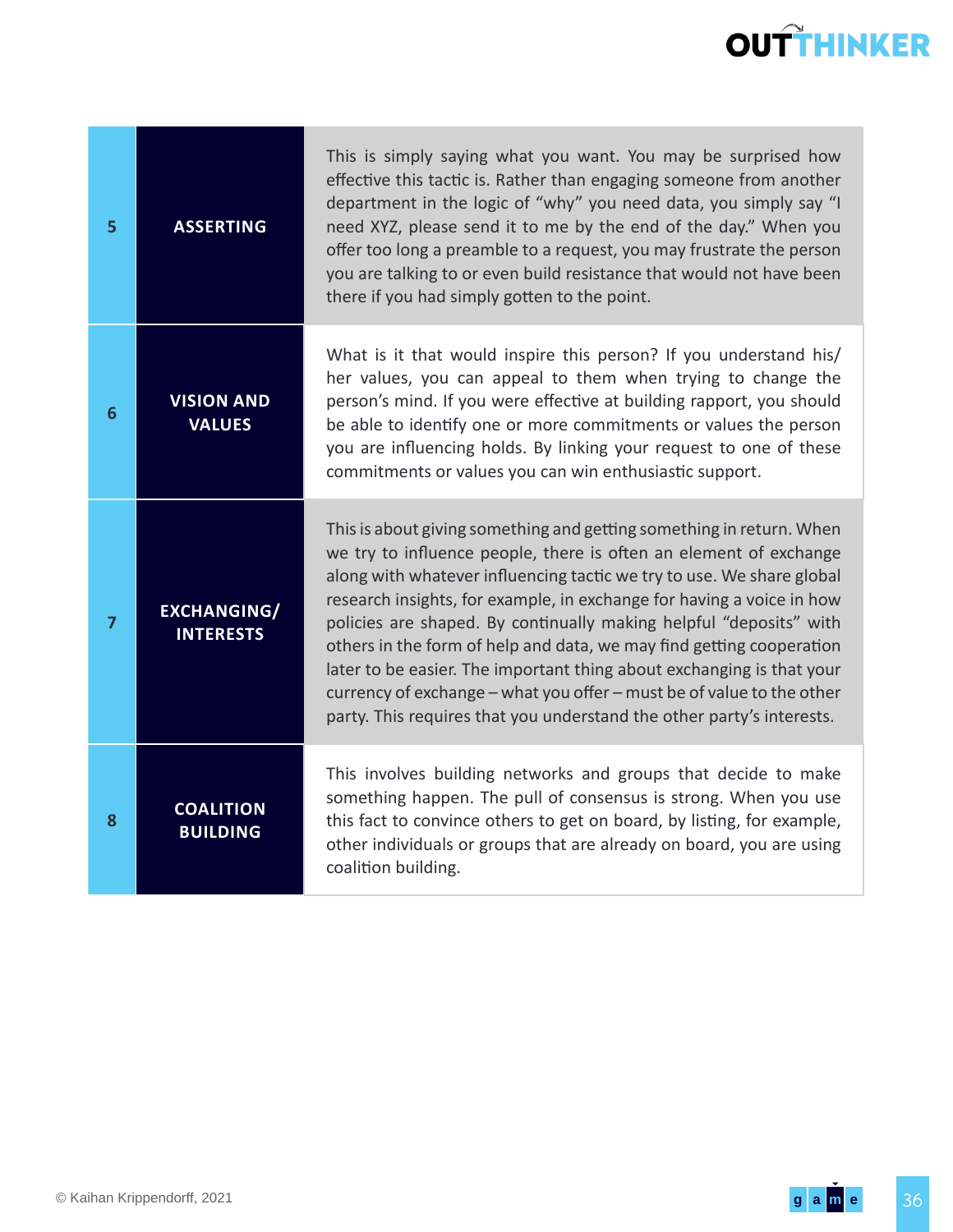

### **MAPPING TACTICS TO MBTI**

If you can guess someone's MBTI code and are versed in all eight influencing tactics, you have the raw ingredients to be highly effective at influencing this person. Each MBTI type has a natural sensitivity to different influencing tactics.

Strong "feelers," for example, are rarely influenced by logic. Vision and Values is a far more effective approach to getting such people on board.

But we tend to choose the tactics that work best on us. If we like logic we will attempt to use logic on others, even strong "feelers," and our influence attempts will likely fail.

Instead, by looking at the influencing challenge from the perspective of the person we are trying to influence, we can make a more educated decision. By recognizing, for example, that the person we are talking to is a "feeler" (e.g., he may tend to say things like "this feels right" rather than "this is right") you can avoid making the mistake of pulling out the logic tactic and instead use Vision and Values. You will become a far more effective influencer.

To help you optimize your influencing approach, refer to the two charts below, which map our eight influencing tactics to each of the 16 MBTI types.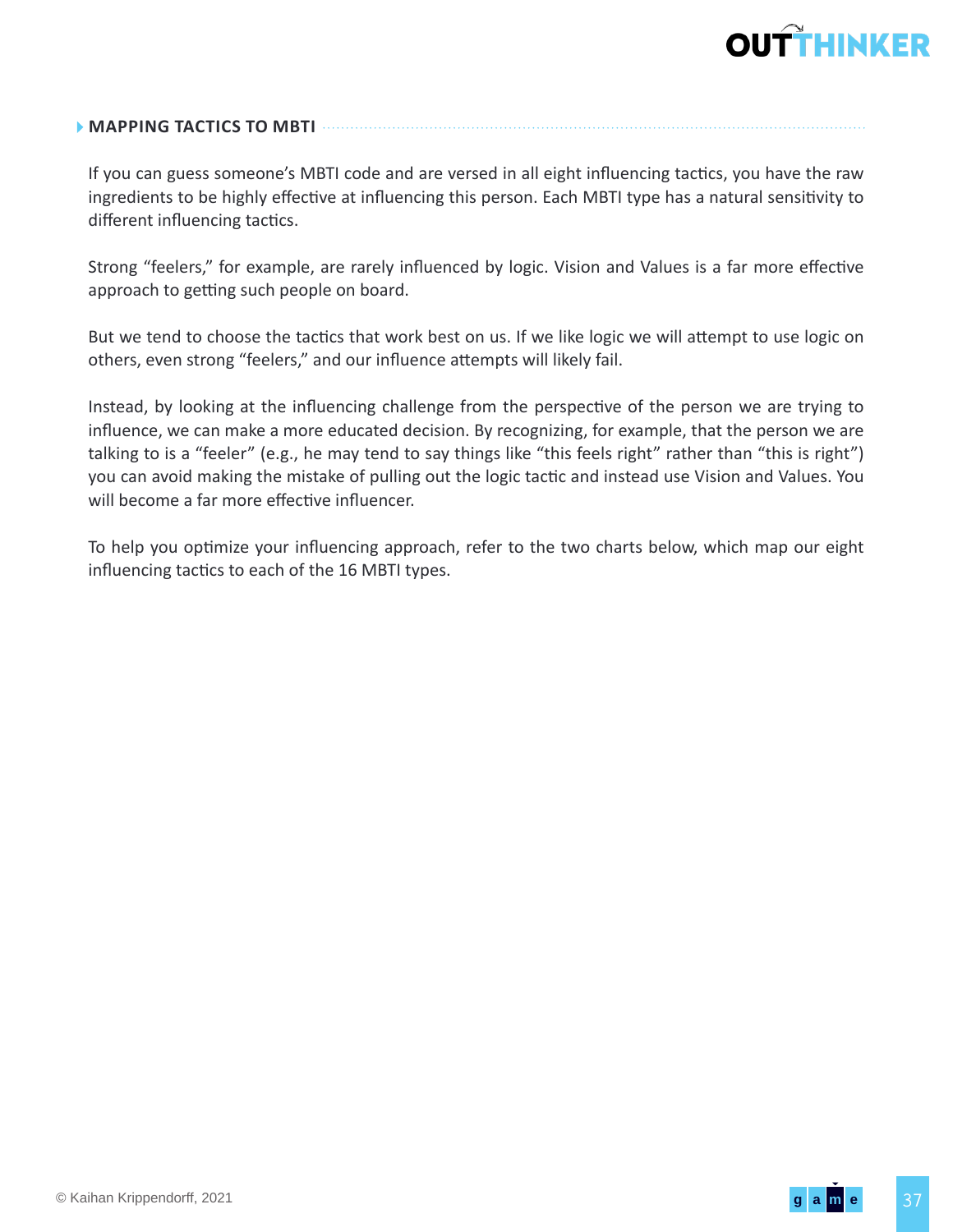

#### **MAPPING MBTI TO INFLUENCING TACTICS**

|                                        | ISTJ             | <b>ISTP</b>    | ESTP           | ESTJ           | $\overline{L}$   | INTP             | ENTP           | ENTJ           | <b>ISFJ</b> | <b>ISFP</b>    | ESFP             | ESFJ | <b>INFJ</b>  | INFP           | ENFP         | ENJF           |
|----------------------------------------|------------------|----------------|----------------|----------------|------------------|------------------|----------------|----------------|-------------|----------------|------------------|------|--------------|----------------|--------------|----------------|
| <b>AUTHORITY</b>                       | 8                | 8              | 8              | 8              | $\mathbf{1}$     | $\overline{2}$   | $\mathbf{1}$   | $6\phantom{1}$ | 10          | 8              | $\overline{7}$   | 10   | 6            | 6              | 6            | $6\phantom{1}$ |
| <b>LOGIC</b>                           | 8                | 10             | 8              | 10             | $\overline{7}$   | 10               | 6              | 10             | 6           | $\overline{2}$ | $\boldsymbol{0}$ | 6    | $\mathbf{1}$ | $\overline{0}$ | $\mathbf 0$  | $\mathbf{1}$   |
| <b>FRIENDSHIP</b>                      | 4                | $\overline{4}$ | 6              | $\overline{4}$ | 4                | $\overline{4}$   | 5              | 6              | 8           | 10             | 8                | 8    | 8            | 8              | 8            | $8\phantom{1}$ |
| <b>CONSULTING</b>                      | 3                | $\sqrt{6}$     | $\overline{9}$ | 8              | 10               | $\overline{7}$   | 10             | $\,8$          | 6           | 5              | 5                | 5    | 9            | 6              | 10           | 10             |
| <b>ASSERTING</b>                       | 10               | 8              | 6              | 8              | 4                | 6                | 6              | 8              | 5           | $\mathbf{1}$   | $\overline{2}$   | 6    | $\mathbf{1}$ | $\mathbf{1}$   | $\mathbf{1}$ | $\overline{3}$ |
| <b>VISION AND</b><br><b>VALUES</b>     | $\mathbf{1}$     | $\mathbf{1}$   | $\mathbf{1}$   | $\mathbf 1$    | 6                | 6                | $\overline{7}$ | $\overline{7}$ | 8           | 8              | $\overline{7}$   | 9    | 10           | 10             | 8            | 8              |
| <b>EXCHANGING/</b><br><b>INTERESTS</b> | 6                | 6              | 10             | 6              | 5                | $\overline{4}$   | 6              | 5              | 8           | 8              | 8                | 8    | 8            | 8              | 8            | 8              |
| <b>COALITION</b><br><b>BUILDING</b>    | $\boldsymbol{0}$ | 5              | $\overline{7}$ | $\overline{7}$ | $\boldsymbol{0}$ | $\boldsymbol{0}$ | 6              | 5              | $\mathsf 9$ | 8              | 10               | 8    | 5            | 6              | 8            | 9              |

**Score 0=** Least likely to be effective under normal circumstances **Score 10=** The best influence approach under normal circumstances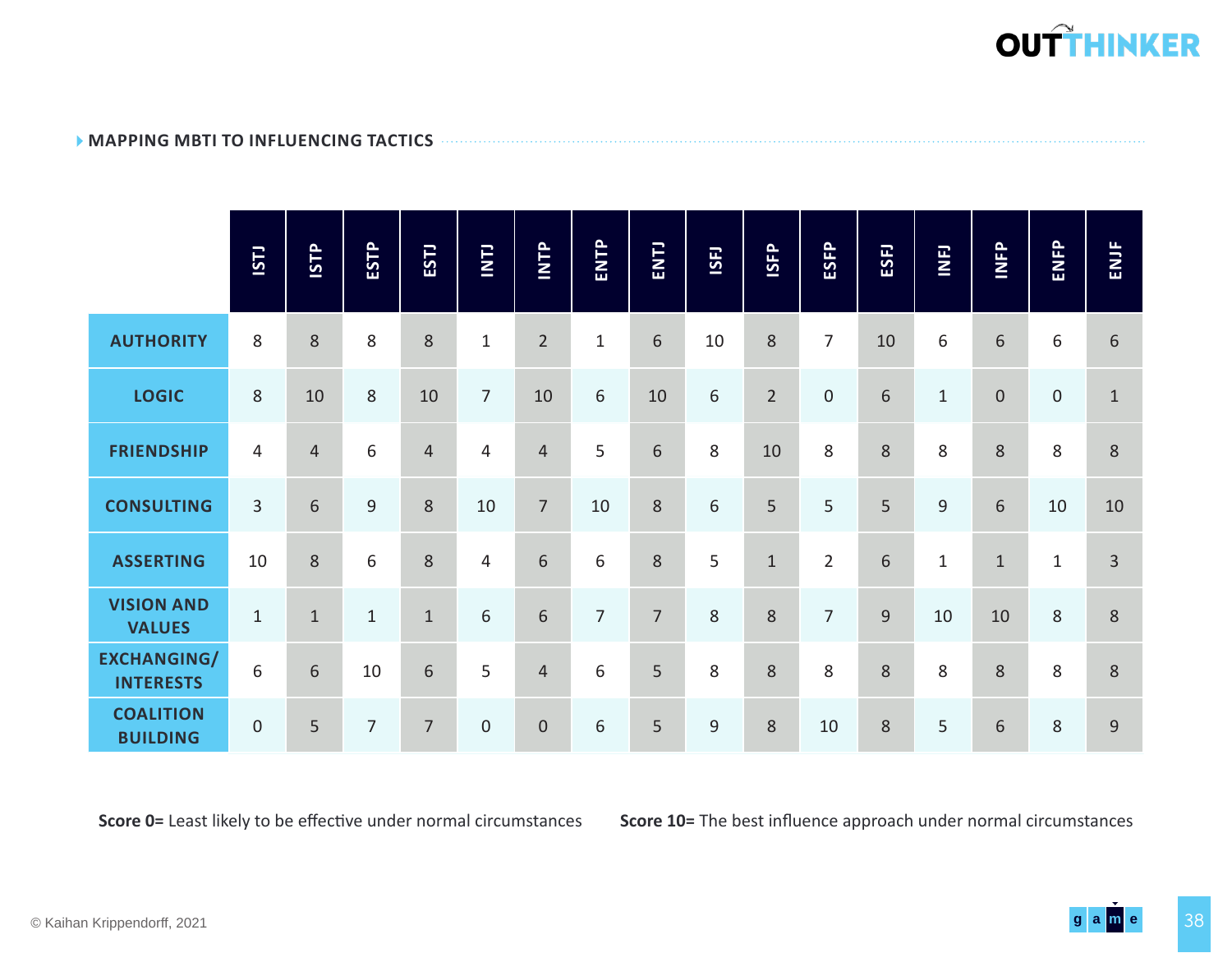### **INFLUENCING TACTICS EXERCISE 15 MINUTES** 15 MINUTES

#### **YOUR SCENARIO**

This role play will give you the opportunity to practice using influencing tactics with which you may be less familiar and thereby expand your influencing repertoire. Apply influencing versatility techniques in a safe, supportive environment, to begin expanding your comfort barrier.

In preparation for the role play, please do the following:

- Identify a recent meeting or encounter in which you needed someone outside of your immediate team to take an immediate action. For example, you may have wanted them to give you data, prioritize your project/request, or agree to attend a meeting. Ideally this should be a work situation in which you do not hold formal authority over this person and in which the person does not hold formal authority over you.
- Identify one situation in which you particularly wanted to practice your influencing.
- Do NOT think about the individual you will try to influence. For this scenario we will assume you are attempting to influence someone you do not know.
- Think about what influencing tactics you will use:
	- » Which influencing tactics do you usually use?
	- » Which do you rarely use? Which do you feel uncomfortable using?
	- » Choosing one of the influencing tactics you rarely use, how would you use that tactic in this situation? What would you say?
- Think about your objective. What immediate action do you want the person to take?
- Describe the situation you have chosen to your partner. Remember, do NOT describe the individual you are asking them to play. They are playing someone you do not know. They are susceptible to just one influencing tactic. Your goal is to try new tactics until you attempt the right one.

You will have 15 minutes for the role play. Spend two-three minutes briefing your role-play partners on the situation. You should allow five minutes for the role play, and at least five minutes for feedback.

#### **OBSERVER GUIDE**

As Observer, you have a dual role: to note what happens and provide feedback, and to ensure the exercise is completed within time. You have 15 minutes in total:

- Ask the scenario owner to *quickly* explain (five minutes) the situation and his/her objective (what immediate action he/she wishes for you to take).
- Select **one** influencing tactic that you will respond to. Do not select the "logic" tactic. This will be the only tactic that will convince you to comply with your partner's request. You will not agree to any other tactic your partner attempts.
- Get the role play underway as quickly as possible and end it promptly, allowing a minimum of five minutes for feedback.

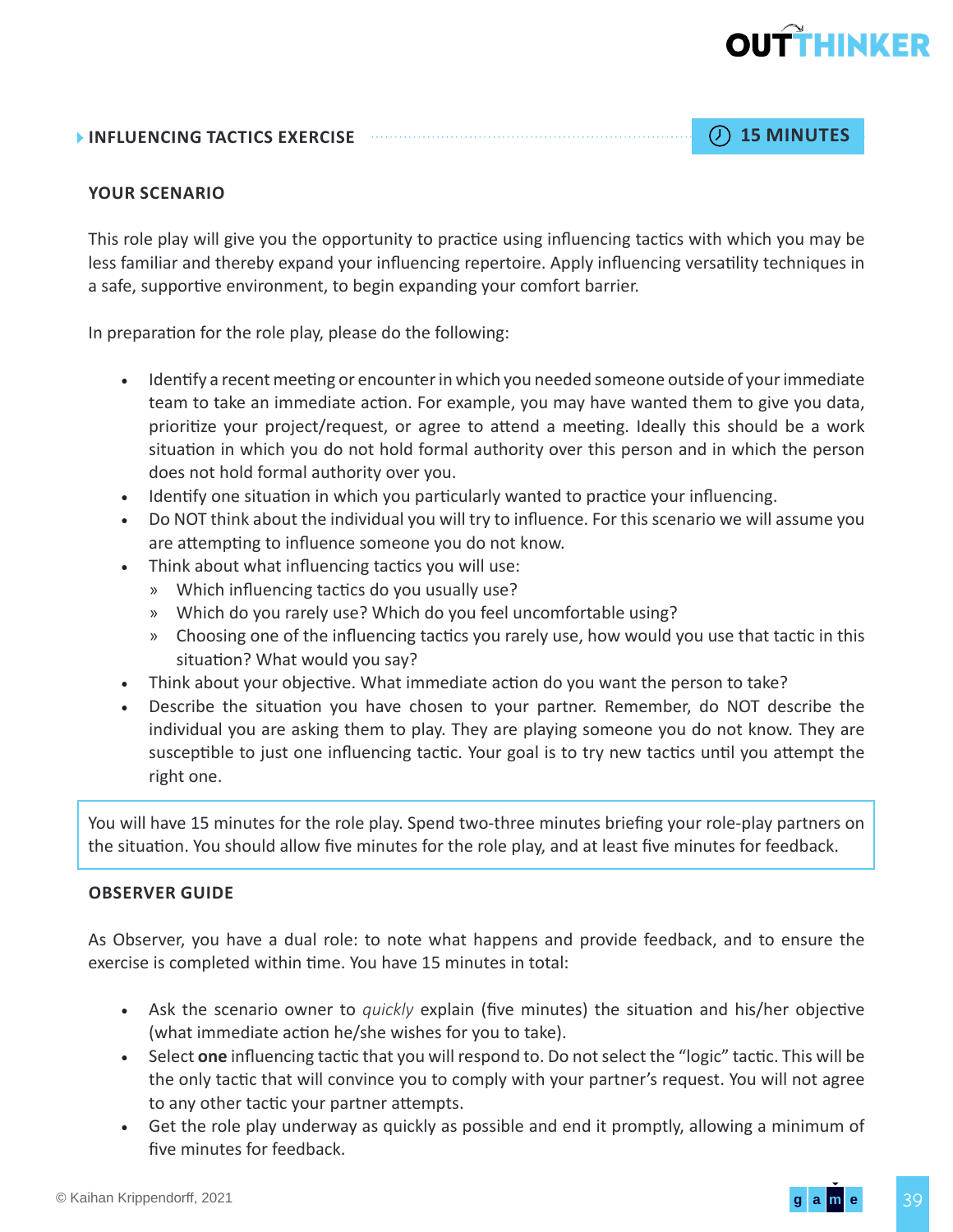During the role play, look out for/make notes on the following:

| <b>TACTIC</b>        | <b>OBSERVED</b><br>(PUT SLASH MARK EACH TIME TACTIC ATTEMPTED) |
|----------------------|----------------------------------------------------------------|
| Authority            |                                                                |
| Logic                |                                                                |
| Friendship           |                                                                |
| Consulting           |                                                                |
| Asserting            |                                                                |
| Vision and Values    |                                                                |
| Exchanging/Interests |                                                                |
| Coalition building   |                                                                |

#### **FOR THE DEBRIEF**

- Share which influencing tactics you think the observer did not attempt or did not attempt with sufficient frequency
- Ask the scenario owner which tactics he/she felt uncomfortable with and then share how it felt to you when they attempted these tactics

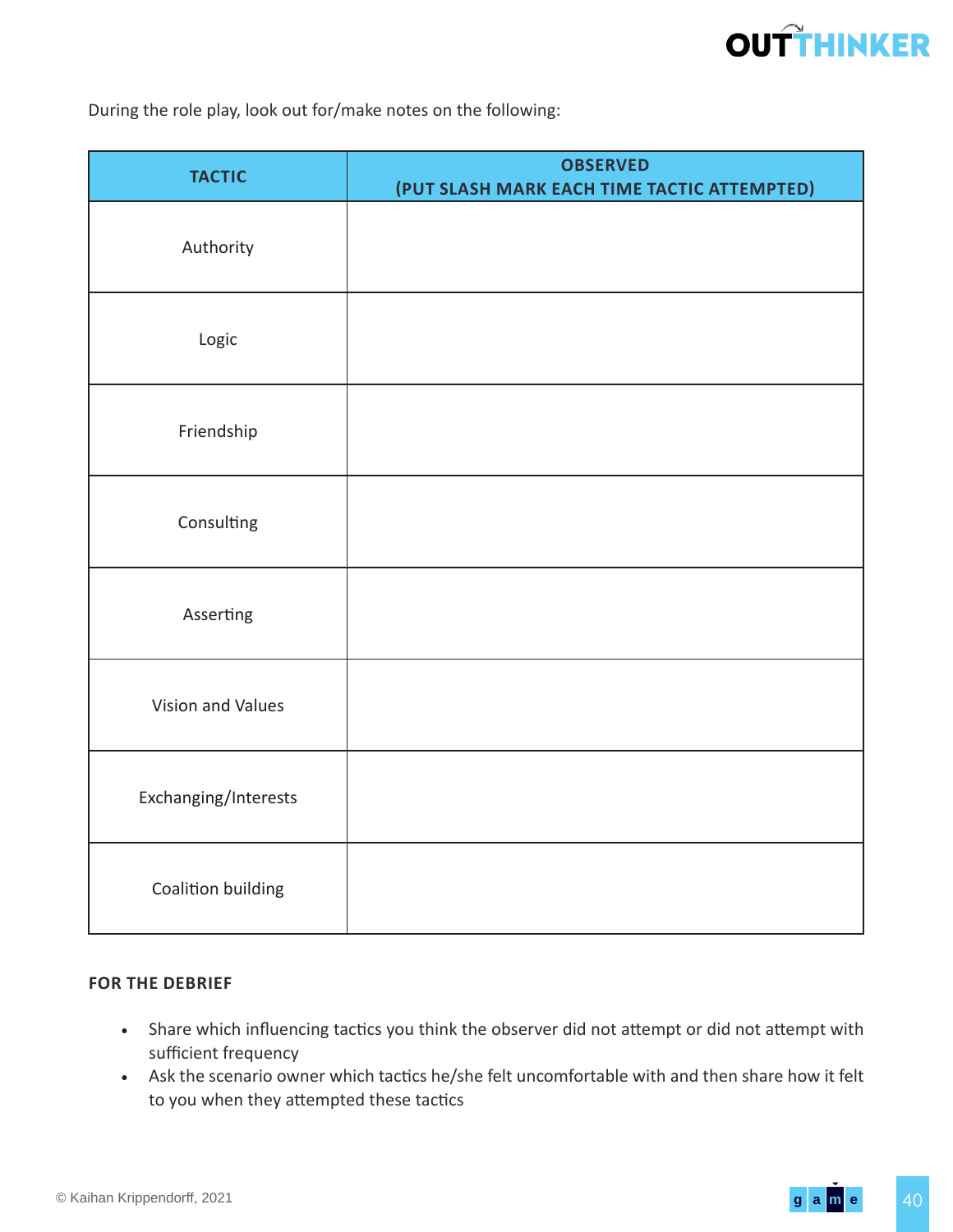#### THE "LITTLE M" – CRAFTING YOUR MESSAGE  $\blacktriangleright$



**METAPHORS**

**Don't think of an elephant!**

Now what are you thinking of? Have you followed directions? Can you?

It is highly unlikely that you are able to follow the above direction. This fact opens up for us a powerful tool for influencing others. This is a tool that history's greatest orators have used masterfully to sway opinions and direct events.

The reason that you cannot NOT think of an elephant when asked to do so is because the very word "elephant" lights up a set of related things like a trunk, ears, a zoo, or a circus. And everything that follows is now heard from this frame.

These sets of related words – technically called a "frame" – are programmed into us from a young age. They operate constantly behind our consciousness, guiding what we notice and how we interpret what we notice.

To see how they are formed, consider this simple example. Imagine a picture of a blue square. Now the "square" in this picture is processed by one part of your brain and the color "blue" is processed in another part. The reason you are able to put these two "things" together into one cohesive whole is that you have seen blue squares before. More specifically, you have experienced seeing the color "blue" and seeing "square" at the same time. The very first time you saw a blue square it may have amazed you. But by now, these two things have occurred enough times simultaneously that your brain has associated them.

In technical terms, you have constructed a neural binding that associates two or more things. Upon seeing one thing your brain immediately, automatically, and subconsciously expects to see a set of related things. You perceive a car and become automatically on the lookout for tires, windshield wipers, an engine, a street, etc.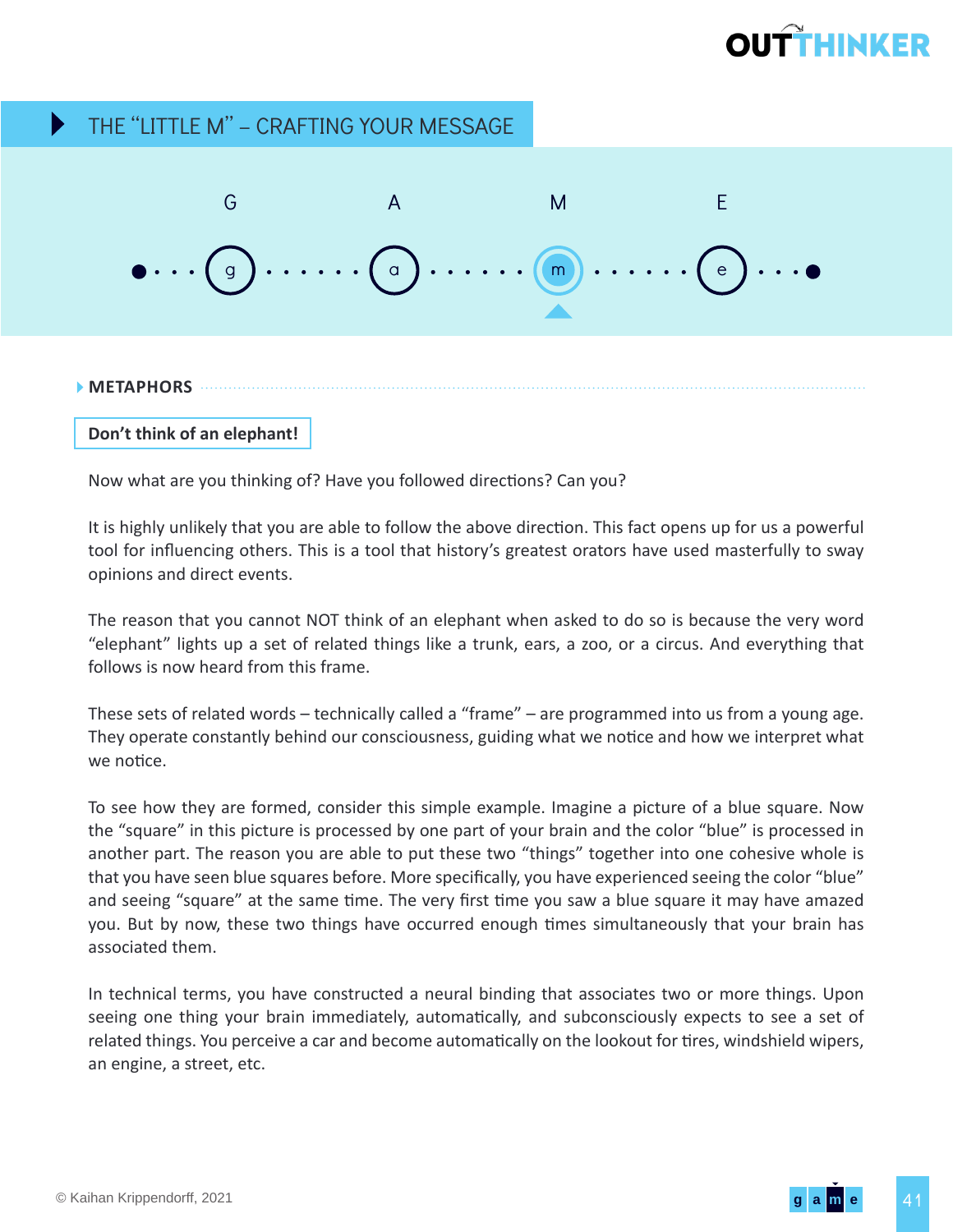

Metaphors operate on us – guiding what we pay attention to and what we ignore – on multiple levels.

- **• Surface metaphors:** are the types of metaphors we tend to easily identify. When you say "we are all in the same boat," for example, or "Fred is an angel" you are invoking a surface metaphor
- **• Deep metaphors:** are much more powerful. They operate deep within our subconscious, often guiding us without our knowledge, telling us, for example, that up is good and down is bad or that red is hot while blue is cold

What does this have to do with influence?

Great influencers are masterful is choosing which "frames" to trigger in the people they are attempting to influence. In the 2008 U.S. presidential election, for example, the Republican candidate John McCain advocated "increasing oil production" while the Democratic candidate, Barack Obama, countered by standing against "extracting oil." Consider the two frames or metaphors these two sets of choices trigger:

| <b>OIL PRODUCTION</b>                                                                                                              | <b>OIL EXTRACTION</b>                                                                                                 |  |
|------------------------------------------------------------------------------------------------------------------------------------|-----------------------------------------------------------------------------------------------------------------------|--|
| Manufacturing plant<br>Increased output<br>Creation of new things<br>Assembly line                                                 | A vessel<br>Remove but cannot replace<br>$\bullet$<br><b>Emptying something</b><br>$\bullet$<br>Removal<br>$\bullet$  |  |
| Entailment (implication): We can<br>get more oil and not have to worry<br>about it running out. This is a<br>sustainable solution. | Entailment (implication): If we<br>get more oil we will have less in<br>the ground. This is a short-term<br>solution. |  |

The rest of the debate involved technical details about how much oil there was and how long it would take for new U.S. oil to bring down oil prices. But to the vast majority of the public the debate was waged subconsciously. The two frames were repeated continually by each candidate, one creating a metaphor of a manufacturing plant increasing output and the other the metaphor of an emptying vessel.

Great influencers are highly skilled at activating helpful frames and metaphors. It matters less what logic they present than what associations they trigger. They know this. They use this to their advantage.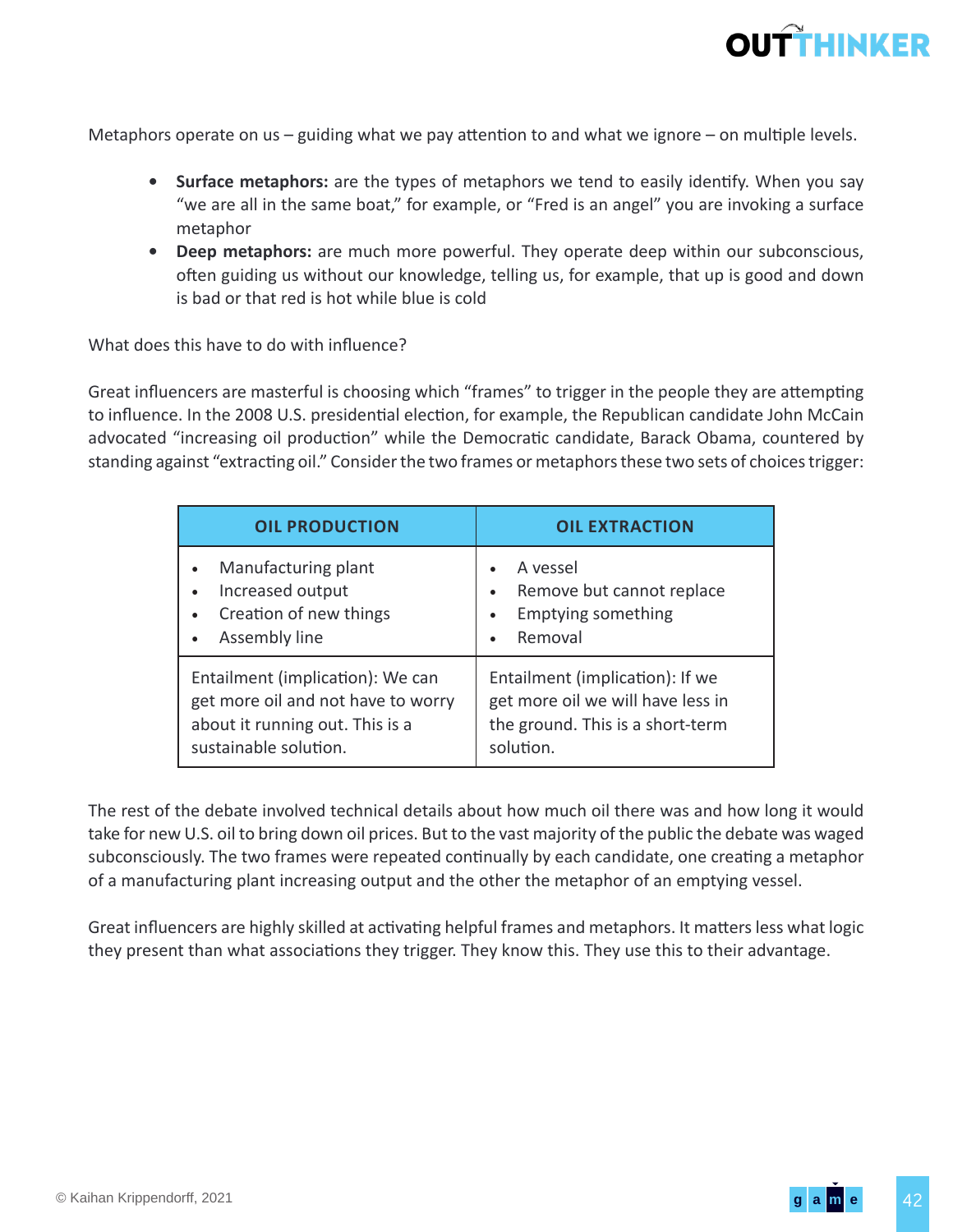To appreciate how important metaphor and frame choice is to highly effective influence, read through the opening of Martin Luther King Jr.'s famous "I Have a Dream" speech and notice what metaphors he triggers for his audience. Highlight these. Then consider that he was speaking as much to his African-American listeners as he was to the white majority and consider how his choice of metaphor appealed to both. He chose words that triggered helpful frames in both directions: that stirred his followers and gave those in power reasons not to resist his "dream."

### **ORIGINAL TEXT OF MARTIN LUTHER KING JR. SPEECH**

*I am happy to join with you today in what will go down in history as the greatest demonstration for freedom in the history of our nation.*

*Five score years ago, a great American, in whose symbolic shadow we stand today, signed the Emancipation Proclamation. This momentous decree came as a great beacon light of hope to millions of Negro slaves who had been seared in the flames of withering injustice. It came as a joyous daybreak to end the long night of their captivity.*

*But one hundred years later, the Negro still is not free. One hundred years later, the life of the Negro is still sadly crippled by the manacles of segregation and the chains of discrimination. One hundred years later, the Negro lives on a lonely island of poverty in the midst of a vast ocean of material prosperity. One hundred years later, the Negro is still languishing in the corners of American society and finds himself an exile in his own land. So we have come here today to dramatize a shameful condition.*

*In a sense we have come to our nation's capital to cash a check. When the architects of our republic wrote the magnificent words of the Constitution and the Declaration of Independence, they were signing a promissory note to which every American was*  to fall heir. This note was a promise that all men, yes, black men as well as white *men, would be guaranteed the unalienable rights of life, liberty, and the pursuit of happiness.*

*It is obvious today that America has defaulted on this promissory note insofar as her citizens of color are concerned. Instead of honoring this sacred obligation, America has given the Negro people a bad check, a check which has come back marked "insufficient funds." But we refuse to believe that the bank of justice is bankrupt. We refuse to believe that there are insufficient funds in the great vaults of opportunity of this nation. So we have come to cash this check — a check that will give us upon demand the riches of freedom and the security of justice. We have also come to this hallowed spot to remind America of the fierce urgency of now. This is no time to engage in the luxury of cooling off or to take the tranquilizing drug of gradualism. Now is the time to make real the promises of democracy. Now is the time to rise from the dark and desolate valley of segregation to the sunlit path of racial justice. Now is the time to lift our nation from the quick sands of racial injustice to the solid rock of brotherhood. Now is the time to make justice a reality for all of God's children.*

### **METAPHOR OR FRAME TRIGGERED**

**OUTTHINKER**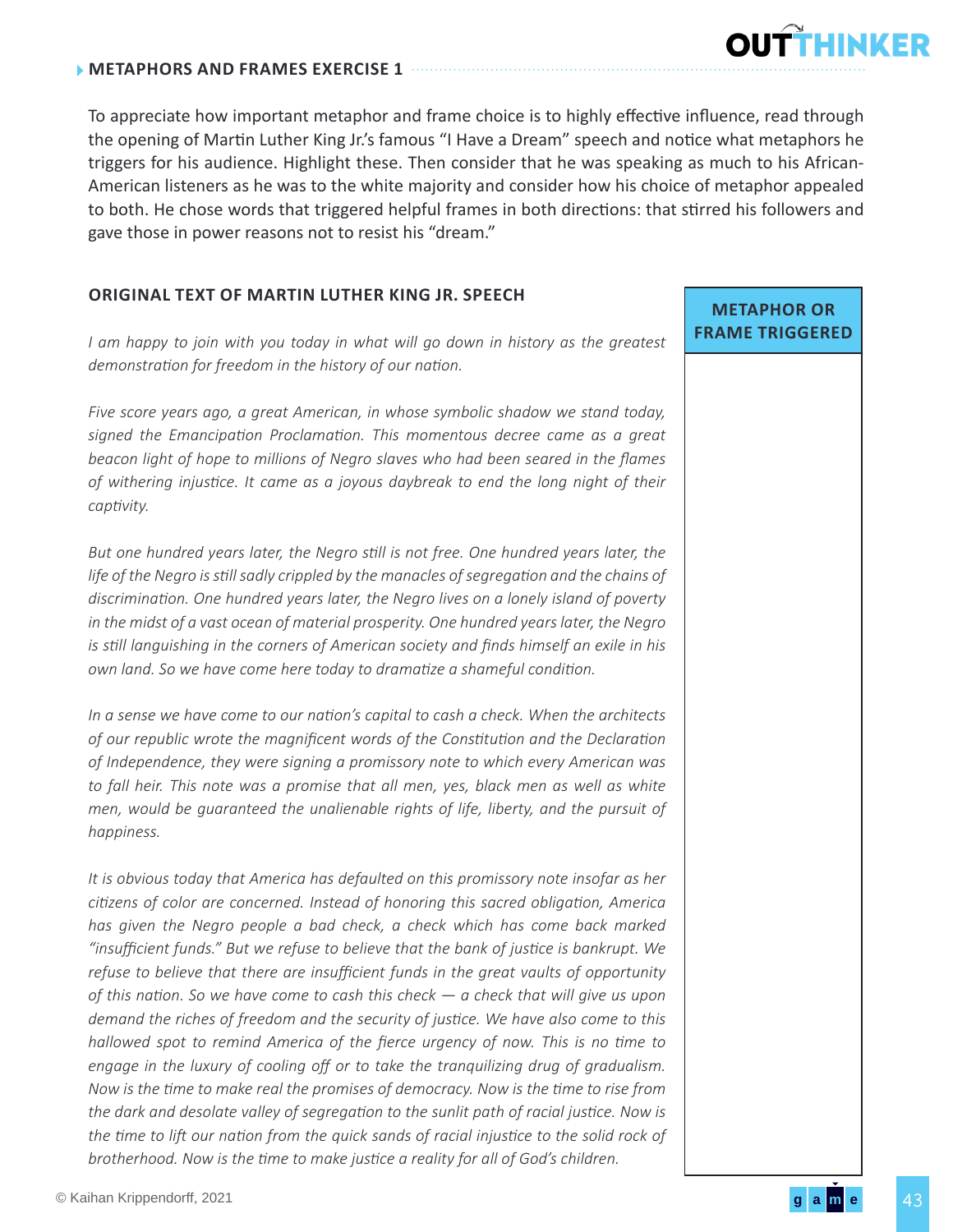

#### **METAPHORS AND FRAMES EXERCISE 2**

Find a partner and ask him/her to talk about a position they feel strongly about. This could be, for example, a view they hold on public policy, a rule at work they agree or disagree with, or an opinion they hold about a personal matter.

Let that person explain to you why they believe what they believe. Ask them to convince you of their point of view. As you listen, however, pay less attention to the logic of their argument and instead carefully notice the verb choices they make. See if you can figure out what metaphor underlies their view on the subject.

Then, come up with an alternative metaphor that may loosen them away from their position. Think of a way to subtly introduce that metaphor in your conversation and observe their response.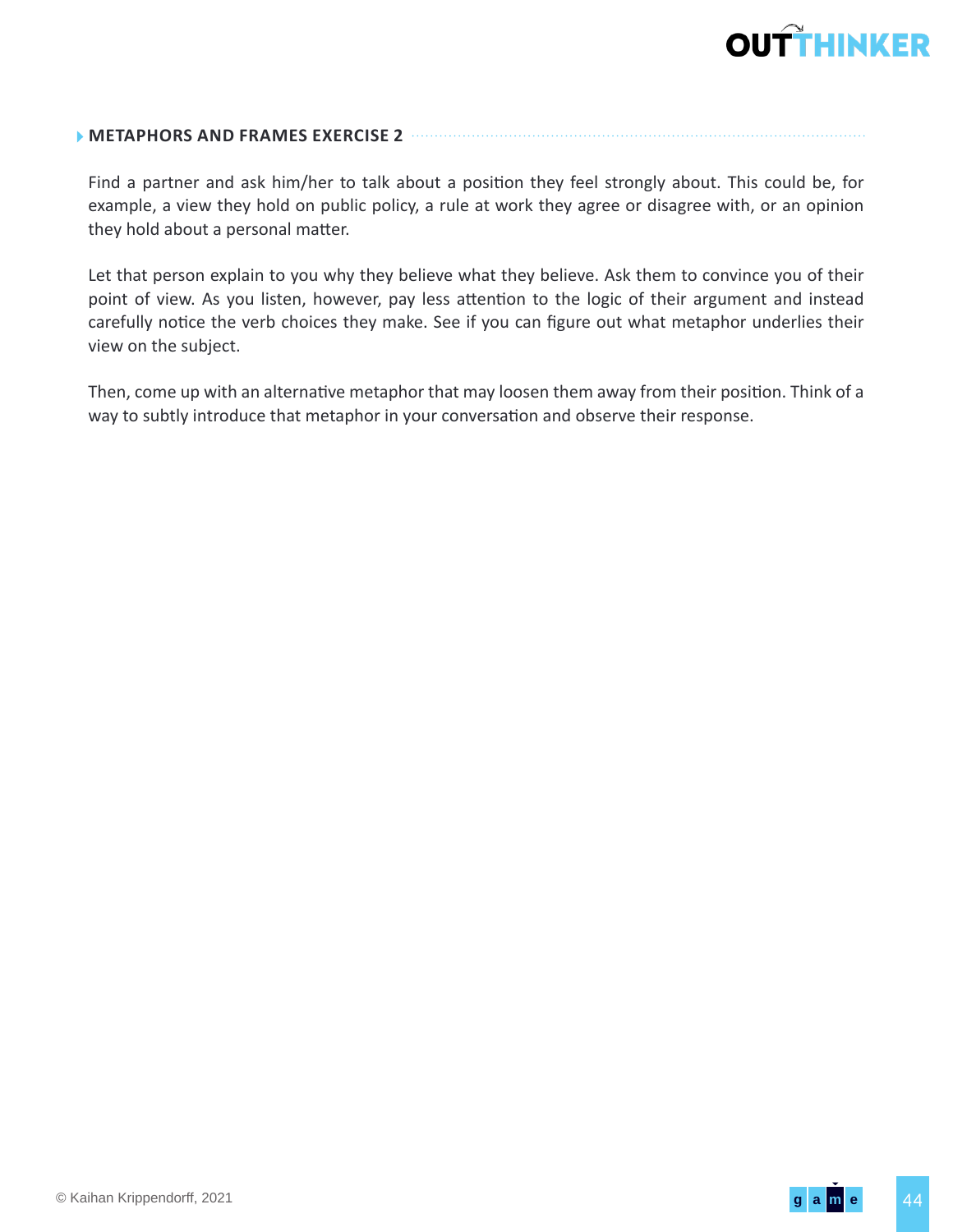#### THE "LITTLE M" – CRAFTING YOUR MESSAGE  $\blacktriangleright$



#### **NARRATIVES/STORIES**

Stories are important because they tell your colleagues, partners, and potential users what to focus on and what to expect in the future. Like turning the rudder of a ship, you can change the future they anticipate by retelling the past.

This requires far greater effort than you might think. Communicating your version of the past and future—your vision—demands repeatedly delivering it to your audience using creative methods to remind them, to keep them convinced.

In 2007, Michael Dell took back the reins of his company. The company that had revolutionized the computer industry by introducing a direct-to-consumer model was in serious trouble as competitors began copying that model. With its stock sinking, the company turned to its founder, Michael Dell, for help.

In trying to craft a turnaround, Michael Dell has played, as all turnaround experts do, on the story. He repeatedly says that "this is a defining moment in our history and in our relationships with customers." The first part of his message is a wake-up call: the future that Dell employees and partners are imagining is not the right one because the old direct model is no longer unique. He then paints a future of promise: "We know our competitors drive complexity and needless cost into consumers' environments...We intend to break this cycle." In other words, he is arguing that the competition is stuck and that this represents an opportunity for his company.

In the 2008 U.S. presidential election, Republican candidate John McCain was down in the polls by about seven points. A story was emerging in the media that he would lose, that it was too late for him to catch up. But McCain spun an effective counter story. He told people "we may be the underdog but they have written us off before and we have proven them wrong." He was evoking a powerful cultural narrative about the "underdog" who, against the odds, prevails. He did this by reminding people that the current situation is consistent with a new story, one that would lead to him winning.

While not ultimately effective, this "underdog" story was effective at keeping his supporters motivated and believing in the campaign.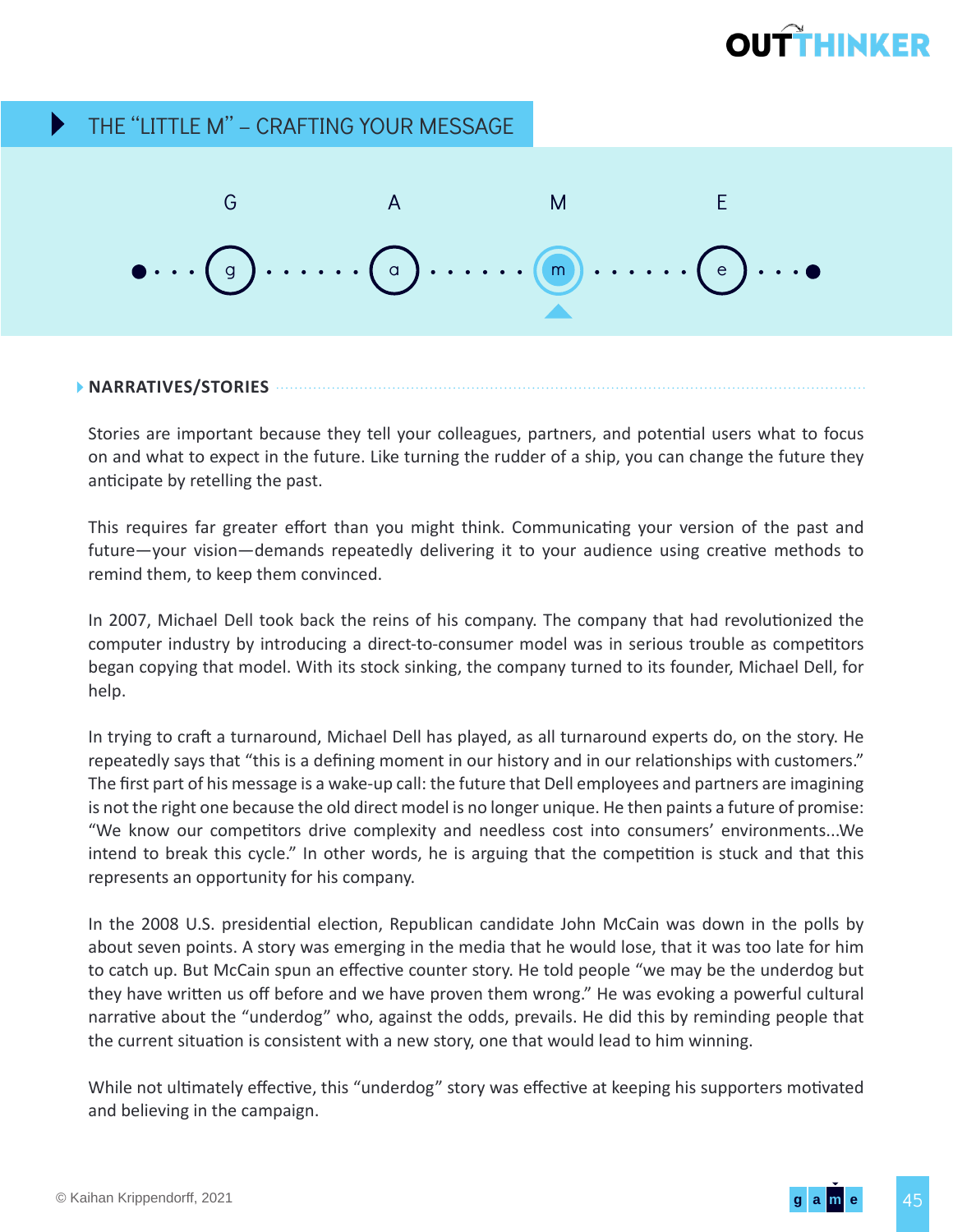

Great writers are masterful at building plots that engage others. There exist several schemas of possible plots. H. Porter Abbott, for example, has identified 20 "Master Plots" from which one can build almost any narrative one wishes. These include the "quest" (in which the character embarks on a journey to find something that will change their life), the "underdog" (in which, like John McCain, someone who is behind overcomes odds), and "transformation" (in which the main character experiences a major change through a series of journeys and stages of life). Click here (http://www.mit.edu/~mbarker/ exercises/plot.html) for descriptions of these plots and exercises to practice them. Click here (http:// www.amazon.com/Master-Plots-How-Build-Them/dp/0898795958) to read Tobias' book.

Great influencers are skilled at revising, editing, and re-crafting prevailing stories, transforming them into new narratives (plots) that people recognize. Through this process they strengthen support for their ideas.

What prevailing story is creating resistance for your ideas? How can you retell the facts into a new story, one that gets people on board?

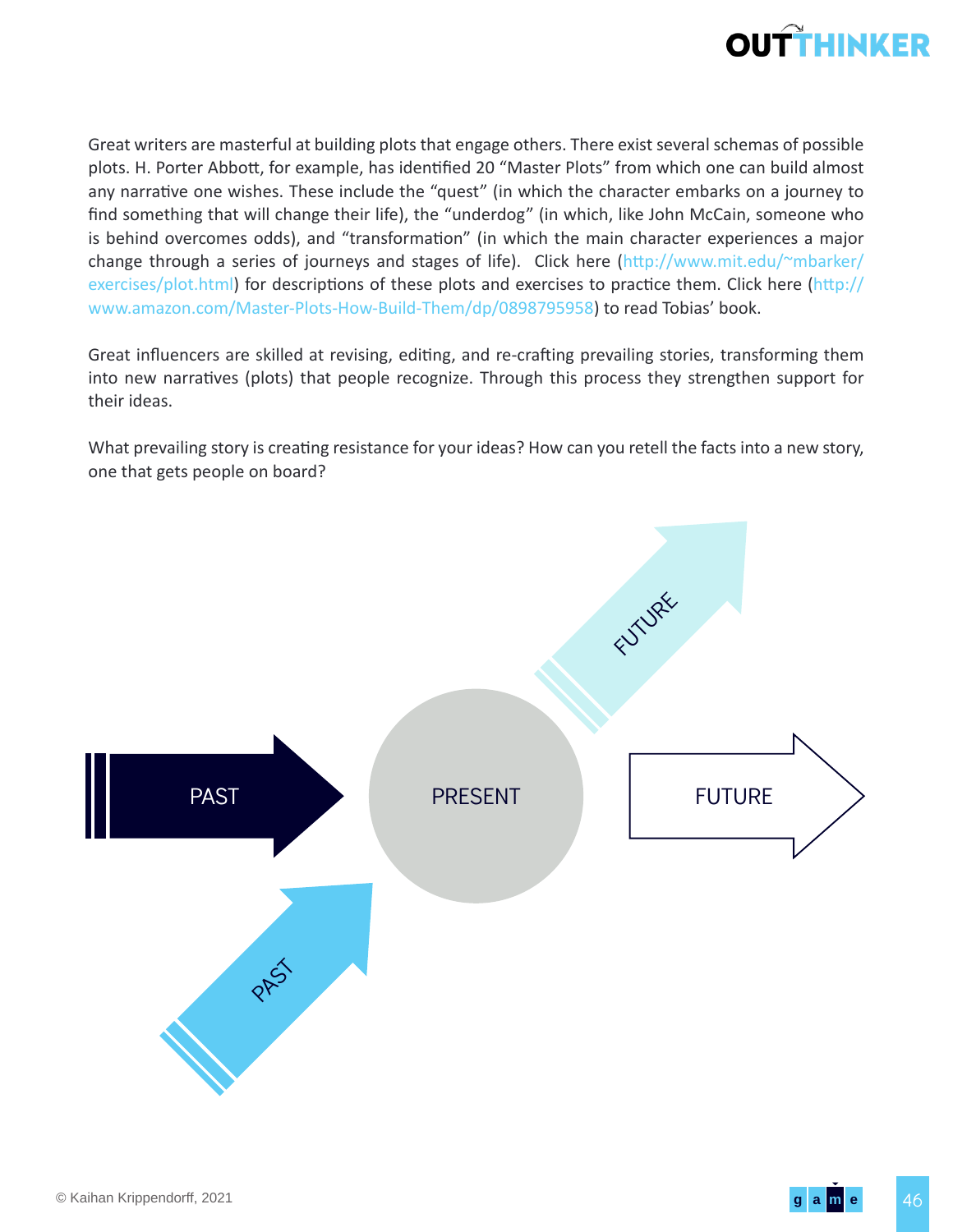

#### **STORIES AND NARRATIVES EXERCISE (1)**

- 1. On your own, write the story of your career. Explain how you got to where you are today, mentioning all the salient facts and key turning points. This is your "old" story.
- 2. Looking at this story, ask yourself, "where is this story leading?" and "is that where I want to go?"
- 3. Then write your "new" story by simply starting the story again, covering the key turning points, but considering alternative explanations for events and choices. This new story must meet three criteria:
	- a. It must be "your truth," fitting all of the facts as you know them. You must be able to believe this story
	- b. It must excite you by appealing to what you care about, what you see as your purpose
	- c. It must lead you to action, showing you some immediate steps to take now

#### **STORIES AND NARRATIVES EXERCISE (2)**

Find a partner and ask him/her to talk about a position they feel strongly about. This could be, for example, a view they hold on public policy, a rule at work they agree or disagree with, or an opinion they hold about a personal matter.

Let that person explain to you why they believe what they believe. Ask them to convince you of their point of view. As you listen, however, pay attention to the story they are telling. Does it remind you of any other story you have heard (e.g., a fairy tale with similar structure, a movie, the history of a famous person)?

Then, come up with an alternative story that weaves together the key facts and turning points but offers different explanations for them and leads to a different future. Think of a way to subtly introduce this new story in your conversation and observe their response.

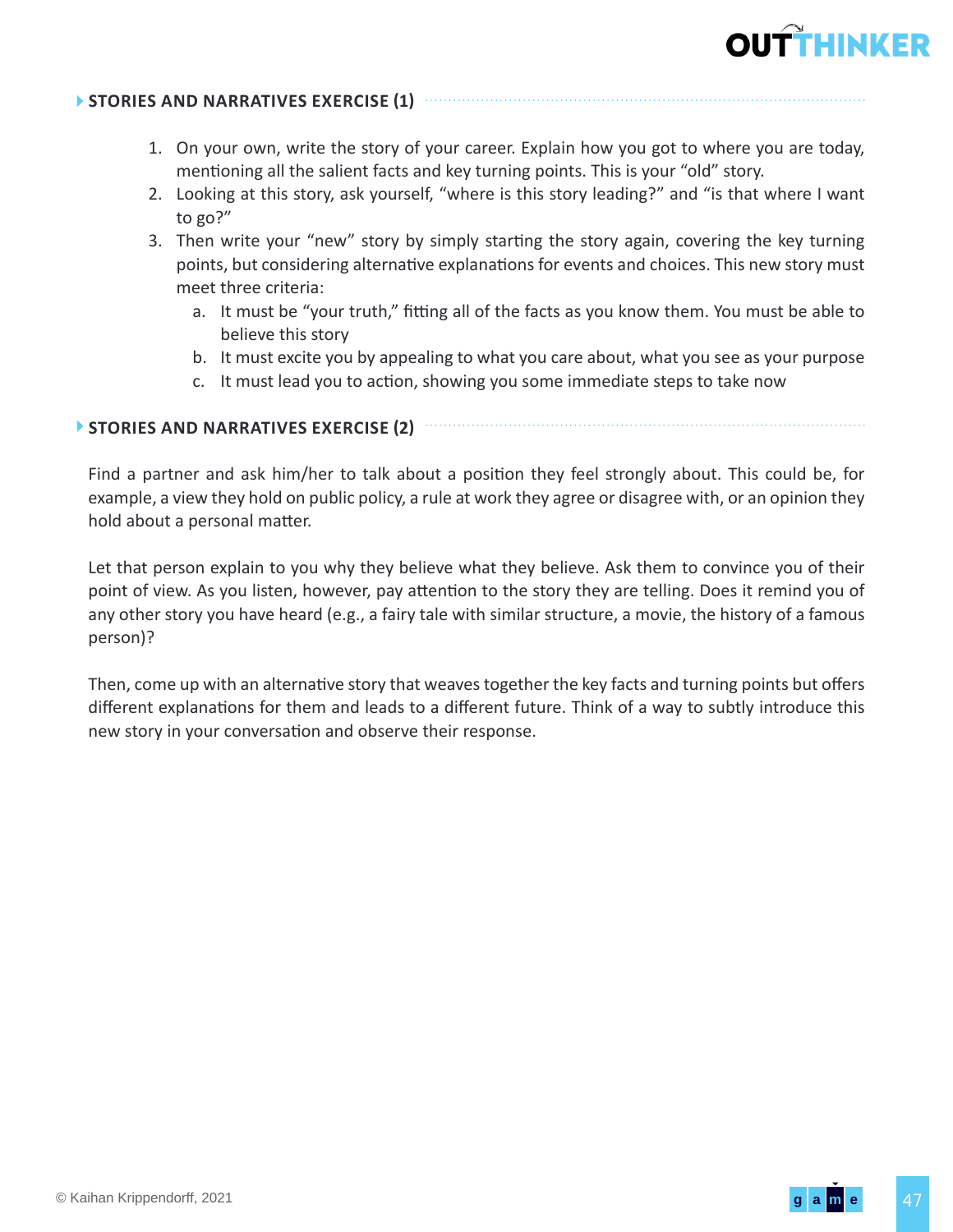#### THE "LITTLE E" – EXPRESSING YOUR MESSAGE EFFECTIVELY Þ



*"Power lasts ten years; influence not more than a hundred."* -Korean proverb

You have devised a brilliant idea and proven it. You have identified whom you need to get on board first in order to ensure that the idea is adopted. The last step is to convince those first critical supporters to buy into your idea. Unfortunately too many ideas fail at this final stage. In thinking about how best to "express" your message, consider two factors that may prove more important even than the words you choose:

- Body congruence
- Tone and rhythm

### **BODY CONGRUENCE**

The words of a message can be easily negated if your body is not in congruence with what you are saying. There are techniques available that help you use physical triggers to control your body gestures. You can, for example, stand with equal weight on both feet, hold your hands open in front of you, maintain eye contact, and gesture with round movements.

But a more effective approach to improving your presence is to work on its source: your mind. By observing your inner dialogue – what you are telling yourself about yourself – you gain access to the source of your presence. You can thereby shift your confidence into the most effective state: confident, but not arrogant.

Your confidence or lack thereof, is a major driver of congruence. You body, voice, and gestures align automatically with your mind (your internal dialogue). So when you are confident you stand taller, gesture with greater conviction, and speak more clearly. People believe you because you believe in yourself.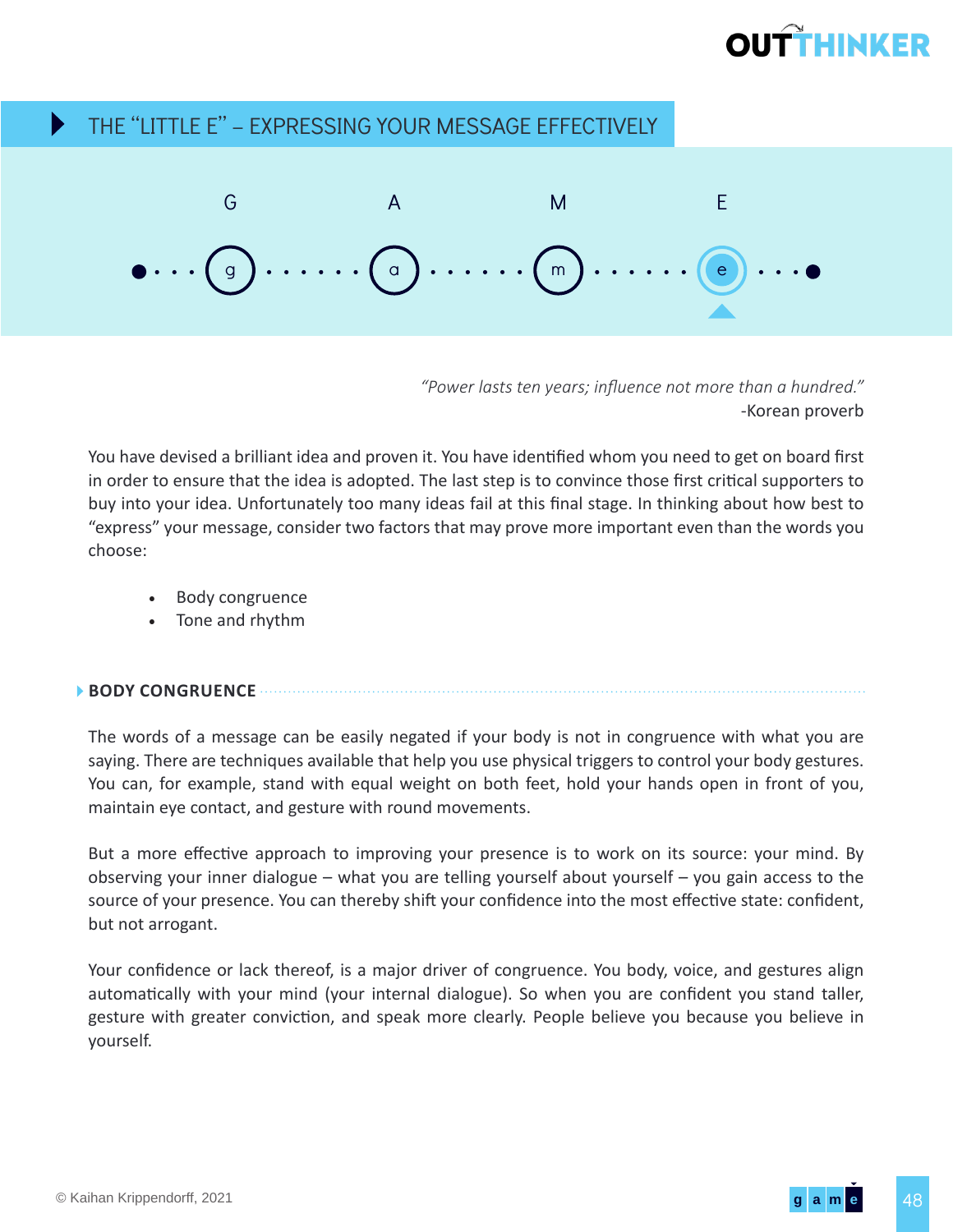|                                     | <b>LACK OF</b><br><b>CONFIDENCE</b>                               | <b>CONFIDENCE</b>                                                                             | <b>ARROGANCE</b>                                                           |
|-------------------------------------|-------------------------------------------------------------------|-----------------------------------------------------------------------------------------------|----------------------------------------------------------------------------|
| <b>YOUR</b><br><b>PERCEPTION</b>    | I'm not sure                                                      | I know what I am<br>talking about                                                             | I know more than                                                           |
|                                     | Others know more<br>than I do<br>What if I say<br>something wrong | I can deliver this<br>message effectively<br>They will<br>understand/ see my<br>point of view | these guys<br>I can fool them<br>even if I don't know<br>I'll impress them |
| <b>OTHERS'</b><br><b>PERCEPTION</b> | Too junior                                                        | I believe what I am<br>hearing                                                                | She/he is<br>over-confident                                                |
|                                     | Needs more<br>experience                                          | She/he knows his/<br>her stuff                                                                | Does he/she<br>understand his/her                                          |
|                                     | Should I really be<br>listening?                                  | I can trust this<br>person to make it<br>happen                                               | capabilities?<br>This is irritating                                        |

There are several effective methods for building confidence without slipping into arrogance. Some include:

- 1. Focus on the larger goal rather than on getting others to like/approve of you.
- 2. Accept that there are some things you know and other things you do not know and don't be ashamed of what you do not know.
- 3. Let go of seniority distinctions. When talking to someone senior or junior to you, remember that you are just talking to another person.
- 4. Acknowledge what your dialogue is saying that is leading to lack of confidence or to overconfidence (e.g., "they think I am not smart") before going into your meeting
- 5. Remind yourself of the contribution you can make and stay focused on that contribution
- 6. Imagine you are someone else observing you from an external perspective. This removes you from your internal dialogue.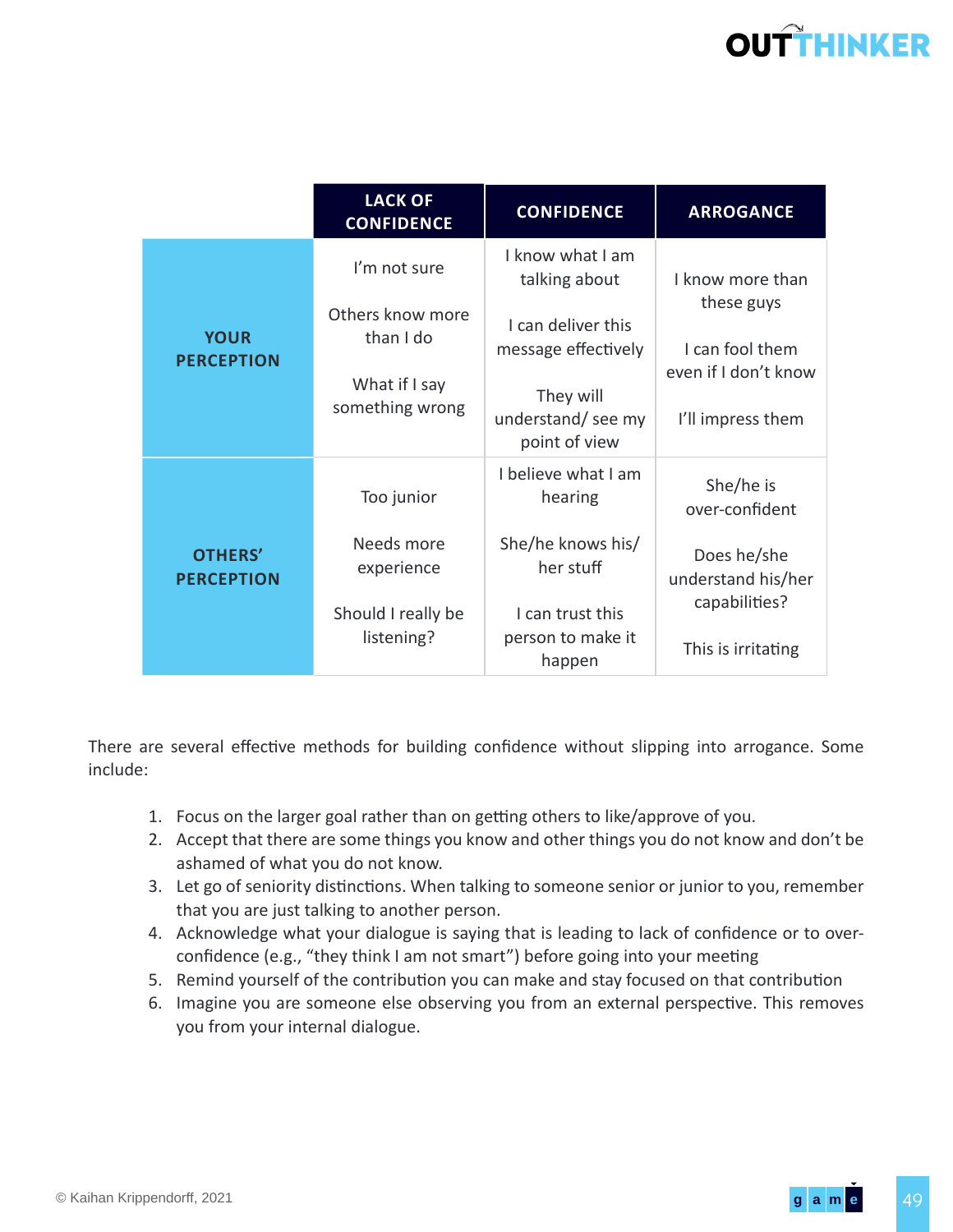#### **BODY CONGRUENCE EXERCISE 15 MINUTES**

#### **YOUR SCENARIO**

This role play will give you the opportunity to apply presence-building techniques in a safe, supportive environment, to see the difference they can make.

In preparation for the role play, please do the following:

- Identify a recent meeting or encounter where you felt your confidence and presence were inappropriate, and so reduced your impact. Ideally this should be a work situation, though you can use a personal example if you wish.
- Identify one key person that you particularly wanted to influence. Think about:
	- » Why you found it difficult to establish a suitable presence with him/her
	- » What your 'inner dialogue' was saying to you before the encounter
	- » Your *actual* objective for this person (e.g. establish a relationship, get input, get direction, get a decision, build her/his confidence in you)
- Identify the key characteristics/behaviors of the other person so you can brief your role-play partner.
- Identify another time when you felt confidence and presence were strong and appropriate and resulted in a good outcome. Ideally this should be a work situation, though you can use a personal example if you wish. Think about:
	- » What your "inner dialogue" was saying to you before the encounter
	- » What your "inner dialogue" was saying about the person/people you were influencing at the time
- Compare these two situations, thinking about the differences between your inner dialogue, behavior, and outcome.
- You will now replay the first situation, using what worked well for you during the second situation. Think about what you will do differently for the role play, e.g.:
	- » Was your objective realistic given all the circumstances? Would it make sense to set a different objective for the role play?
	- » How could you change your inner dialogue to help you achieve greater presence? E.g.: focus on larger goal not on being liked, feel positive about your ability to contribute, feel comfortable that you may not know everything or have every detail nailed down.
	- » How could you change your physical state to improve your presence?

You will have 15 minutes for the role play. Spend two-three minutes briefing your role-play partners on the situation and the other individual. You should allow five minutes for the role play, and at least five minutes for feedback.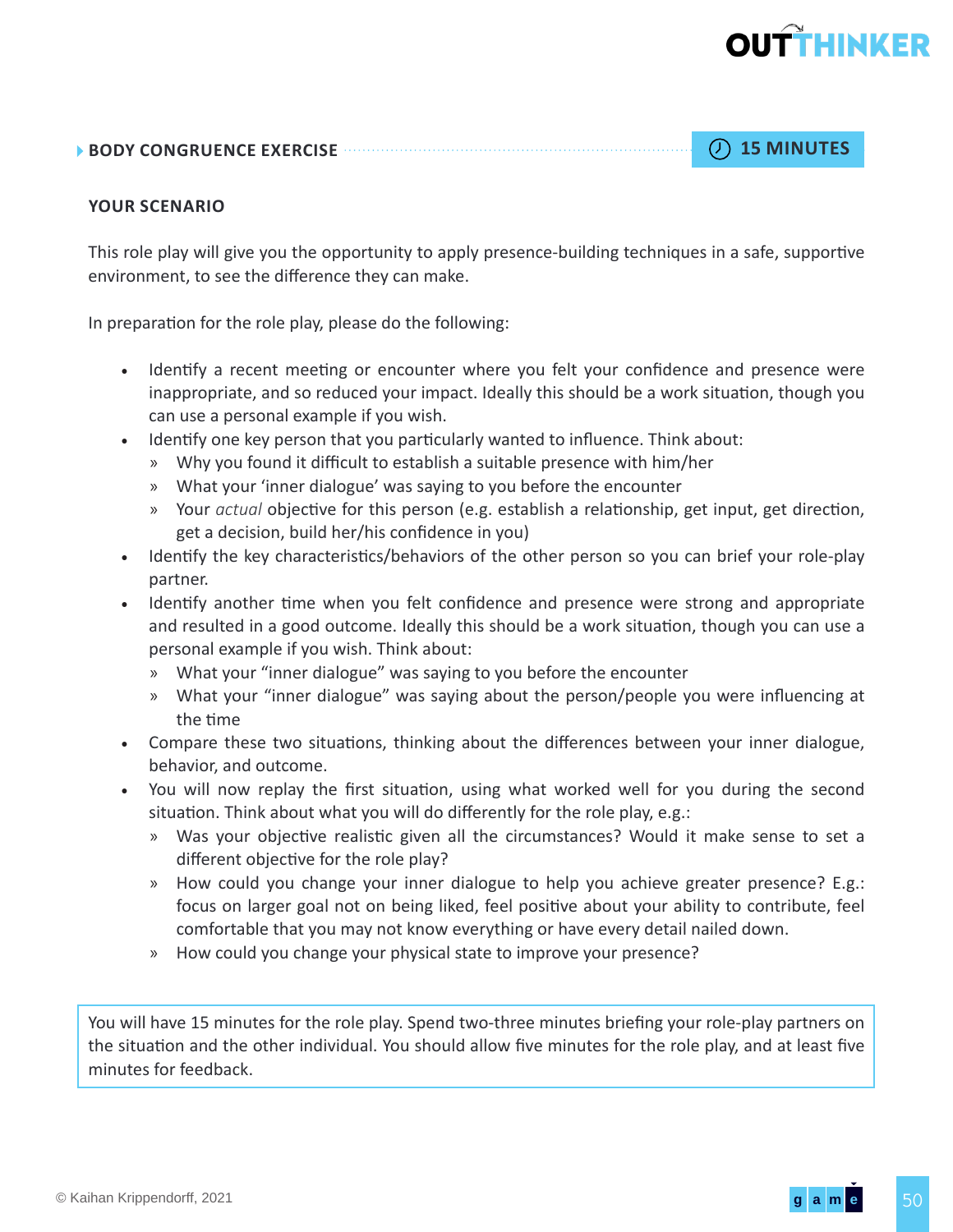#### **OBSERVER GUIDE**

As Observer, you have a dual role:

- Note what happens during the role play, and provide feedback at the end.
- Act as timekeeper, ensuring that the exercise is completed within time.

You have 15 minutes in total for the role play:

- Ask the scenario owner to *quickly* explain (five minutes) the situation, their objective and their concerns, and to describe the other person to be played.
- Get the role play underway as quickly as possible and end it promptly, allowing a minimum of five minutes for feedback.

During the role play, look out for/make notes on the following:

| <b>PRESENCE POINTERS</b>                                                           | <b>OBSERVED?</b> |  |
|------------------------------------------------------------------------------------|------------------|--|
| Projects confidence and positive<br>energy (both verbally and non-<br>verbally)    |                  |  |
| Focuses on the larger goal<br>rather than 'being liked'                            |                  |  |
| Makes their contribution crisply<br>and effectively                                |                  |  |
| Handles the unexpected<br>comfortably, even if they do not<br>have all the answers |                  |  |
| Not arrogant or diffident/<br>intimidated                                          |                  |  |

#### **FOR THE DEBRIEF**

- Ask the scenario owners whether they felt they established an effective presence. Ask them to describe the inner dialogue they employed to help them.
- Ask the other role players how they felt during the role play, and to give examples of what worked well/less well.
- Add any further comments from your checklist that could help your colleagues enhance their presence in the future.

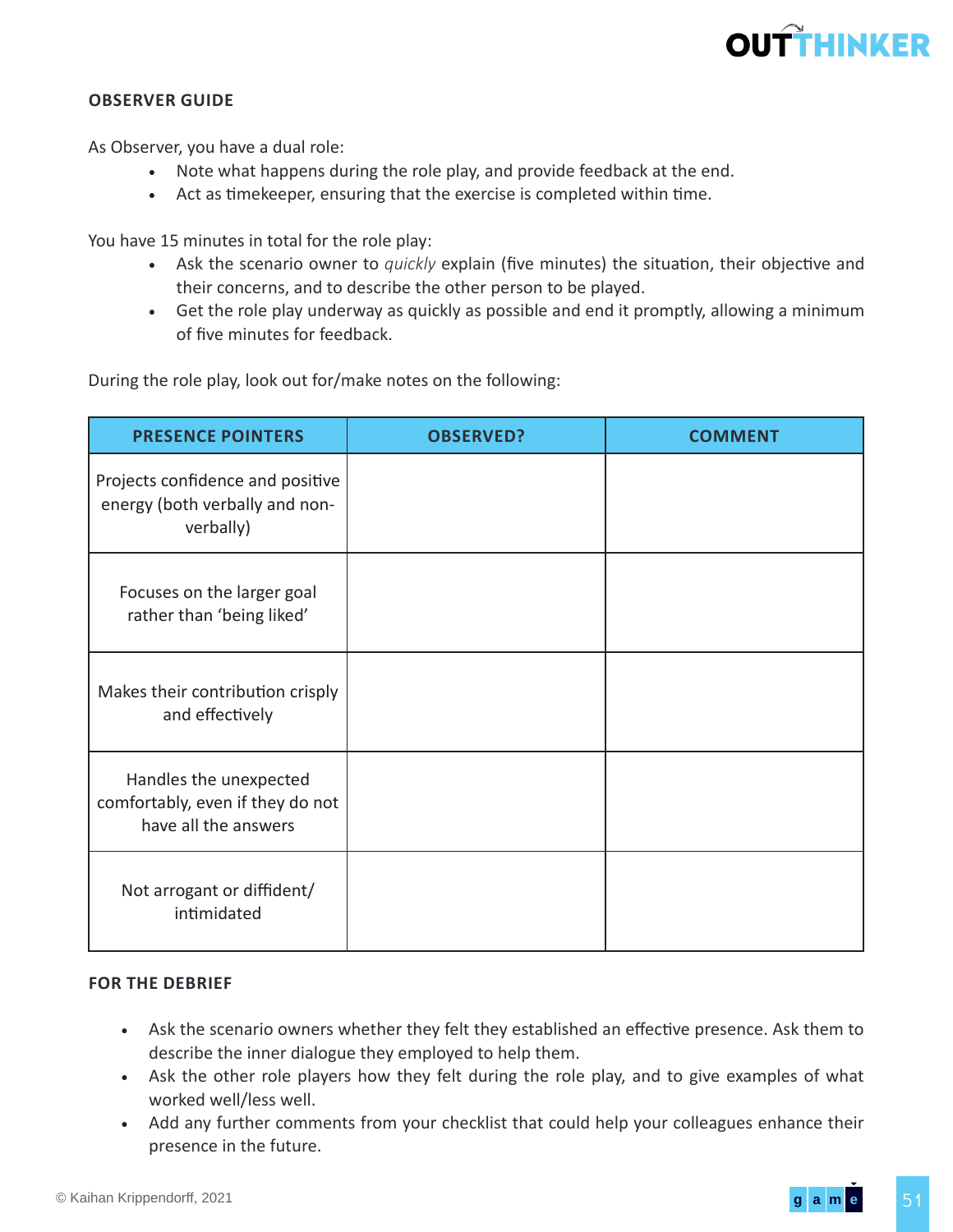# **OUTTHINKED**

#### THE "LITTLE E" – EXPRESSING YOUR MESSAGE EFFECTIVELY Þ



#### **TONE AND RHYTHM**

One major difference between jazz music and classical music is that the former emphasizes rhythm while the other emphasizes melody. Listen to a jazz song focusing on its tune and you may find it repetitive. But focus instead on its rhythm and the experience miraculously shifts. You experience its complexity.

Studies have shown that the rhythm of your voice has a significant influence on the effectiveness of your communication. Your rhythm may, at times, be even more important than what you say.

Rhythm triggers a subconscious response. It can excite, calm, and even mesmerize. To ignore its effect on others is to ignore a powerful tool for enhancing your influence.

#### **TONE AND RHYTHM EXERCISE (1)**

### Listen to a speaker that you particularly enjoy. As you listen, try to block out the meaning of his words and notice instead only the tone. Imagine that you cannot understand the language. Imagine the speaker is just a drum and notice his tempo and the patterns of his speech. Notice when he accelerates or decelerates. Notice when his rhythm shifts from sets of two to sets of three to sets of four.

#### **TONE AND RHYTHM EXERCISE (2)**

Pick a children's book and read it in three ways:

- 1. Read it in whatever manner comes naturally to you.
- 2. Read it as if you were trying to put a child to sleep. Start at a normal pace and then gradually slow down the pace, as if you were trying to slow down your child's activity level, until you reach a calm, peaceful repetition.
- 3. Read it as if you want to build excitement. Start with a normal tone and then gradually increase the excitement. Reach an exaggerated crescendo with you telling the story as if you were incredibly excited about it and wanted the whole world to know.